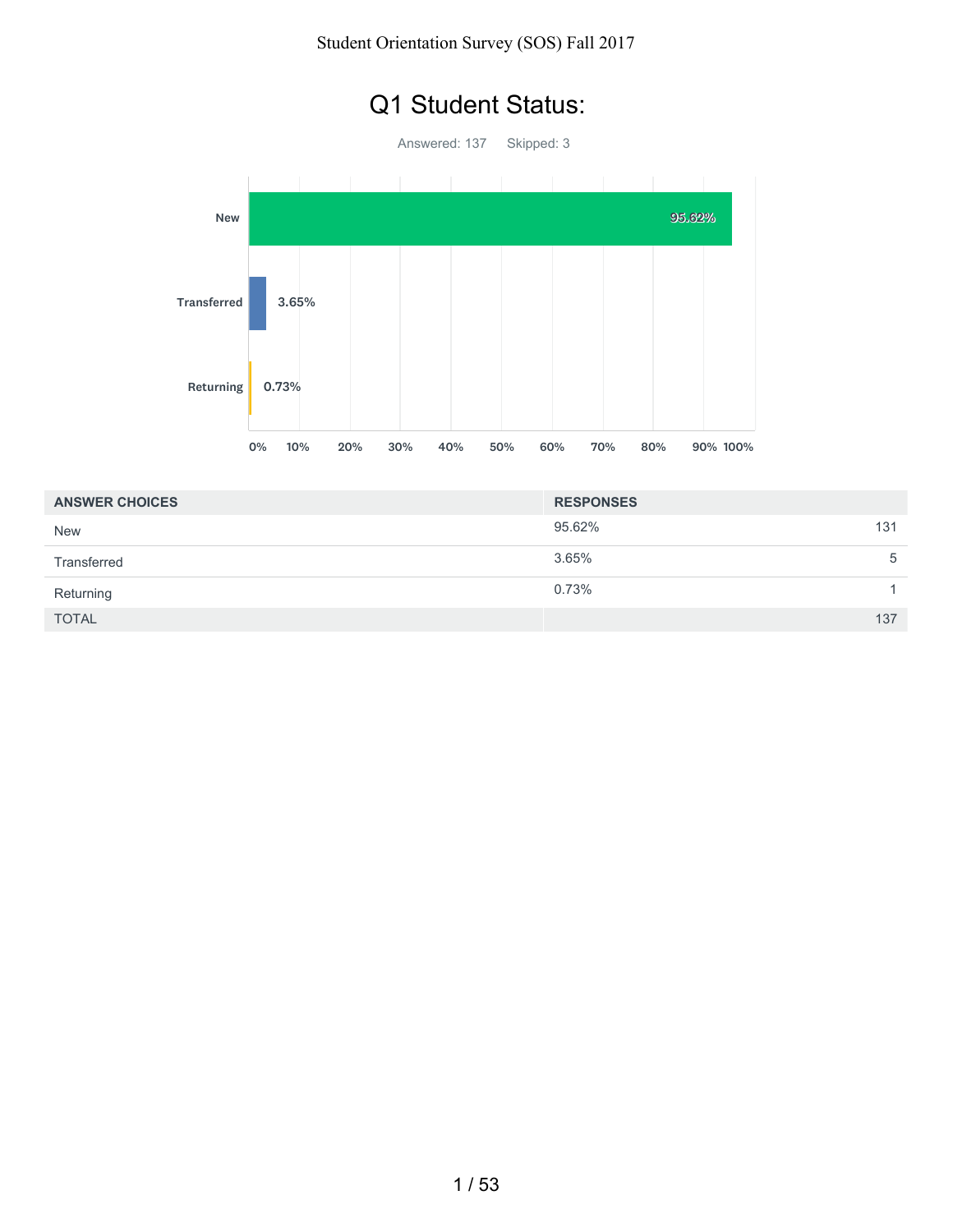#### Student Orientation Survey (SOS) Fall 2017



| <b>ANSWER CHOICES</b> | <b>RESPONSES</b> |    |
|-----------------------|------------------|----|
| Male                  | 38.71%           | 48 |
| Female                | 61.29%           | 76 |
| <b>TOTAL</b>          | 124              |    |

# Q2 Gender: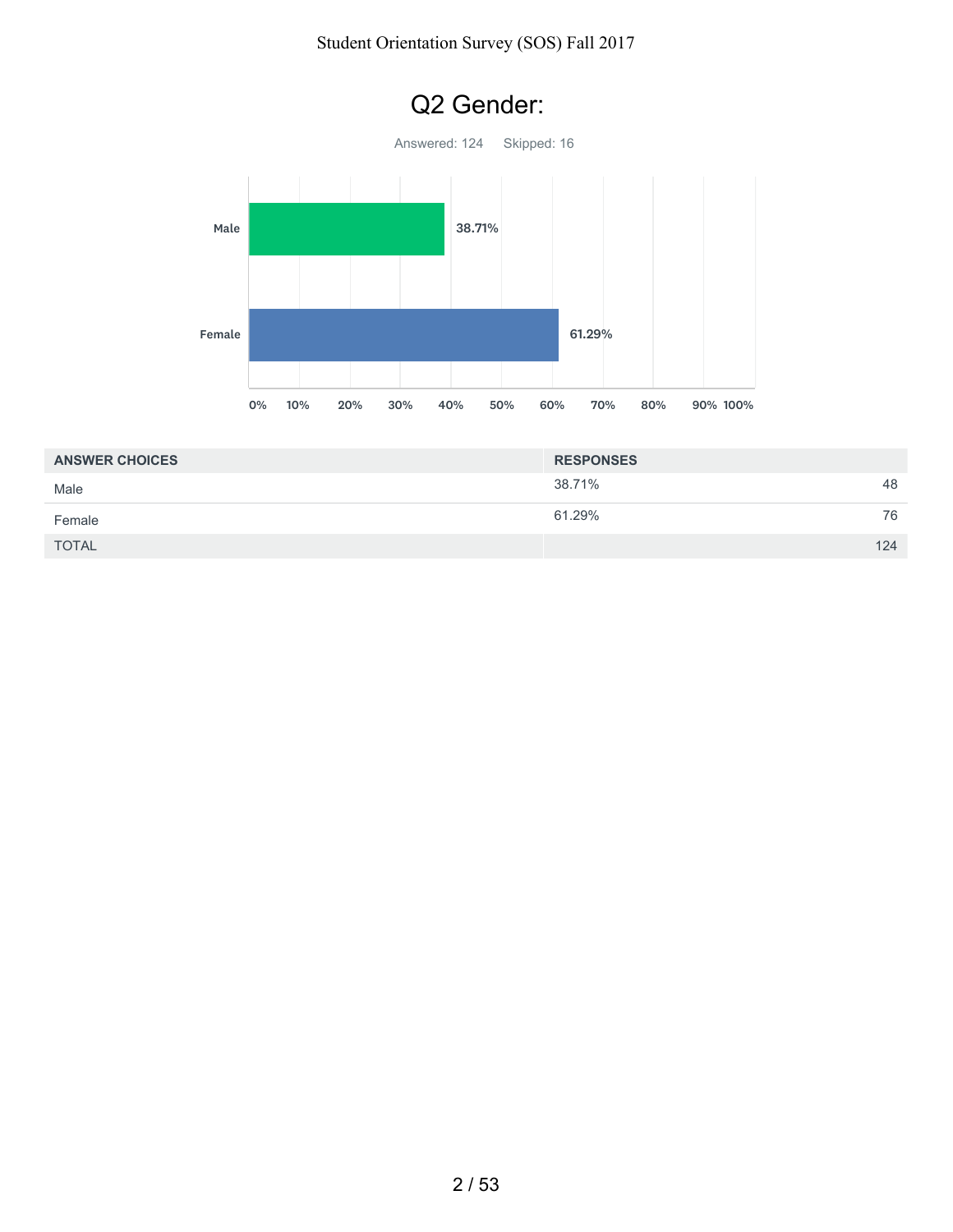#### Student Orientation Survey (SOS) Fall 2017



| <b>ANSWER CHOICES</b> | <b>RESPONSES</b> |              |
|-----------------------|------------------|--------------|
| National              | 45.93%           | 62           |
| Pohnpei               | 53.33%           | 72           |
| Kosrae                | $0.00\%$         | $\mathbf 0$  |
| Chuuk                 | 0.74%            | $\mathbf{1}$ |
| Yap                   | $0.00\%$         | $\mathbf 0$  |
| <b>FMI</b>            | $0.00\%$         | $\mathbf 0$  |
| <b>TOTAL</b>          |                  | 135          |

# Q3 Campus: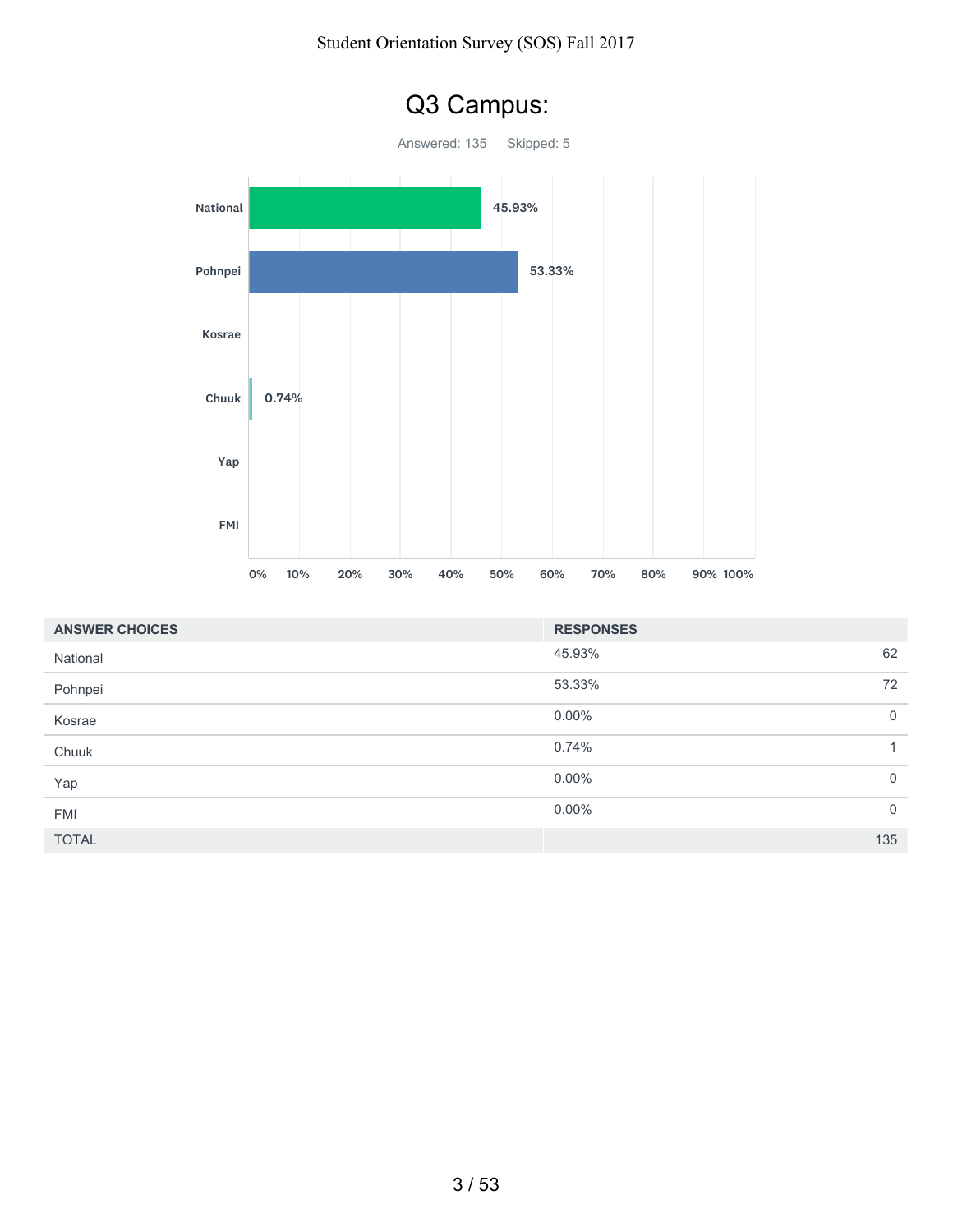# Q4 I understood and am aware of the variety of academic programs and opportunities available presented.



| <b>ANSWER CHOICES</b>         |                  | <b>AVERAGE NUMBER</b> |         | <b>TOTAL NUMBER</b> |       | <b>RESPONSES</b>  |     |
|-------------------------------|------------------|-----------------------|---------|---------------------|-------|-------------------|-----|
|                               |                  |                       | $\,8\,$ |                     | 1,095 |                   | 139 |
| <b>Total Respondents: 139</b> |                  |                       |         |                     |       |                   |     |
|                               |                  |                       |         |                     |       |                   |     |
| #                             |                  |                       |         |                     |       | <b>DATE</b>       |     |
| $\mathbf{1}$                  | 6                |                       |         |                     |       | 8/17/2017 2:20 PM |     |
| 2                             | $\overline{7}$   |                       |         |                     |       | 8/17/2017 2:19 PM |     |
| 3                             | 10               |                       |         |                     |       | 8/17/2017 2:18 PM |     |
| 4                             | 8                |                       |         |                     |       | 8/17/2017 2:17 PM |     |
| 5                             | 10               |                       |         |                     |       | 8/17/2017 2:17 PM |     |
| 6                             | 10               |                       |         |                     |       | 8/17/2017 2:16 PM |     |
| $\overline{7}$                | $\boldsymbol{9}$ |                       |         |                     |       | 8/17/2017 2:16 PM |     |
| 8                             | 8                |                       |         |                     |       | 8/17/2017 2:16 PM |     |
| 9                             | 5                |                       |         |                     |       | 8/17/2017 2:15 PM |     |
| 10                            | $\overline{7}$   |                       |         |                     |       | 8/17/2017 2:14 PM |     |
| 11                            | 10               |                       |         |                     |       | 8/17/2017 2:13 PM |     |
| 12                            | 5                |                       |         |                     |       | 8/17/2017 2:13 PM |     |
| 13                            | 9                |                       |         |                     |       | 8/17/2017 2:11 PM |     |
| 14                            | 5                |                       |         |                     |       | 8/17/2017 2:10 PM |     |
| 15                            | 10               |                       |         |                     |       | 8/17/2017 2:10 PM |     |
| 16                            | 10               |                       |         |                     |       | 8/17/2017 2:10 PM |     |
| 17                            | 9                |                       |         |                     |       | 8/17/2017 2:09 PM |     |
| 18                            | 9                |                       |         |                     |       | 8/17/2017 2:09 PM |     |
| 19                            | 10               |                       |         |                     |       | 8/17/2017 2:08 PM |     |
| 20                            | 10               |                       |         |                     |       | 8/17/2017 2:07 PM |     |

9 8/17/2017 2:06 PM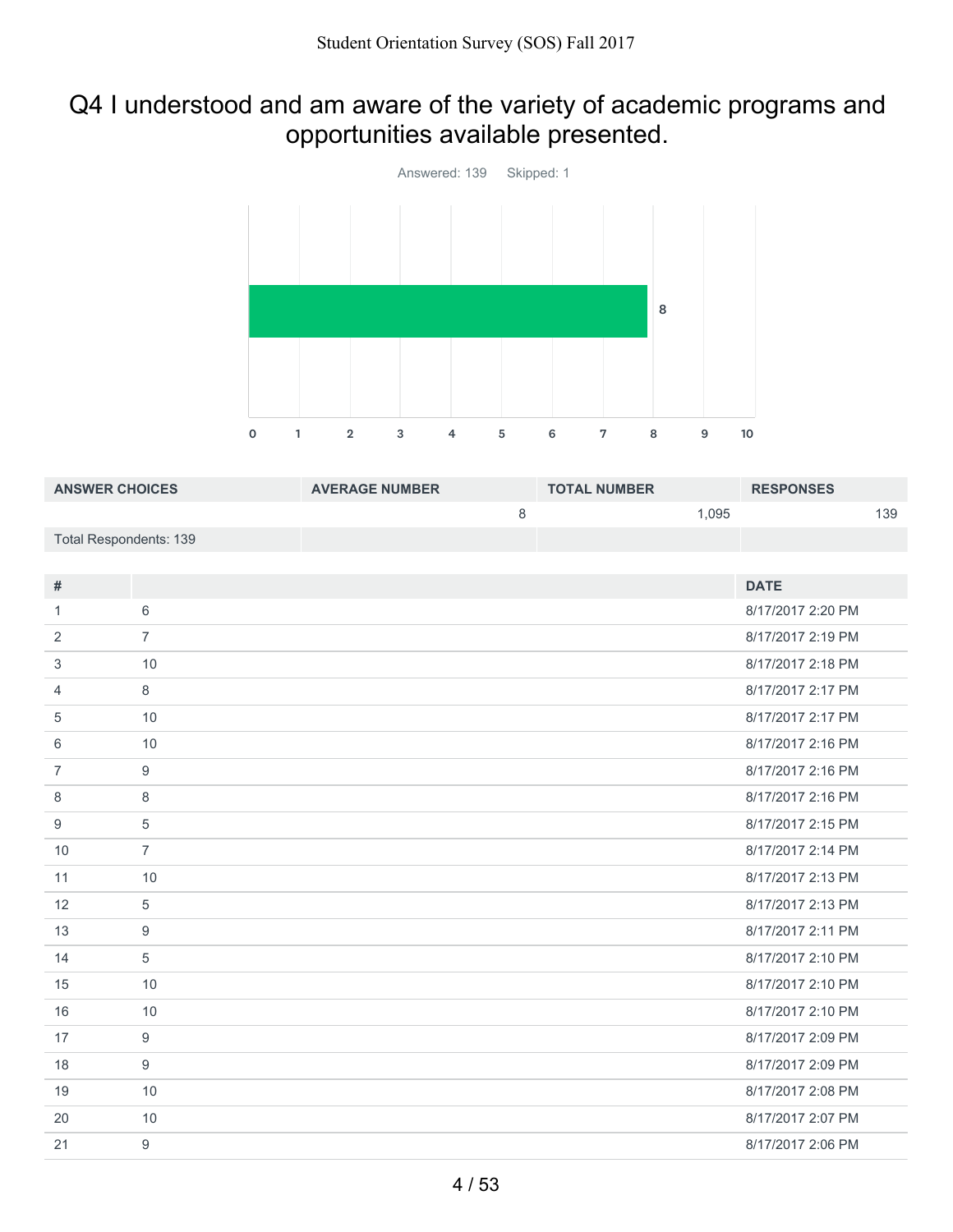| 22 | 9              | 8/17/2017 2:06 PM |
|----|----------------|-------------------|
| 23 | 10             | 8/17/2017 2:06 PM |
| 24 | 9              | 8/17/2017 2:05 PM |
| 25 | 4              | 8/17/2017 2:04 PM |
| 26 | 9              | 8/17/2017 2:03 PM |
| 27 | 8              | 8/17/2017 2:03 PM |
| 28 | 10             | 8/17/2017 2:02 PM |
| 29 | 10             | 8/17/2017 2:02 PM |
| 30 | $\overline{7}$ | 8/17/2017 2:01 PM |
| 31 | 8              | 8/17/2017 2:01 PM |
| 32 | 6              | 8/17/2017 2:00 PM |
| 33 | $\overline{7}$ | 8/17/2017 1:59 PM |
| 34 | $\overline{7}$ | 8/17/2017 1:59 PM |
| 35 | 9              | 8/17/2017 1:58 PM |
| 36 | 9              | 8/17/2017 1:58 PM |
| 37 | 10             | 8/17/2017 1:57 PM |
| 38 | 10             | 8/17/2017 1:57 PM |
| 39 | 10             | 8/17/2017 1:56 PM |
| 40 | 10             | 8/17/2017 1:55 PM |
| 41 | 10             | 8/17/2017 1:53 PM |
| 42 | 10             | 8/17/2017 1:53 PM |
| 43 | 10             | 8/17/2017 1:53 PM |
| 44 | 5              | 8/17/2017 1:52 PM |
| 45 | 10             | 8/17/2017 1:51 PM |
| 46 | 10             | 8/17/2017 1:51 PM |
| 47 | 9              | 8/17/2017 1:50 PM |
| 48 | 10             | 8/17/2017 1:49 PM |
| 49 | 10             | 8/17/2017 1:49 PM |
| 50 | 10             | 8/17/2017 1:48 PM |
| 51 | $\,$ 5 $\,$    | 8/17/2017 1:48 PM |
| 52 | 5              | 8/17/2017 1:48 PM |
| 53 | 10             | 8/17/2017 1:47 PM |
| 54 | 10             | 8/17/2017 1:47 PM |
| 55 | 10             | 8/17/2017 1:46 PM |
| 56 | 9              | 8/17/2017 1:46 PM |
| 57 | $\overline{7}$ | 8/17/2017 1:45 PM |
| 58 | 6              | 8/17/2017 1:44 PM |
| 59 | 5              | 8/17/2017 1:44 PM |
| 60 | 10             | 8/17/2017 1:43 PM |
| 61 | $\mathbf{3}$   | 8/17/2017 1:42 PM |
| 62 | 10             | 8/17/2017 1:42 PM |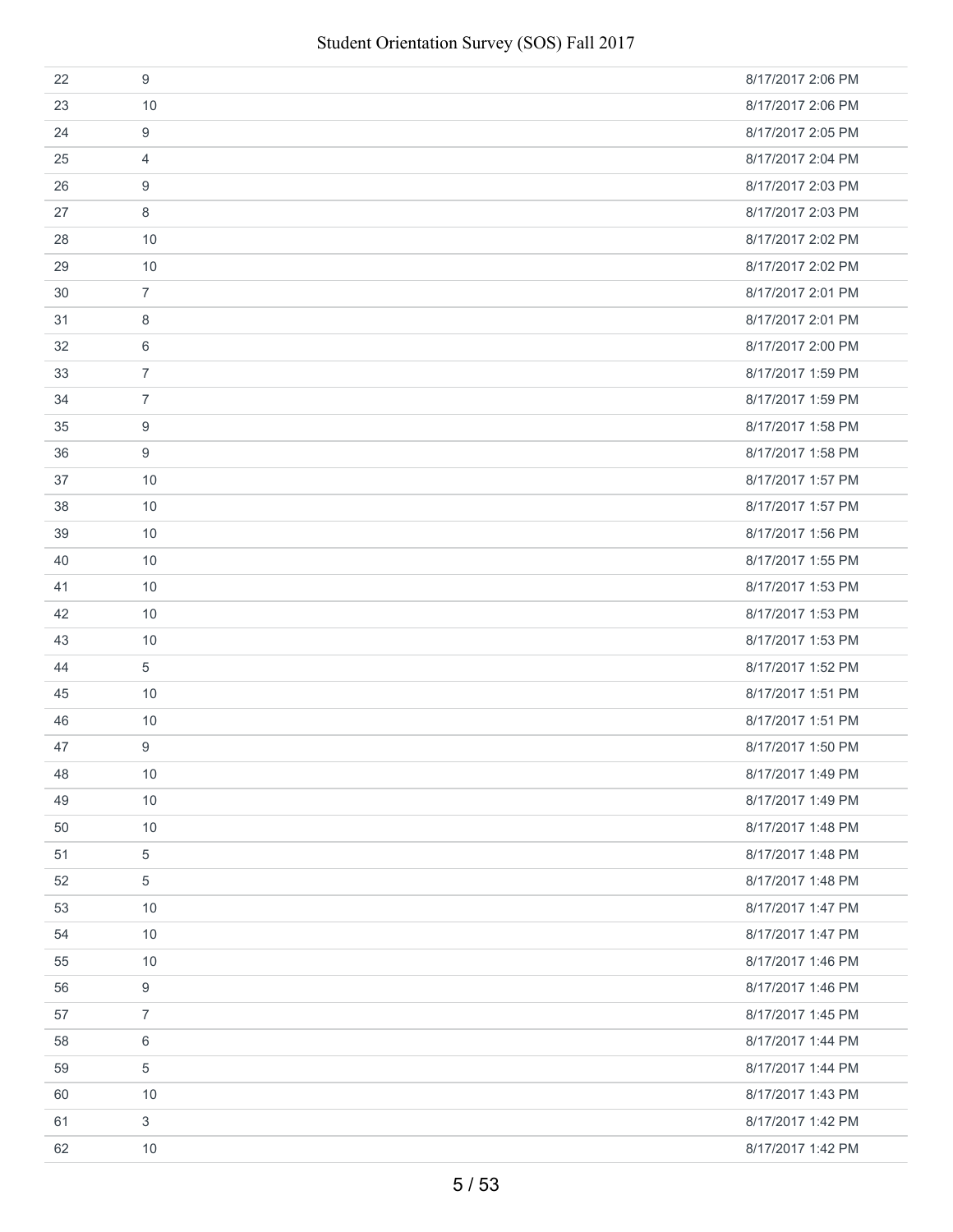| 63  | 8              | 8/17/2017 1:41 PM  |
|-----|----------------|--------------------|
| 64  | $\overline{7}$ | 8/17/2017 1:39 PM  |
| 65  | 6              | 8/17/2017 1:20 PM  |
| 66  | 9              | 8/17/2017 1:20 PM  |
| 67  | 6              | 8/17/2017 1:19 PM  |
| 68  | 10             | 8/17/2017 1:19 PM  |
| 69  | 3              | 8/17/2017 1:18 PM  |
| 70  | 10             | 8/17/2017 1:17 PM  |
| 71  | 5              | 8/17/2017 1:16 PM  |
| 72  | 10             | 8/17/2017 1:15 PM  |
| 73  | 10             | 8/17/2017 1:14 PM  |
| 74  | $\mathbf 0$    | 8/17/2017 1:13 PM  |
| 75  | 10             | 8/17/2017 1:12 PM  |
| 76  | 6              | 8/17/2017 1:11 PM  |
| 77  | 5              | 8/17/2017 1:10 PM  |
| 78  | $\overline{7}$ | 8/17/2017 1:10 PM  |
| 79  | 10             | 8/17/2017 1:08 PM  |
| 80  | 10             | 8/17/2017 1:04 PM  |
| 81  | $\overline{2}$ | 8/17/2017 1:02 PM  |
| 82  | $\mathbf 0$    | 8/17/2017 1:00 PM  |
| 83  | 8              | 8/17/2017 12:59 PM |
| 84  | 10             | 8/17/2017 12:59 PM |
| 85  | 9              | 8/17/2017 12:58 PM |
| 86  | 5              | 8/17/2017 12:57 PM |
| 87  | 10             | 8/17/2017 12:56 PM |
| 88  | 8              | 8/17/2017 12:55 PM |
| 89  | 10             | 8/17/2017 12:54 PM |
| 90  | 10             | 8/17/2017 12:53 PM |
| 91  | 5              | 8/17/2017 12:52 PM |
| 92  | 10             | 8/17/2017 12:48 PM |
| 93  | 10             | 8/17/2017 12:47 PM |
| 94  | 8              | 8/17/2017 12:46 PM |
| 95  | 10             | 8/17/2017 12:45 PM |
| 96  | 10             | 8/17/2017 12:44 PM |
| 97  | 9              | 8/17/2017 12:42 PM |
| 98  | 8              | 8/17/2017 12:42 PM |
| 99  | 3              | 8/17/2017 12:41 PM |
| 100 | 10             | 8/17/2017 12:40 PM |
| 101 | 3              | 8/17/2017 12:39 PM |
| 102 | 8              | 8/17/2017 12:38 PM |
| 103 | 9              | 8/17/2017 12:37 PM |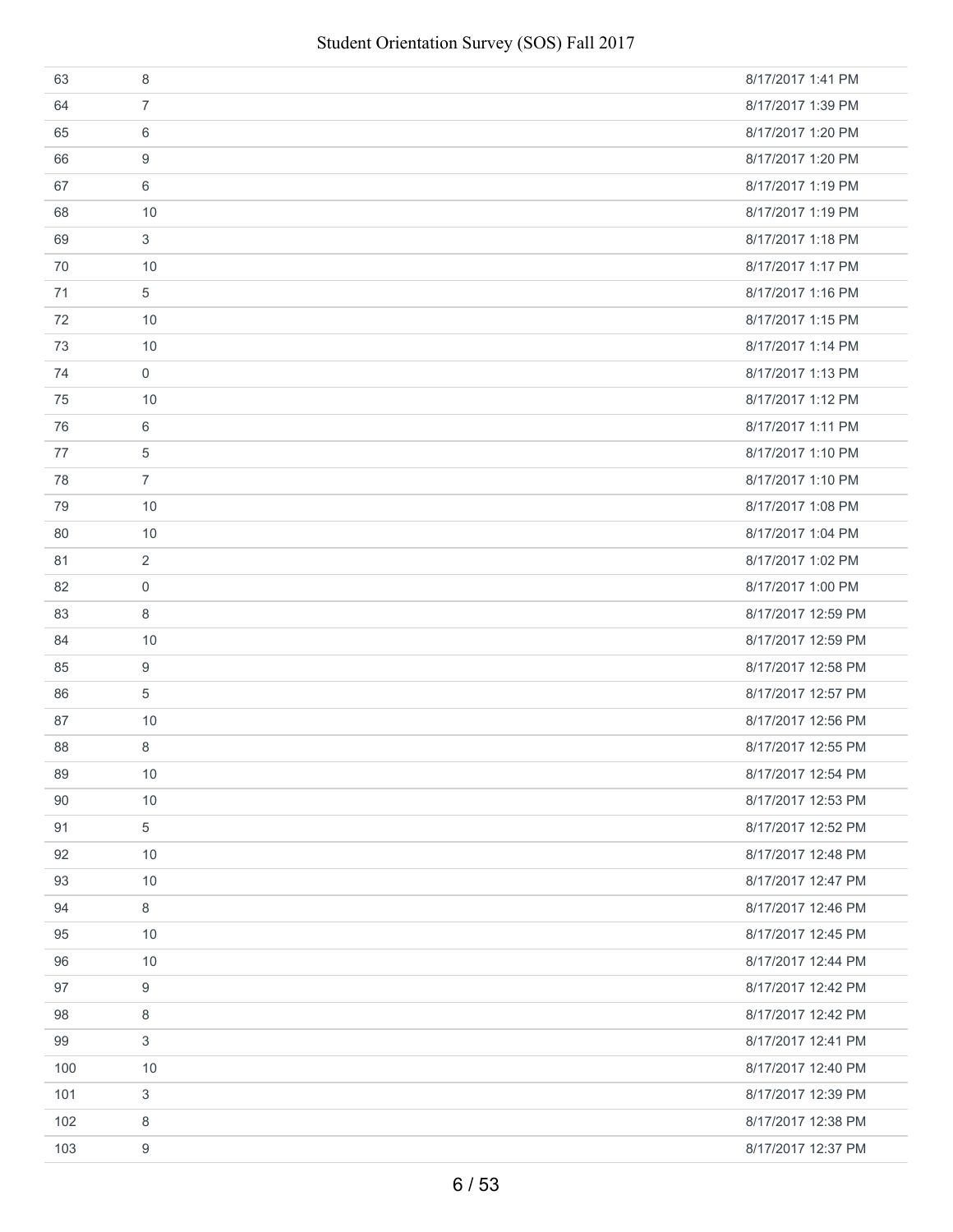| 104 | 10               | 8/17/2017 12:36 PM |
|-----|------------------|--------------------|
| 105 | $\overline{7}$   | 8/17/2017 12:35 PM |
| 106 | 0                | 8/17/2017 12:34 PM |
| 107 | $\overline{4}$   | 8/17/2017 12:33 PM |
| 108 | 10               | 8/17/2017 12:31 PM |
| 109 | $\mathbf 0$      | 8/17/2017 12:31 PM |
| 110 | 10               | 8/17/2017 12:29 PM |
| 111 | 8                | 8/17/2017 12:28 PM |
| 112 | 5                | 8/17/2017 12:27 PM |
| 113 | $\sqrt{2}$       | 8/17/2017 12:23 PM |
| 114 | 6                | 8/17/2017 12:21 PM |
| 115 | 10               | 8/17/2017 12:19 PM |
| 116 | $\sqrt{5}$       | 8/17/2017 12:18 PM |
| 117 | $\overline{7}$   | 8/17/2017 12:16 PM |
| 118 | 10               | 8/17/2017 12:15 PM |
| 119 | 9                | 8/17/2017 12:15 PM |
| 120 | 9                | 8/17/2017 11:06 AM |
| 121 | 9                | 8/17/2017 11:04 AM |
| 122 | 10               | 8/17/2017 11:03 AM |
| 123 | 10               | 8/17/2017 11:02 AM |
| 124 | 5                | 8/17/2017 11:00 AM |
| 125 | 10               | 8/17/2017 10:59 AM |
| 126 | 10               | 8/17/2017 10:58 AM |
| 127 | 10               | 8/17/2017 10:57 AM |
| 128 | $\boldsymbol{9}$ | 8/17/2017 10:56 AM |
| 129 | 9                | 8/17/2017 10:56 AM |
| 130 | 6                | 8/17/2017 10:55 AM |
| 131 | $\overline{4}$   | 8/17/2017 10:53 AM |
| 132 | $\overline{4}$   | 8/17/2017 10:47 AM |
| 133 | $10$             | 8/17/2017 10:46 AM |
| 134 | 9                | 8/17/2017 10:46 AM |
| 135 | 5                | 8/17/2017 10:45 AM |
| 136 | $\overline{7}$   | 8/17/2017 10:44 AM |
| 137 | $\overline{7}$   | 8/17/2017 10:43 AM |
| 138 | 10               | 8/17/2017 10:42 AM |
| 139 | 10               | 8/17/2017 10:41 AM |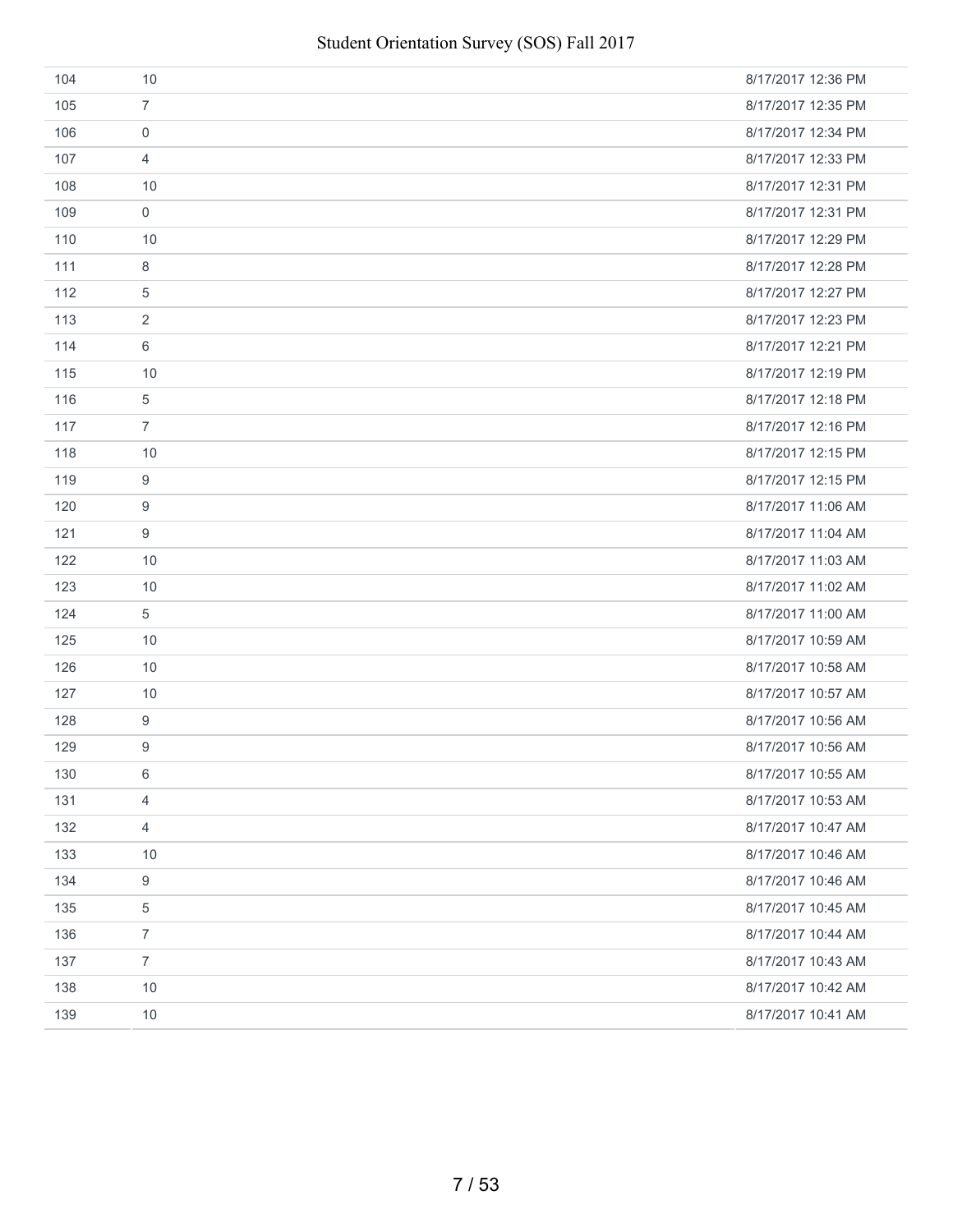# Q5 I understood and am now aware of the structure of the student clubs and student activities presented.



| <b>ANSWER CHOICES</b>         |                  | <b>AVERAGE NUMBER</b> |         | <b>TOTAL NUMBER</b> |       | <b>RESPONSES</b>  |     |
|-------------------------------|------------------|-----------------------|---------|---------------------|-------|-------------------|-----|
|                               |                  |                       | $\,8\,$ |                     | 1,135 |                   | 139 |
| <b>Total Respondents: 139</b> |                  |                       |         |                     |       |                   |     |
|                               |                  |                       |         |                     |       |                   |     |
| #                             |                  |                       |         |                     |       | <b>DATE</b>       |     |
| $\mathbf{1}$                  | $\overline{4}$   |                       |         |                     |       | 8/17/2017 2:20 PM |     |
| 2                             | $\overline{7}$   |                       |         |                     |       | 8/17/2017 2:19 PM |     |
| 3                             | 10               |                       |         |                     |       | 8/17/2017 2:18 PM |     |
| 4                             | $\overline{7}$   |                       |         |                     |       | 8/17/2017 2:17 PM |     |
| 5                             | 10               |                       |         |                     |       | 8/17/2017 2:17 PM |     |
| 6                             | 10               |                       |         |                     |       | 8/17/2017 2:16 PM |     |
| $\overline{7}$                | 9                |                       |         |                     |       | 8/17/2017 2:16 PM |     |
| 8                             | $\boldsymbol{9}$ |                       |         |                     |       | 8/17/2017 2:16 PM |     |
| 9                             | 5                |                       |         |                     |       | 8/17/2017 2:15 PM |     |
| 10                            | $\sqrt{5}$       |                       |         |                     |       | 8/17/2017 2:14 PM |     |
| 11                            | 6                |                       |         |                     |       | 8/17/2017 2:13 PM |     |
| 12                            | $\,8\,$          |                       |         |                     |       | 8/17/2017 2:13 PM |     |
| 13                            | 10               |                       |         |                     |       | 8/17/2017 2:11 PM |     |
| 14                            | 5                |                       |         |                     |       | 8/17/2017 2:10 PM |     |
| 15                            | 10               |                       |         |                     |       | 8/17/2017 2:10 PM |     |
| 16                            | 10               |                       |         |                     |       | 8/17/2017 2:10 PM |     |
| 17                            | 10               |                       |         |                     |       | 8/17/2017 2:09 PM |     |
| 18                            | 10               |                       |         |                     |       | 8/17/2017 2:09 PM |     |
| 19                            | 10               |                       |         |                     |       | 8/17/2017 2:08 PM |     |
| 20                            | 10               |                       |         |                     |       | 8/17/2017 2:07 PM |     |
| 21                            | $\overline{7}$   |                       |         |                     |       | 8/17/2017 2:06 PM |     |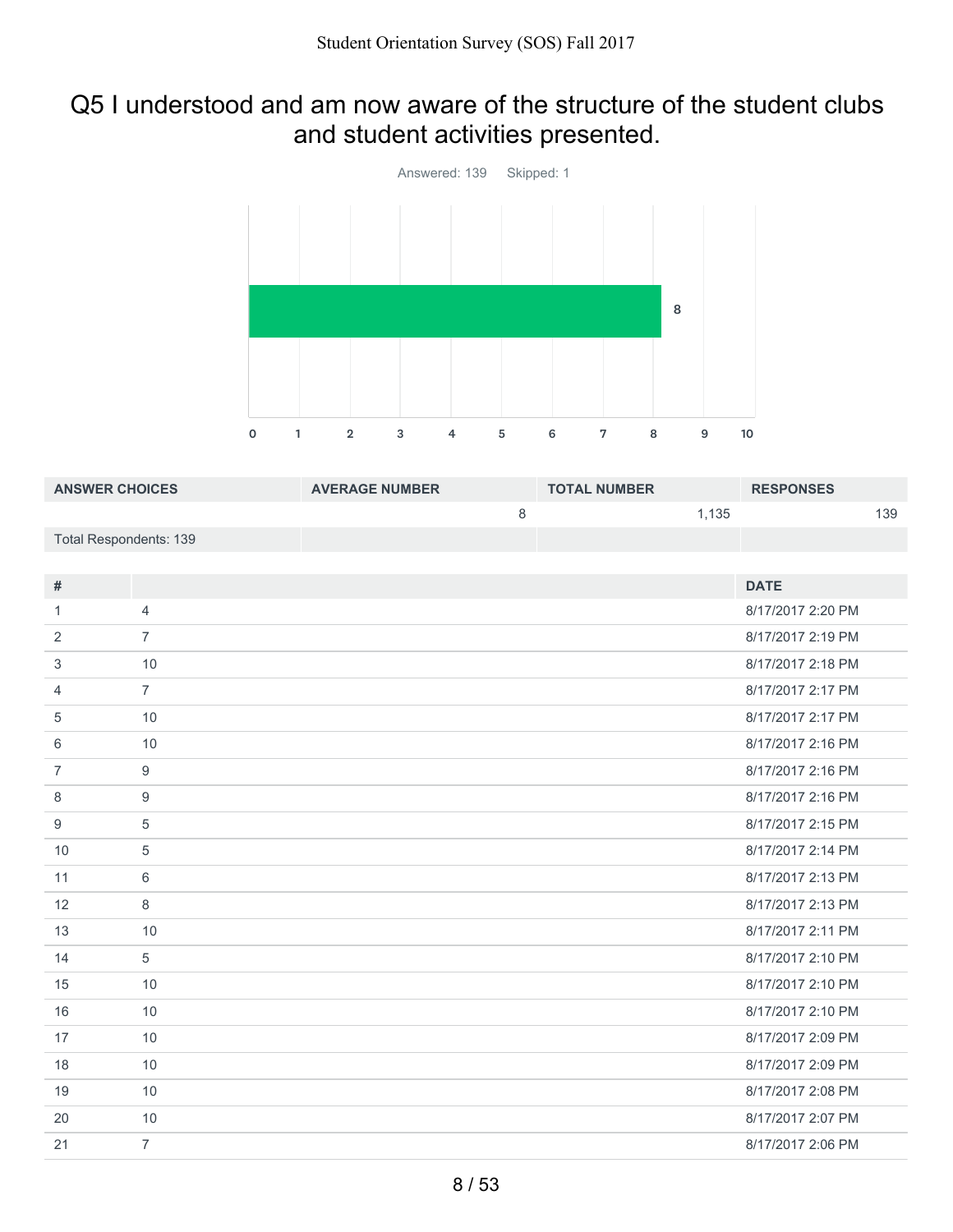| 22 | 4              | 8/17/2017 2:06 PM |
|----|----------------|-------------------|
| 23 | 9              | 8/17/2017 2:06 PM |
| 24 | 8              | 8/17/2017 2:05 PM |
| 25 | $\overline{7}$ | 8/17/2017 2:04 PM |
| 26 | 9              | 8/17/2017 2:03 PM |
| 27 | 8              | 8/17/2017 2:03 PM |
| 28 | 10             | 8/17/2017 2:02 PM |
| 29 | 10             | 8/17/2017 2:02 PM |
| 30 | 6              | 8/17/2017 2:01 PM |
| 31 | $\overline{7}$ | 8/17/2017 2:01 PM |
| 32 | $\overline{7}$ | 8/17/2017 2:00 PM |
| 33 | 6              | 8/17/2017 1:59 PM |
| 34 | 10             | 8/17/2017 1:59 PM |
| 35 | 9              | 8/17/2017 1:58 PM |
| 36 | 9              | 8/17/2017 1:58 PM |
| 37 | 10             | 8/17/2017 1:57 PM |
| 38 | 9              | 8/17/2017 1:57 PM |
| 39 | 10             | 8/17/2017 1:56 PM |
| 40 | 10             | 8/17/2017 1:55 PM |
| 41 | 10             | 8/17/2017 1:53 PM |
| 42 | 10             | 8/17/2017 1:53 PM |
| 43 | 10             | 8/17/2017 1:53 PM |
| 44 | 5              | 8/17/2017 1:52 PM |
| 45 | 10             | 8/17/2017 1:51 PM |
| 46 | 10             | 8/17/2017 1:51 PM |
| 47 | 9              | 8/17/2017 1:50 PM |
| 48 | 10             | 8/17/2017 1:49 PM |
| 49 | 10             | 8/17/2017 1:49 PM |
| 50 | 10             | 8/17/2017 1:48 PM |
| 51 | $\,$ 5 $\,$    | 8/17/2017 1:48 PM |
| 52 | 5              | 8/17/2017 1:48 PM |
| 53 | 10             | 8/17/2017 1:47 PM |
| 54 | 10             | 8/17/2017 1:47 PM |
| 55 | 10             | 8/17/2017 1:46 PM |
| 56 | 9              | 8/17/2017 1:46 PM |
| 57 | 9              | 8/17/2017 1:45 PM |
| 58 | 10             | 8/17/2017 1:44 PM |
| 59 | 10             | 8/17/2017 1:44 PM |
| 60 | 10             | 8/17/2017 1:43 PM |
| 61 | $6\,$          | 8/17/2017 1:42 PM |
| 62 | $\overline{7}$ | 8/17/2017 1:42 PM |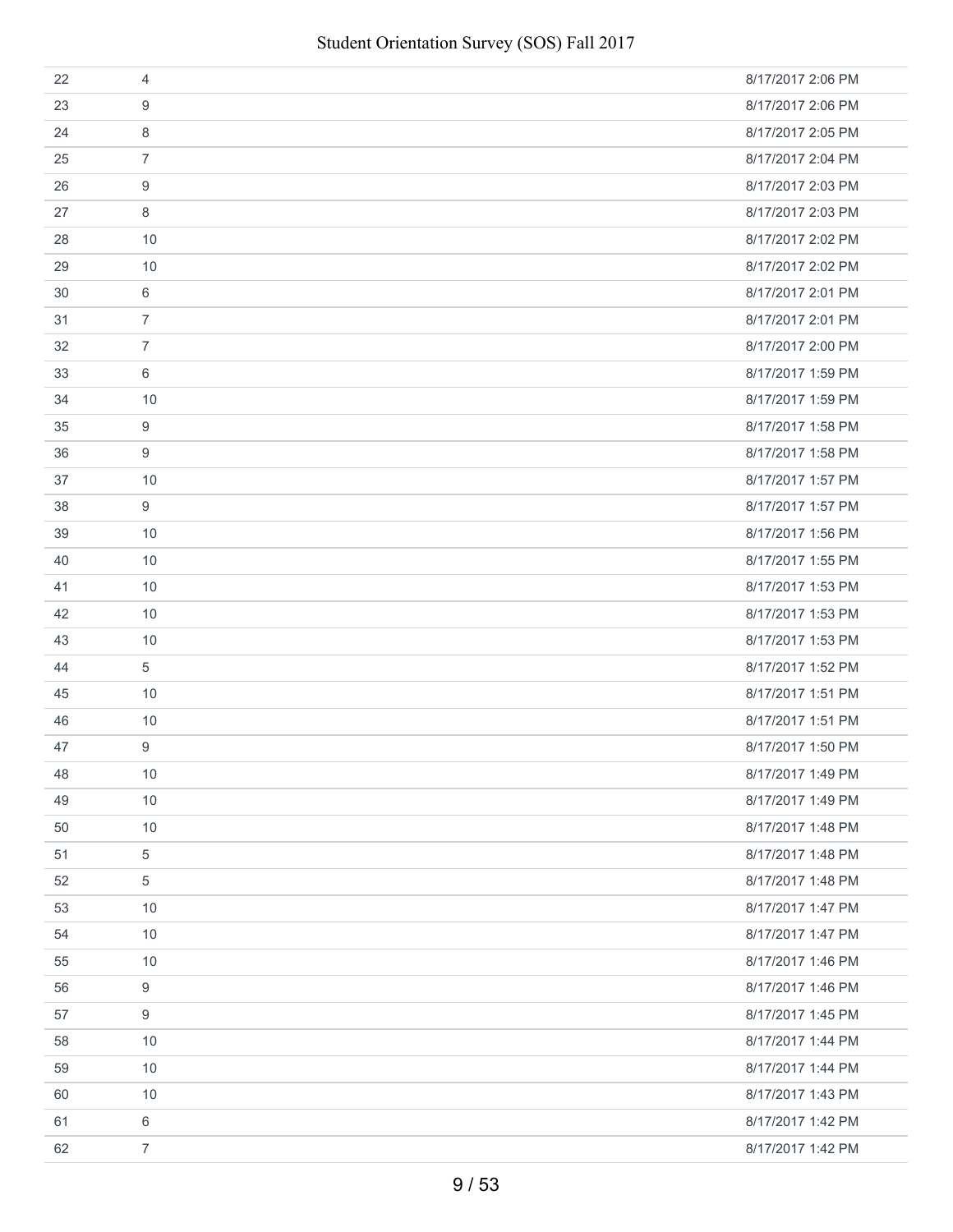| 63  | 9              | 8/17/2017 1:41 PM  |
|-----|----------------|--------------------|
| 64  | 8              | 8/17/2017 1:39 PM  |
| 65  | 5              | 8/17/2017 1:20 PM  |
| 66  | 6              | 8/17/2017 1:20 PM  |
| 67  | 8              | 8/17/2017 1:19 PM  |
| 68  | $\overline{7}$ | 8/17/2017 1:19 PM  |
| 69  | 3              | 8/17/2017 1:18 PM  |
| 70  | 10             | 8/17/2017 1:17 PM  |
| 71  | 8              | 8/17/2017 1:16 PM  |
| 72  | 10             | 8/17/2017 1:15 PM  |
| 73  | 10             | 8/17/2017 1:14 PM  |
| 74  | 10             | 8/17/2017 1:13 PM  |
| 75  | 10             | 8/17/2017 1:12 PM  |
| 76  | 6              | 8/17/2017 1:11 PM  |
| 77  | 2              | 8/17/2017 1:10 PM  |
| 78  | $\overline{7}$ | 8/17/2017 1:10 PM  |
| 79  | 8              | 8/17/2017 1:08 PM  |
| 80  | 10             | 8/17/2017 1:04 PM  |
| 81  | $\overline{2}$ | 8/17/2017 1:02 PM  |
| 82  | 10             | 8/17/2017 1:00 PM  |
| 83  | 8              | 8/17/2017 12:59 PM |
| 84  | 10             | 8/17/2017 12:59 PM |
| 85  | 9              | 8/17/2017 12:58 PM |
| 86  | $\overline{7}$ | 8/17/2017 12:57 PM |
| 87  | 10             | 8/17/2017 12:56 PM |
| 88  | 8              | 8/17/2017 12:55 PM |
| 89  | 10             | 8/17/2017 12:54 PM |
| 90  | 10             | 8/17/2017 12:53 PM |
| 91  | $\overline{7}$ | 8/17/2017 12:52 PM |
| 92  | 10             | 8/17/2017 12:48 PM |
| 93  | 10             | 8/17/2017 12:47 PM |
| 94  | $\sqrt{5}$     | 8/17/2017 12:46 PM |
| 95  | 10             | 8/17/2017 12:45 PM |
| 96  | 10             | 8/17/2017 12:44 PM |
| 97  | 10             | 8/17/2017 12:42 PM |
| 98  | 8              | 8/17/2017 12:42 PM |
| 99  | 10             | 8/17/2017 12:41 PM |
| 100 | 10             | 8/17/2017 12:40 PM |
| 101 | 8              | 8/17/2017 12:39 PM |
| 102 | 9              | 8/17/2017 12:38 PM |
| 103 | 8              | 8/17/2017 12:37 PM |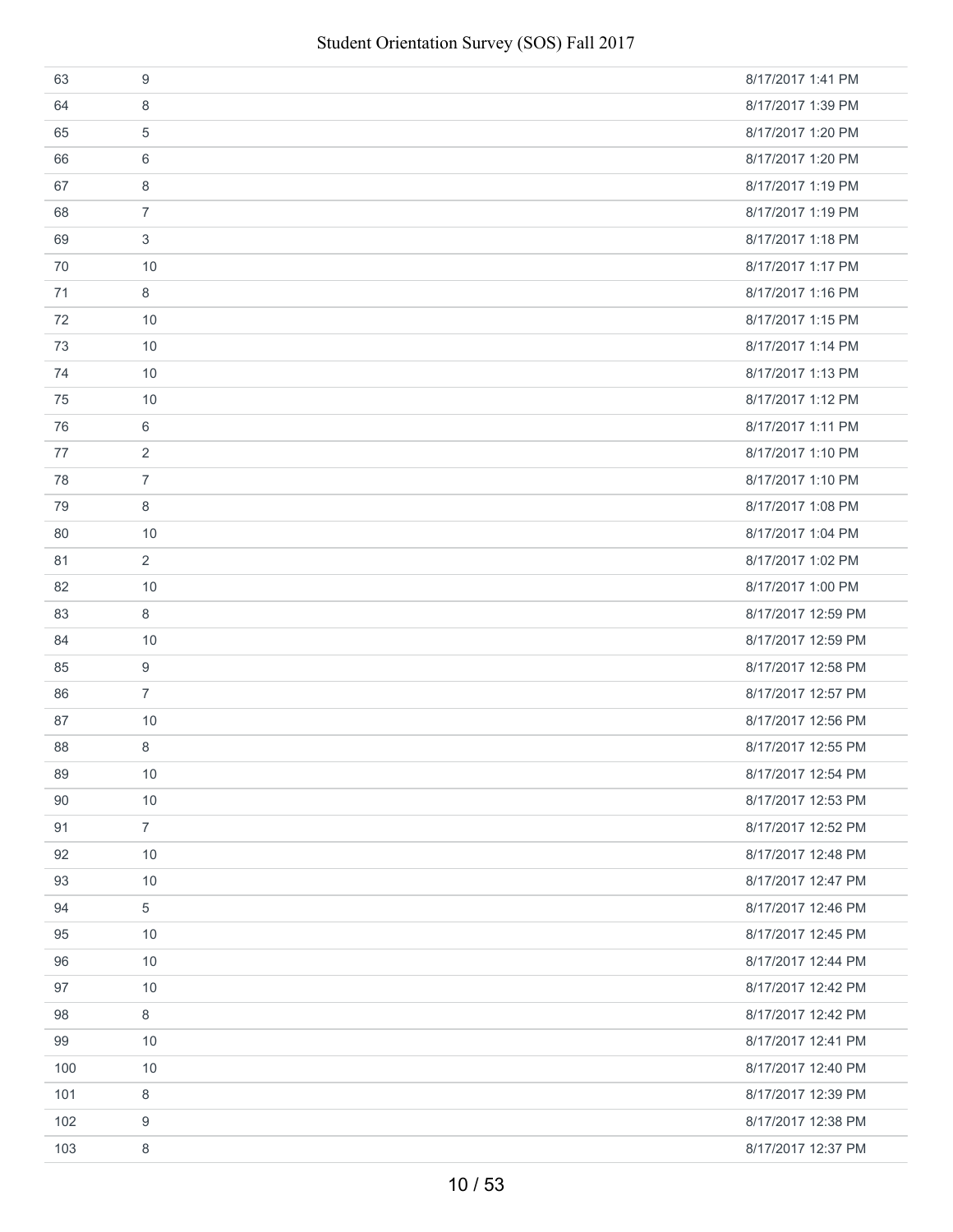| 104 | 8              | 8/17/2017 12:36 PM |
|-----|----------------|--------------------|
| 105 | 9              | 8/17/2017 12:35 PM |
| 106 | $\mathbf{1}$   | 8/17/2017 12:34 PM |
| 107 | $\overline{7}$ | 8/17/2017 12:33 PM |
| 108 | 10             | 8/17/2017 12:31 PM |
| 109 | $\overline{2}$ | 8/17/2017 12:31 PM |
| 110 | 10             | 8/17/2017 12:29 PM |
| 111 | $\overline{7}$ | 8/17/2017 12:28 PM |
| 112 | 5              | 8/17/2017 12:27 PM |
| 113 | 3              | 8/17/2017 12:23 PM |
| 114 | 6              | 8/17/2017 12:21 PM |
| 115 | 9              | 8/17/2017 12:19 PM |
| 116 | 5              | 8/17/2017 12:18 PM |
| 117 | 8              | 8/17/2017 12:16 PM |
| 118 | 10             | 8/17/2017 12:15 PM |
| 119 | $\overline{4}$ | 8/17/2017 12:15 PM |
| 120 | 10             | 8/17/2017 11:06 AM |
| 121 | 10             | 8/17/2017 11:04 AM |
| 122 | 10             | 8/17/2017 11:03 AM |
| 123 | 10             | 8/17/2017 11:02 AM |
| 124 | $\overline{7}$ | 8/17/2017 11:00 AM |
| 125 | 10             | 8/17/2017 10:59 AM |
| 126 | 10             | 8/17/2017 10:58 AM |
| 127 | 10             | 8/17/2017 10:57 AM |
| 128 | 10             | 8/17/2017 10:56 AM |
| 129 | $\sqrt{5}$     | 8/17/2017 10:56 AM |
| 130 | $10$           | 8/17/2017 10:55 AM |
| 131 | $\,6$          | 8/17/2017 10:53 AM |
| 132 | $\,$ 5 $\,$    | 8/17/2017 10:47 AM |
| 133 | $10$           | 8/17/2017 10:46 AM |
| 134 | 9              | 8/17/2017 10:46 AM |
| 135 | $\overline{4}$ | 8/17/2017 10:45 AM |
| 136 | $\overline{7}$ | 8/17/2017 10:44 AM |
| 137 | $\overline{7}$ | 8/17/2017 10:43 AM |
| 138 | 10             | 8/17/2017 10:42 AM |
| 139 | 10             | 8/17/2017 10:41 AM |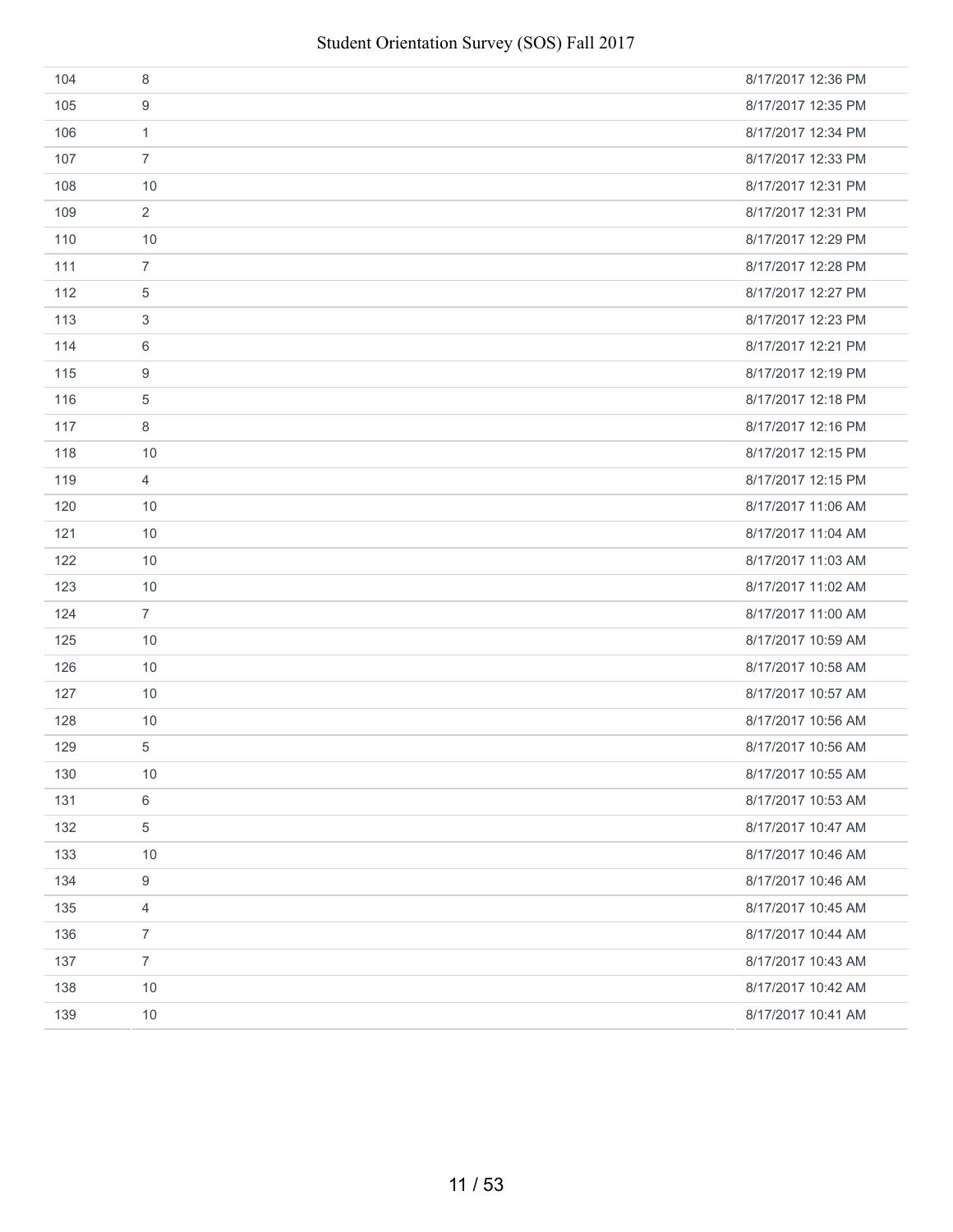# Q6 I understood and am now aware of the available learner-centered support services for students, and student success tips presented.



| <b>ANSWER CHOICES</b>         |                  | <b>AVERAGE NUMBER</b> |   | <b>TOTAL NUMBER</b> |       | <b>RESPONSES</b>  |     |
|-------------------------------|------------------|-----------------------|---|---------------------|-------|-------------------|-----|
|                               |                  |                       | 8 |                     | 1,104 |                   | 139 |
| <b>Total Respondents: 139</b> |                  |                       |   |                     |       |                   |     |
|                               |                  |                       |   |                     |       |                   |     |
| $\#$                          |                  |                       |   |                     |       | <b>DATE</b>       |     |
| $\mathbf{1}$                  | $\sqrt{5}$       |                       |   |                     |       | 8/17/2017 2:20 PM |     |
| $\overline{2}$                | $\overline{7}$   |                       |   |                     |       | 8/17/2017 2:19 PM |     |
| 3                             | 10               |                       |   |                     |       | 8/17/2017 2:18 PM |     |
| 4                             | $\overline{5}$   |                       |   |                     |       | 8/17/2017 2:17 PM |     |
| 5                             | 10               |                       |   |                     |       | 8/17/2017 2:17 PM |     |
| 6                             | 10               |                       |   |                     |       | 8/17/2017 2:16 PM |     |
| $\overline{7}$                | 9                |                       |   |                     |       | 8/17/2017 2:16 PM |     |
| 8                             | $9$              |                       |   |                     |       | 8/17/2017 2:16 PM |     |
| 9                             | 5                |                       |   |                     |       | 8/17/2017 2:15 PM |     |
| 10                            | 6                |                       |   |                     |       | 8/17/2017 2:14 PM |     |
| 11                            | $\boldsymbol{9}$ |                       |   |                     |       | 8/17/2017 2:13 PM |     |
| 12                            | $\mathbf{3}$     |                       |   |                     |       | 8/17/2017 2:13 PM |     |
| 13                            | 10               |                       |   |                     |       | 8/17/2017 2:11 PM |     |
| 14                            | 5                |                       |   |                     |       | 8/17/2017 2:10 PM |     |
| 15                            | 10               |                       |   |                     |       | 8/17/2017 2:10 PM |     |
| 16                            | 10               |                       |   |                     |       | 8/17/2017 2:10 PM |     |
| 17                            | 10               |                       |   |                     |       | 8/17/2017 2:09 PM |     |
| 18                            | 10               |                       |   |                     |       | 8/17/2017 2:09 PM |     |
| 19                            | 10               |                       |   |                     |       | 8/17/2017 2:08 PM |     |
| 20                            | 10               |                       |   |                     |       | 8/17/2017 2:07 PM |     |
| 21                            | 8                |                       |   |                     |       | 8/17/2017 2:06 PM |     |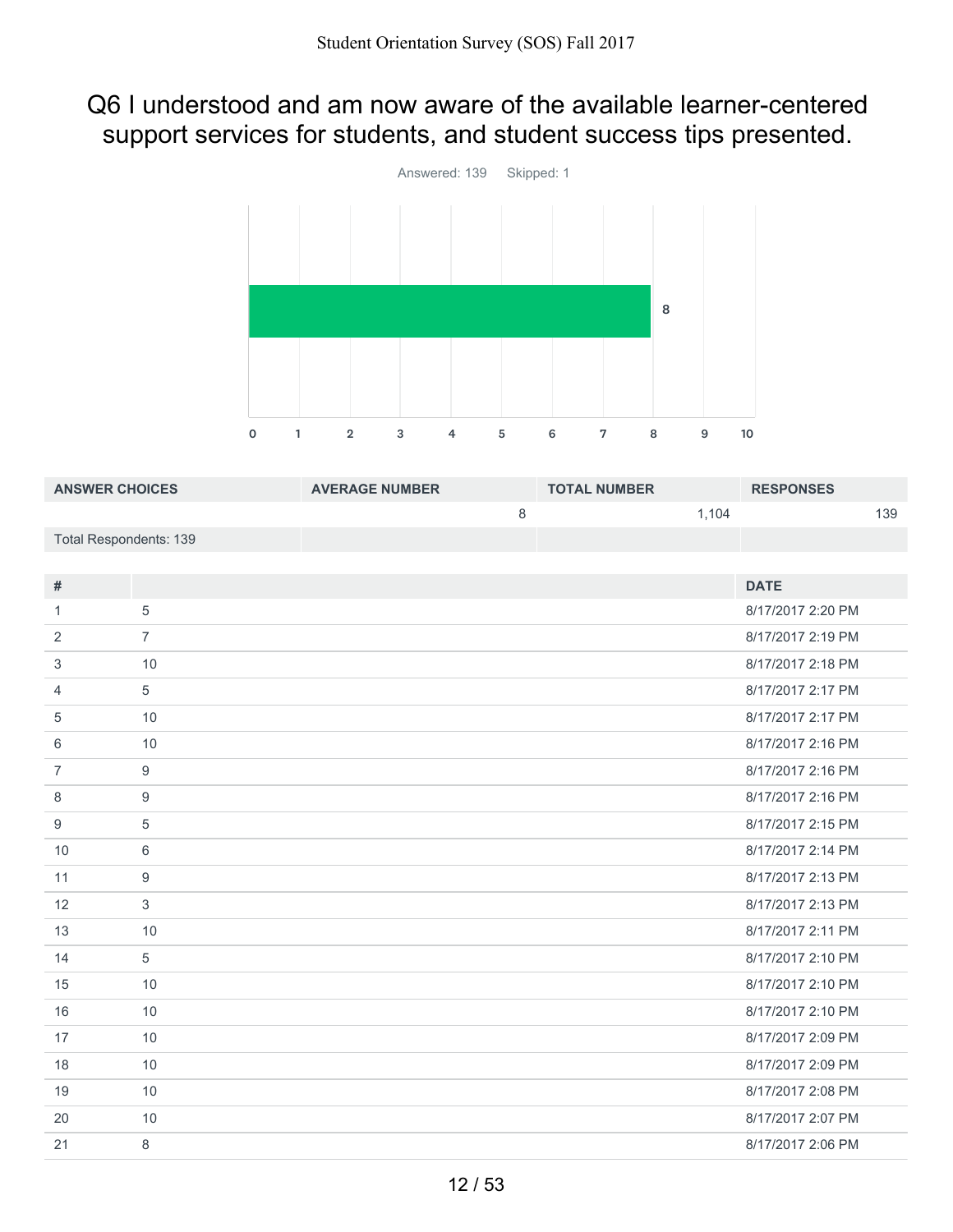| 22 | 5                | 8/17/2017 2:06 PM |
|----|------------------|-------------------|
| 23 | $\overline{7}$   | 8/17/2017 2:06 PM |
| 24 | 5                | 8/17/2017 2:05 PM |
| 25 | 3                | 8/17/2017 2:04 PM |
| 26 | 9                | 8/17/2017 2:03 PM |
| 27 | $\overline{7}$   | 8/17/2017 2:03 PM |
| 28 | 10               | 8/17/2017 2:02 PM |
| 29 | 9                | 8/17/2017 2:02 PM |
| 30 | $\overline{7}$   | 8/17/2017 2:01 PM |
| 31 | 8                | 8/17/2017 2:01 PM |
| 32 | 8                | 8/17/2017 2:00 PM |
| 33 | 9                | 8/17/2017 1:59 PM |
| 34 | 5                | 8/17/2017 1:59 PM |
| 35 | 9                | 8/17/2017 1:58 PM |
| 36 | $\overline{7}$   | 8/17/2017 1:58 PM |
| 37 | 8                | 8/17/2017 1:57 PM |
| 38 | 10               | 8/17/2017 1:57 PM |
| 39 | 10               | 8/17/2017 1:56 PM |
| 40 | 9                | 8/17/2017 1:55 PM |
| 41 | 10               | 8/17/2017 1:53 PM |
| 42 | 10               | 8/17/2017 1:53 PM |
| 43 | $\overline{7}$   | 8/17/2017 1:53 PM |
| 44 | 5                | 8/17/2017 1:52 PM |
| 45 | 10               | 8/17/2017 1:51 PM |
| 46 | 10               | 8/17/2017 1:51 PM |
| 47 | 10               | 8/17/2017 1:50 PM |
| 48 | 9                | 8/17/2017 1:49 PM |
| 49 | 10               | 8/17/2017 1:49 PM |
| 50 | 10               | 8/17/2017 1:48 PM |
| 51 | $\sqrt{5}$       | 8/17/2017 1:48 PM |
| 52 | 5                | 8/17/2017 1:48 PM |
| 53 | 10               | 8/17/2017 1:47 PM |
| 54 | 10               | 8/17/2017 1:47 PM |
| 55 | 10               | 8/17/2017 1:46 PM |
| 56 | 10               | 8/17/2017 1:46 PM |
| 57 | 9                | 8/17/2017 1:45 PM |
| 58 | 8                | 8/17/2017 1:44 PM |
| 59 | $\sqrt{5}$       | 8/17/2017 1:44 PM |
| 60 | 10               | 8/17/2017 1:43 PM |
| 61 | $\mathbf{1}$     | 8/17/2017 1:42 PM |
| 62 | $\boldsymbol{9}$ | 8/17/2017 1:42 PM |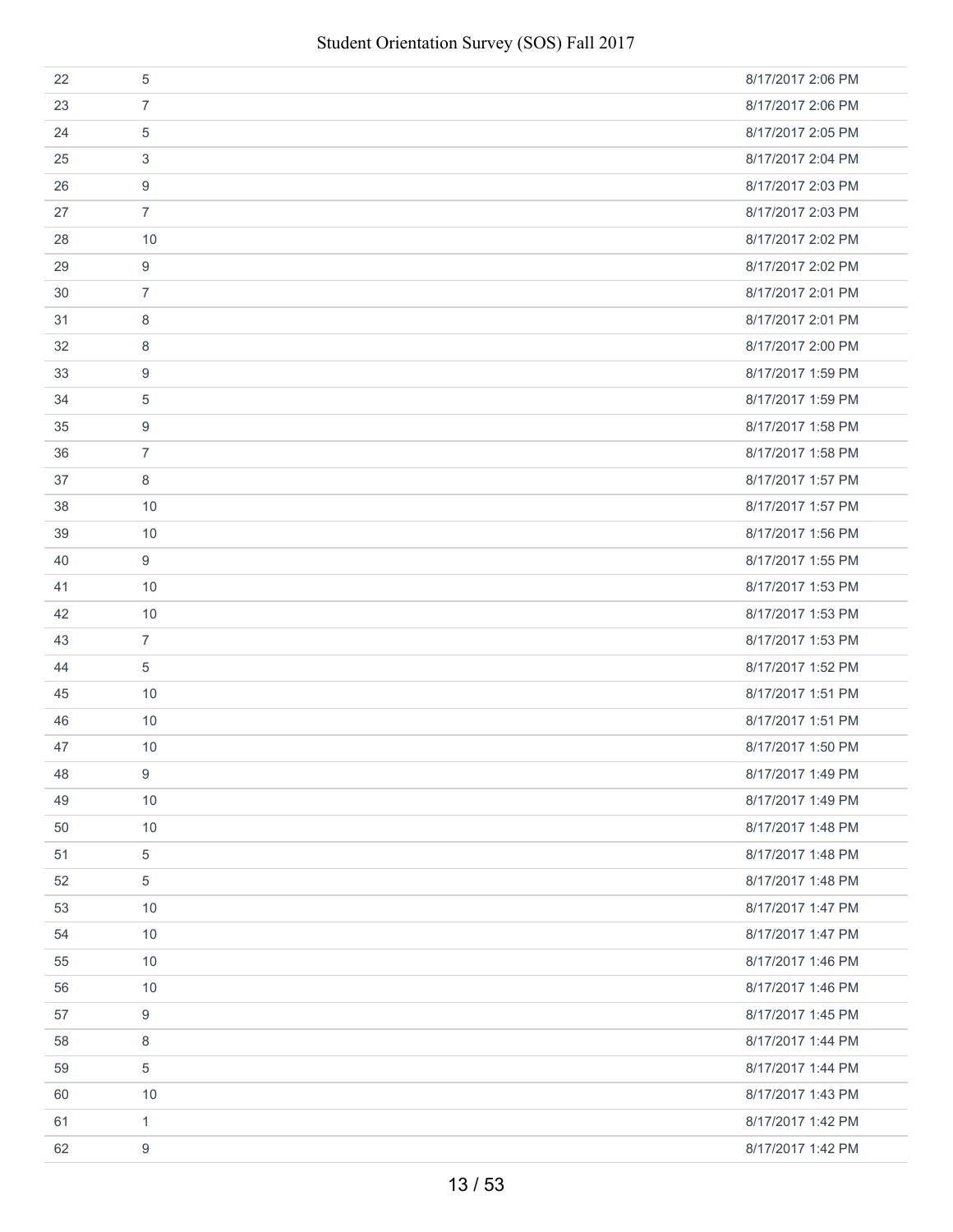| 63  | 8              | 8/17/2017 1:41 PM  |
|-----|----------------|--------------------|
| 64  | $\overline{7}$ | 8/17/2017 1:39 PM  |
| 65  | 8              | 8/17/2017 1:20 PM  |
| 66  | 6              | 8/17/2017 1:20 PM  |
| 67  | 8              | 8/17/2017 1:19 PM  |
| 68  | $\overline{7}$ | 8/17/2017 1:19 PM  |
| 69  | 3              | 8/17/2017 1:18 PM  |
| 70  | 10             | 8/17/2017 1:17 PM  |
| 71  | $\overline{7}$ | 8/17/2017 1:16 PM  |
| 72  | 10             | 8/17/2017 1:15 PM  |
| 73  | 10             | 8/17/2017 1:14 PM  |
| 74  | 10             | 8/17/2017 1:13 PM  |
| 75  | 10             | 8/17/2017 1:12 PM  |
| 76  | 5              | 8/17/2017 1:11 PM  |
| 77  | $\mathbf{1}$   | 8/17/2017 1:10 PM  |
| 78  | $\overline{7}$ | 8/17/2017 1:10 PM  |
| 79  | 8              | 8/17/2017 1:08 PM  |
| 80  | 10             | 8/17/2017 1:04 PM  |
| 81  | 3              | 8/17/2017 1:02 PM  |
| 82  | 10             | 8/17/2017 1:00 PM  |
| 83  | 8              | 8/17/2017 12:59 PM |
| 84  | 10             | 8/17/2017 12:59 PM |
| 85  | 10             | 8/17/2017 12:58 PM |
| 86  | $\overline{7}$ | 8/17/2017 12:57 PM |
| 87  | 6              | 8/17/2017 12:56 PM |
| 88  | $\overline{7}$ | 8/17/2017 12:55 PM |
| 89  | 8              | 8/17/2017 12:54 PM |
| 90  | 10             | 8/17/2017 12:53 PM |
| 91  | 8              | 8/17/2017 12:52 PM |
| 92  | 10             | 8/17/2017 12:48 PM |
| 93  | 10             | 8/17/2017 12:47 PM |
| 94  | $\mathfrak{S}$ | 8/17/2017 12:46 PM |
| 95  | 10             | 8/17/2017 12:45 PM |
| 96  | 10             | 8/17/2017 12:44 PM |
| 97  | 9              | 8/17/2017 12:42 PM |
| 98  | 9              | 8/17/2017 12:42 PM |
| 99  | 6              | 8/17/2017 12:41 PM |
| 100 | 10             | 8/17/2017 12:40 PM |
| 101 | 4              | 8/17/2017 12:39 PM |
| 102 | 8              | 8/17/2017 12:38 PM |
| 103 | 9              | 8/17/2017 12:37 PM |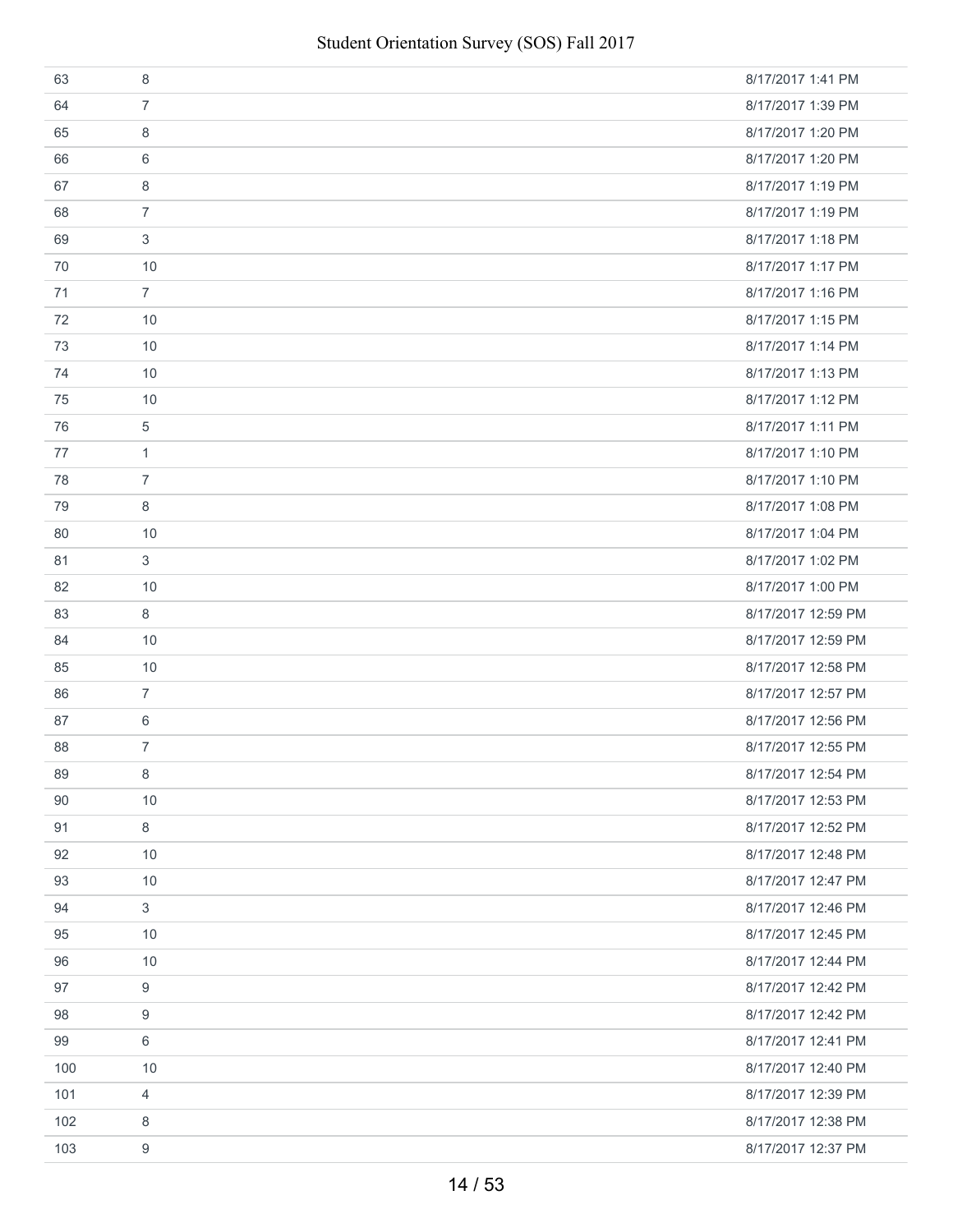| 104 | 10                        | 8/17/2017 12:36 PM |
|-----|---------------------------|--------------------|
| 105 | 10                        | 8/17/2017 12:35 PM |
| 106 | $\ensuremath{\mathsf{3}}$ | 8/17/2017 12:34 PM |
| 107 | 5                         | 8/17/2017 12:33 PM |
| 108 | 10                        | 8/17/2017 12:31 PM |
| 109 | 10                        | 8/17/2017 12:31 PM |
| 110 | 10                        | 8/17/2017 12:29 PM |
| 111 | $\overline{7}$            | 8/17/2017 12:28 PM |
| 112 | 5                         | 8/17/2017 12:27 PM |
| 113 | 3                         | 8/17/2017 12:23 PM |
| 114 | 6                         | 8/17/2017 12:21 PM |
| 115 | 10                        | 8/17/2017 12:19 PM |
| 116 | $\sqrt{5}$                | 8/17/2017 12:18 PM |
| 117 | 9                         | 8/17/2017 12:16 PM |
| 118 | 10                        | 8/17/2017 12:15 PM |
| 119 | 8                         | 8/17/2017 12:15 PM |
| 120 | 6                         | 8/17/2017 11:06 AM |
| 121 | 10                        | 8/17/2017 11:04 AM |
| 122 | 10                        | 8/17/2017 11:03 AM |
| 123 | 10                        | 8/17/2017 11:02 AM |
| 124 | $\overline{7}$            | 8/17/2017 11:00 AM |
| 125 | 10                        | 8/17/2017 10:59 AM |
| 126 | 10                        | 8/17/2017 10:58 AM |
| 127 | 5                         | 8/17/2017 10:57 AM |
| 128 | 10                        | 8/17/2017 10:56 AM |
| 129 | $\,8\,$                   | 8/17/2017 10:56 AM |
| 130 | 10                        | 8/17/2017 10:55 AM |
| 131 | $\mathbf 5$               | 8/17/2017 10:53 AM |
| 132 | $\mathbf{3}$              | 8/17/2017 10:47 AM |
| 133 | 10                        | 8/17/2017 10:46 AM |
| 134 | 9                         | 8/17/2017 10:46 AM |
| 135 | 5                         | 8/17/2017 10:45 AM |
| 136 | 8                         | 8/17/2017 10:44 AM |
| 137 | 8                         | 8/17/2017 10:43 AM |
| 138 | 10                        | 8/17/2017 10:42 AM |
| 139 | 10                        | 8/17/2017 10:41 AM |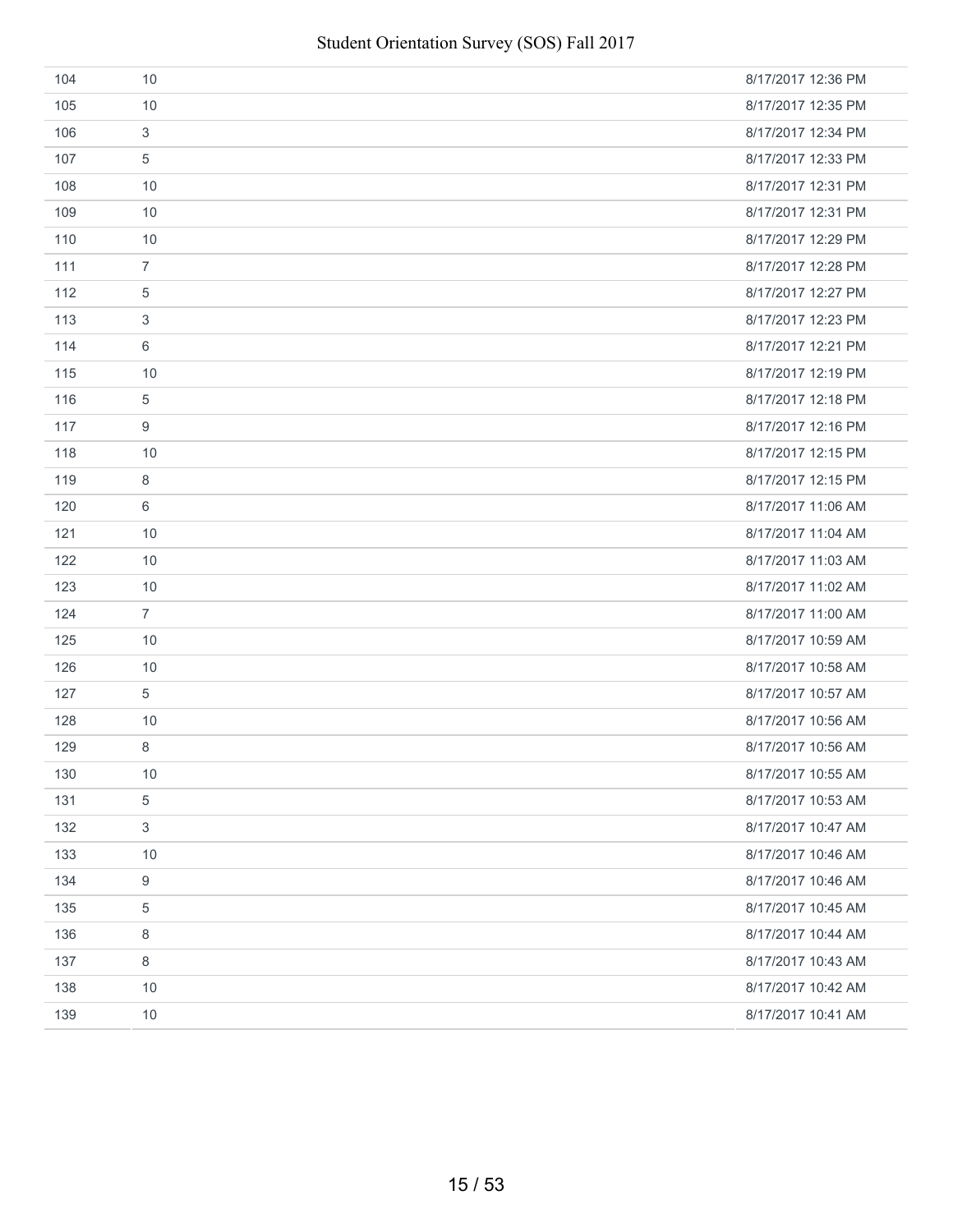Q7 I understood and am aware of the important academic dates, academic standing, registration processes, withdrawing form class or classes and other Admission procedures presented.



| <b>ANSWER CHOICES</b>  | <b>AVERAGE NUMBER</b> | <b>TOTAL NUMBER</b> | <b>RESPONSES</b> |
|------------------------|-----------------------|---------------------|------------------|
|                        |                       | 1.114               | 139              |
| Total Respondents: 139 |                       |                     |                  |

| #              |                | <b>DATE</b>       |
|----------------|----------------|-------------------|
| 1              | 8              | 8/17/2017 2:20 PM |
| 2              | $\overline{7}$ | 8/17/2017 2:19 PM |
| 3              | 10             | 8/17/2017 2:18 PM |
| 4              | $\overline{7}$ | 8/17/2017 2:17 PM |
| 5              | 10             | 8/17/2017 2:17 PM |
| 6              | 10             | 8/17/2017 2:16 PM |
| $\overline{7}$ | $9$            | 8/17/2017 2:16 PM |
| 8              | 9              | 8/17/2017 2:16 PM |
| 9              | 6              | 8/17/2017 2:15 PM |
| 10             | $\overline{4}$ | 8/17/2017 2:14 PM |
| 11             | 8              | 8/17/2017 2:13 PM |
| 12             | 6              | 8/17/2017 2:13 PM |
| 13             | 10             | 8/17/2017 2:11 PM |
| 14             | 5              | 8/17/2017 2:10 PM |
| 15             | 10             | 8/17/2017 2:10 PM |
| 16             | 10             | 8/17/2017 2:10 PM |
| 17             | 9              | 8/17/2017 2:09 PM |
| 18             | $\overline{7}$ | 8/17/2017 2:09 PM |
| 19             | 10             | 8/17/2017 2:08 PM |
| 20             | 10             | 8/17/2017 2:07 PM |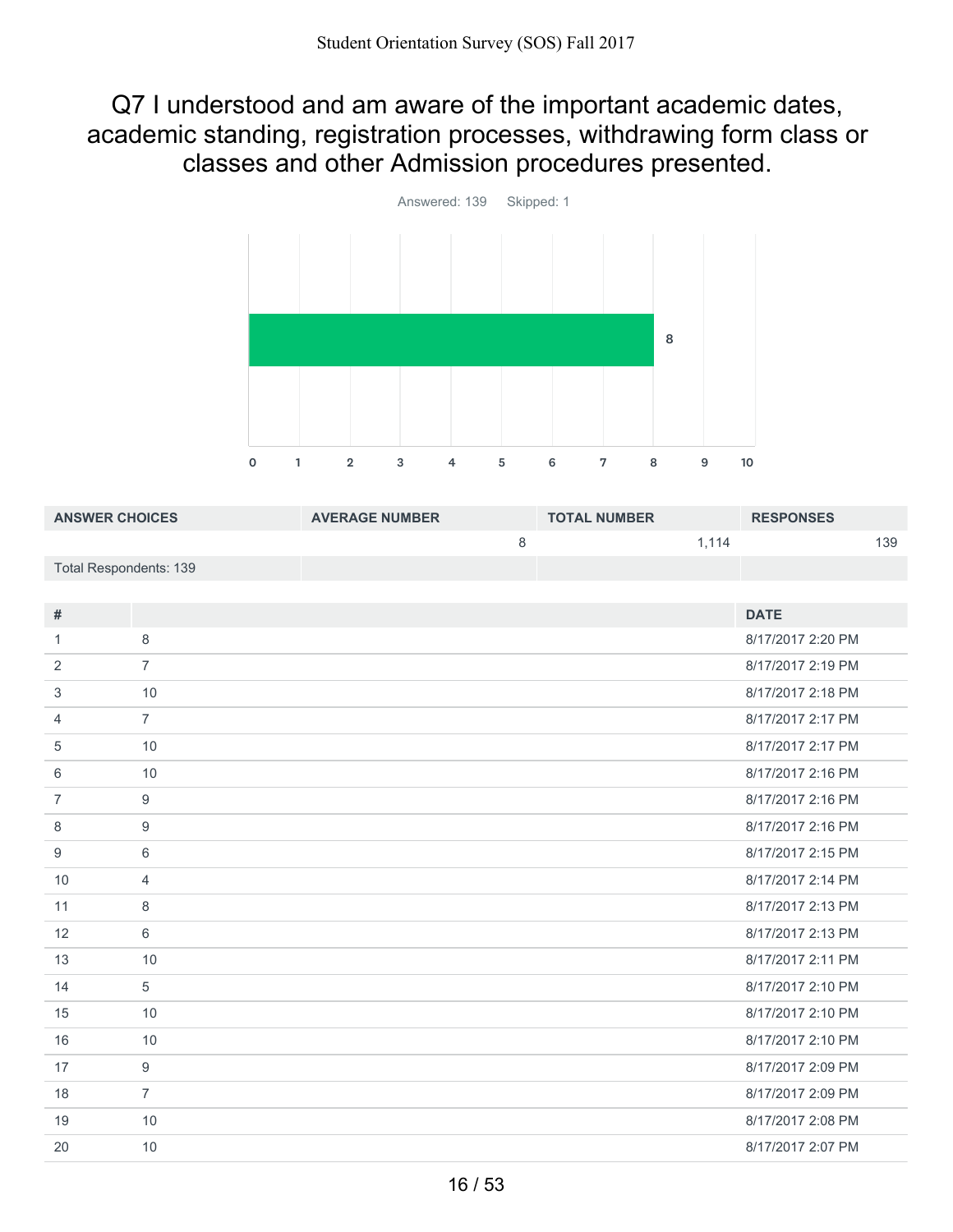| 21 | $\overline{7}$ | 8/17/2017 2:06 PM |
|----|----------------|-------------------|
| 22 | 4              | 8/17/2017 2:06 PM |
| 23 | 9              | 8/17/2017 2:06 PM |
| 24 | $\overline{7}$ | 8/17/2017 2:05 PM |
| 25 | $\overline{4}$ | 8/17/2017 2:04 PM |
| 26 | 9              | 8/17/2017 2:03 PM |
| 27 | 9              | 8/17/2017 2:03 PM |
| 28 | 10             | 8/17/2017 2:02 PM |
| 29 | 8              | 8/17/2017 2:02 PM |
| 30 | 6              | 8/17/2017 2:01 PM |
| 31 | 8              | 8/17/2017 2:01 PM |
| 32 | 9              | 8/17/2017 2:00 PM |
| 33 | 10             | 8/17/2017 1:59 PM |
| 34 | 5              | 8/17/2017 1:59 PM |
| 35 | 9              | 8/17/2017 1:58 PM |
| 36 | 6              | 8/17/2017 1:58 PM |
| 37 | 10             | 8/17/2017 1:57 PM |
| 38 | 10             | 8/17/2017 1:57 PM |
| 39 | 10             | 8/17/2017 1:56 PM |
| 40 | 9              | 8/17/2017 1:55 PM |
| 41 | 10             | 8/17/2017 1:53 PM |
| 42 | 10             | 8/17/2017 1:53 PM |
| 43 | 6              | 8/17/2017 1:53 PM |
| 44 | 5              | 8/17/2017 1:52 PM |
| 45 | 10             | 8/17/2017 1:51 PM |
| 46 | 9              | 8/17/2017 1:51 PM |
| 47 | 10             | 8/17/2017 1:50 PM |
| 48 | 10             | 8/17/2017 1:49 PM |
| 49 | 10             | 8/17/2017 1:49 PM |
| 50 | 10             | 8/17/2017 1:48 PM |
| 51 | 5              | 8/17/2017 1:48 PM |
| 52 | 5              | 8/17/2017 1:48 PM |
| 53 | 10             | 8/17/2017 1:47 PM |
| 54 | 10             | 8/17/2017 1:47 PM |
| 55 | 10             | 8/17/2017 1:46 PM |
| 56 | 10             | 8/17/2017 1:46 PM |
| 57 | 10             | 8/17/2017 1:45 PM |
| 58 | $\overline{7}$ | 8/17/2017 1:44 PM |
| 59 | 5              | 8/17/2017 1:44 PM |
| 60 | 10             | 8/17/2017 1:43 PM |
| 61 | 6              | 8/17/2017 1:42 PM |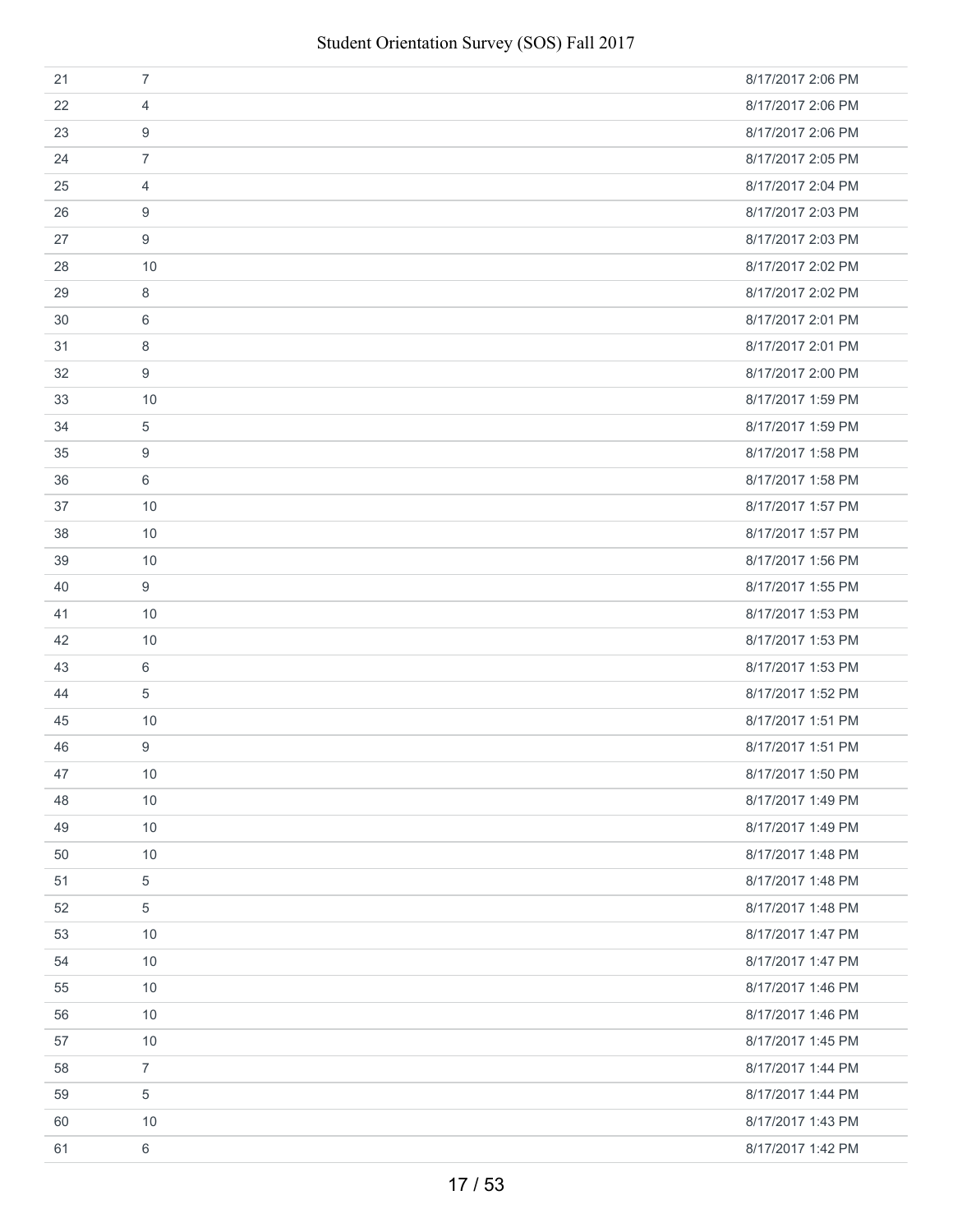| 62  | 8              | 8/17/2017 1:42 PM  |
|-----|----------------|--------------------|
| 63  | 9              | 8/17/2017 1:41 PM  |
| 64  | $\overline{7}$ | 8/17/2017 1:39 PM  |
| 65  | 8              | 8/17/2017 1:20 PM  |
| 66  | 10             | 8/17/2017 1:20 PM  |
| 67  | 6              | 8/17/2017 1:19 PM  |
| 68  | 8              | 8/17/2017 1:19 PM  |
| 69  | 3              | 8/17/2017 1:18 PM  |
| 70  | 9              | 8/17/2017 1:17 PM  |
| 71  | 6              | 8/17/2017 1:16 PM  |
| 72  | 10             | 8/17/2017 1:15 PM  |
| 73  | 10             | 8/17/2017 1:14 PM  |
| 74  | 10             | 8/17/2017 1:13 PM  |
| 75  | 10             | 8/17/2017 1:12 PM  |
| 76  | 9              | 8/17/2017 1:11 PM  |
| 77  | 2              | 8/17/2017 1:10 PM  |
| 78  | 8              | 8/17/2017 1:10 PM  |
| 79  | 8              | 8/17/2017 1:08 PM  |
| 80  | 10             | 8/17/2017 1:04 PM  |
| 81  | 5              | 8/17/2017 1:02 PM  |
| 82  | 10             | 8/17/2017 1:00 PM  |
| 83  | 9              | 8/17/2017 12:59 PM |
| 84  | 10             | 8/17/2017 12:59 PM |
| 85  | 10             | 8/17/2017 12:58 PM |
| 86  | 10             | 8/17/2017 12:57 PM |
| 87  | 10             | 8/17/2017 12:56 PM |
| 88  | $\overline{7}$ | 8/17/2017 12:55 PM |
| 89  | $\overline{7}$ | 8/17/2017 12:54 PM |
| 90  | 10             | 8/17/2017 12:53 PM |
| 91  | $\overline{7}$ | 8/17/2017 12:52 PM |
| 92  | 10             | 8/17/2017 12:48 PM |
| 93  | 10             | 8/17/2017 12:47 PM |
| 94  | $\overline{4}$ | 8/17/2017 12:46 PM |
| 95  | 10             | 8/17/2017 12:45 PM |
| 96  | 10             | 8/17/2017 12:44 PM |
| 97  | 10             | 8/17/2017 12:42 PM |
| 98  | 8              | 8/17/2017 12:42 PM |
| 99  | 8              | 8/17/2017 12:41 PM |
| 100 | 9              | 8/17/2017 12:40 PM |
| 101 | 6              | 8/17/2017 12:39 PM |
| 102 | 8              | 8/17/2017 12:38 PM |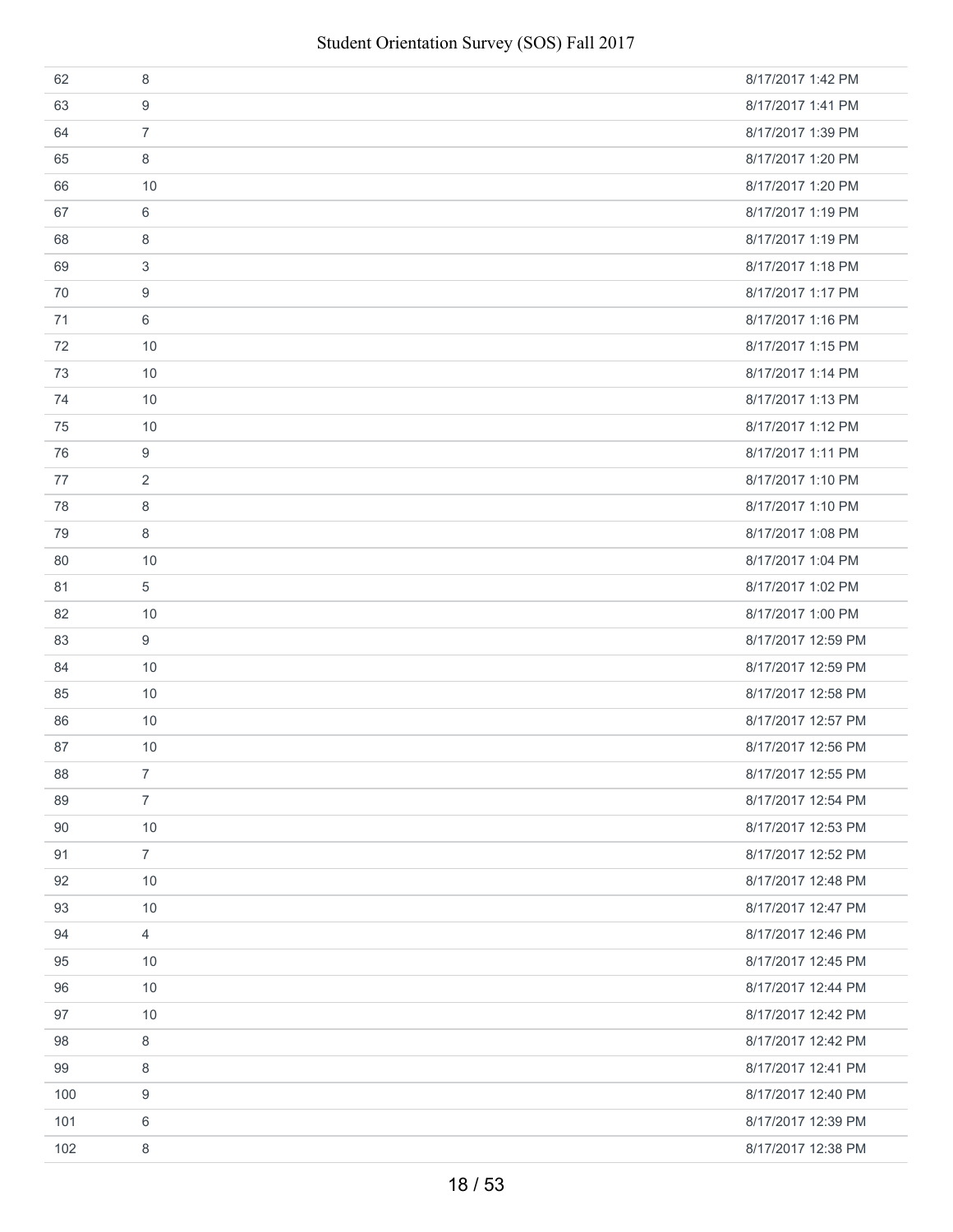| 103 | 5                | 8/17/2017 12:37 PM |
|-----|------------------|--------------------|
| 104 | $\overline{7}$   | 8/17/2017 12:36 PM |
| 105 | 5                | 8/17/2017 12:35 PM |
| 106 | $\mathbf 0$      | 8/17/2017 12:34 PM |
| 107 | 8                | 8/17/2017 12:33 PM |
| 108 | 10               | 8/17/2017 12:31 PM |
| 109 | 5                | 8/17/2017 12:31 PM |
| 110 | 10               | 8/17/2017 12:29 PM |
| 111 | 9                | 8/17/2017 12:28 PM |
| 112 | 5                | 8/17/2017 12:27 PM |
| 113 | $\overline{4}$   | 8/17/2017 12:23 PM |
| 114 | 6                | 8/17/2017 12:21 PM |
| 115 | 9                | 8/17/2017 12:19 PM |
| 116 | 5                | 8/17/2017 12:18 PM |
| 117 | $\overline{7}$   | 8/17/2017 12:16 PM |
| 118 | 10               | 8/17/2017 12:15 PM |
| 119 | 9                | 8/17/2017 12:15 PM |
| 120 | 6                | 8/17/2017 11:06 AM |
| 121 | 10               | 8/17/2017 11:04 AM |
| 122 | 10               | 8/17/2017 11:03 AM |
| 123 | 10               | 8/17/2017 11:02 AM |
| 124 | $\overline{7}$   | 8/17/2017 11:00 AM |
| 125 | 10               | 8/17/2017 10:59 AM |
| 126 | 9                | 8/17/2017 10:58 AM |
| 127 | $\,$ 5 $\,$      | 8/17/2017 10:57 AM |
| 128 | 5                | 8/17/2017 10:56 AM |
| 129 | 9                | 8/17/2017 10:56 AM |
| 130 | $\mathbf 5$      | 8/17/2017 10:55 AM |
| 131 | $\,8\,$          | 8/17/2017 10:53 AM |
| 132 | $\,$ 5 $\,$      | 8/17/2017 10:47 AM |
| 133 | 10               | 8/17/2017 10:46 AM |
| 134 | $\boldsymbol{9}$ | 8/17/2017 10:46 AM |
| 135 | 5                | 8/17/2017 10:45 AM |
| 136 | 8                | 8/17/2017 10:44 AM |
| 137 | 8                | 8/17/2017 10:43 AM |
| 138 | 10               | 8/17/2017 10:42 AM |
| 139 | 10               | 8/17/2017 10:41 AM |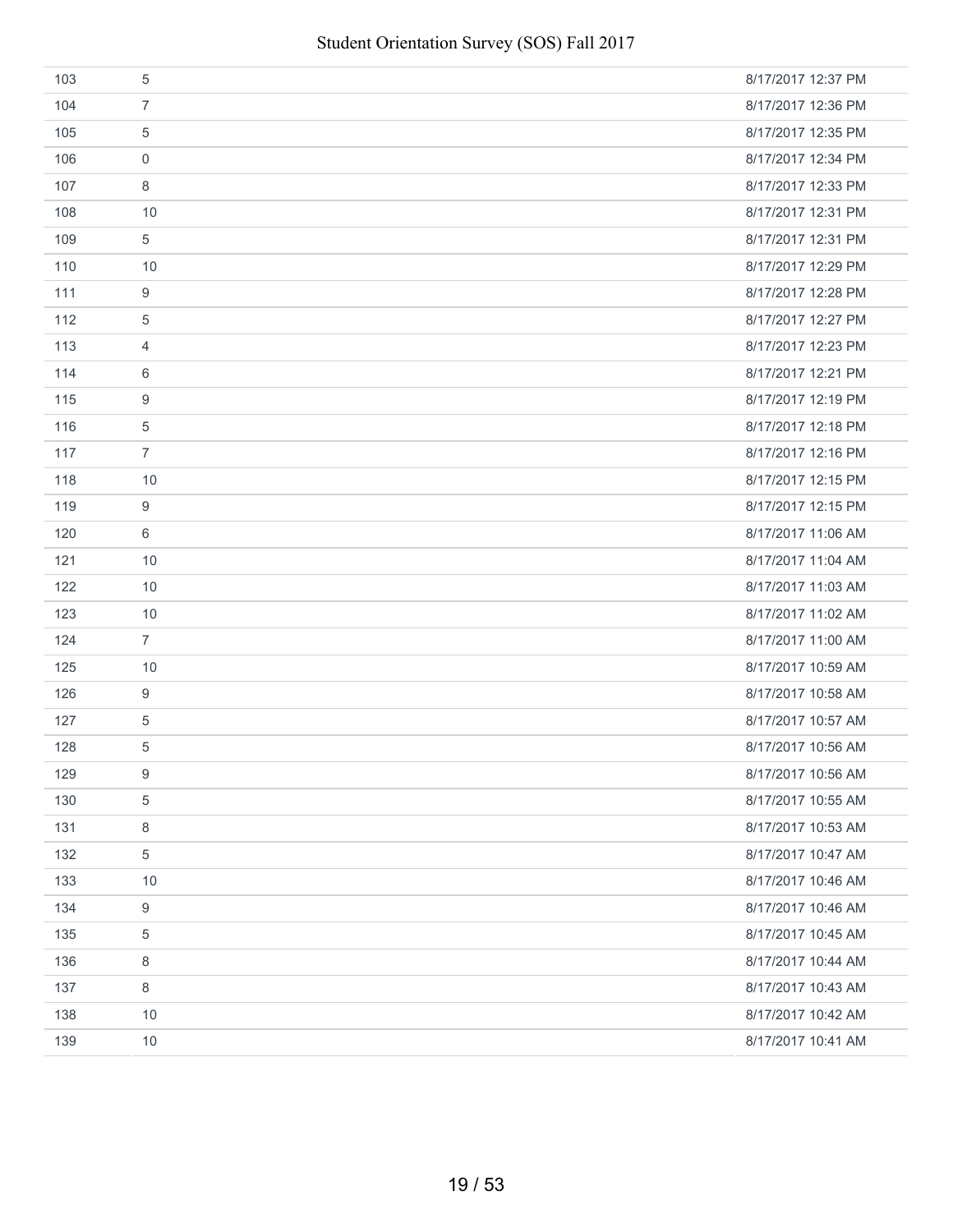# Q8 I understood and am aware of the student accounts, fees and charges, and policies and procedures related to student accounts.



| <b>ANSWER CHOICES</b>         |                | <b>AVERAGE NUMBER</b> | <b>TOTAL NUMBER</b> |       | <b>RESPONSES</b>   |     |
|-------------------------------|----------------|-----------------------|---------------------|-------|--------------------|-----|
|                               |                | 8                     |                     | 1,078 |                    | 140 |
| <b>Total Respondents: 140</b> |                |                       |                     |       |                    |     |
|                               |                |                       |                     |       |                    |     |
| #                             |                |                       |                     |       | <b>DATE</b>        |     |
|                               | 2              |                       |                     |       | 8/17/2017 2:20 PM  |     |
| 2                             | $\overline{7}$ |                       |                     |       | 8/17/2017 2:19 PM  |     |
| 3                             | 10             |                       |                     |       | 8/17/2017 2:18 PM  |     |
| $\overline{4}$                | 6              |                       |                     |       | 8/17/2017 2:17 PM  |     |
| 5                             | 10             |                       |                     |       | 8/17/2017 2:17 PM  |     |
| 6                             | 10             |                       |                     |       | 8/17/2017 2:16 PM  |     |
| 7                             | 9              |                       |                     |       | 8/17/2017 2:16 PM  |     |
| $\circ$                       | Е              |                       |                     |       | $0/17/00179.16$ DM |     |

| 3  | 10             | 8/17/2017 2:18 PM |
|----|----------------|-------------------|
| 4  | 6              | 8/17/2017 2:17 PM |
| 5  | 10             | 8/17/2017 2:17 PM |
| 6  | 10             | 8/17/2017 2:16 PM |
| 7  | 9              | 8/17/2017 2:16 PM |
| 8  | 5              | 8/17/2017 2:16 PM |
| 9  | 6              | 8/17/2017 2:15 PM |
| 10 | $\overline{4}$ | 8/17/2017 2:14 PM |
| 11 | $\overline{4}$ | 8/17/2017 2:13 PM |
| 12 | 8              | 8/17/2017 2:13 PM |
| 13 | 9              | 8/17/2017 2:11 PM |
| 14 | $\overline{5}$ | 8/17/2017 2:10 PM |
| 15 | 10             | 8/17/2017 2:10 PM |
| 16 | 10             | 8/17/2017 2:10 PM |
| 17 | 9              | 8/17/2017 2:09 PM |
| 18 | 10             | 8/17/2017 2:09 PM |
| 19 | 10             | 8/17/2017 2:08 PM |
| 20 | 10             | 8/17/2017 2:07 PM |
| 21 | 9              | 8/17/2017 2:06 PM |
|    |                |                   |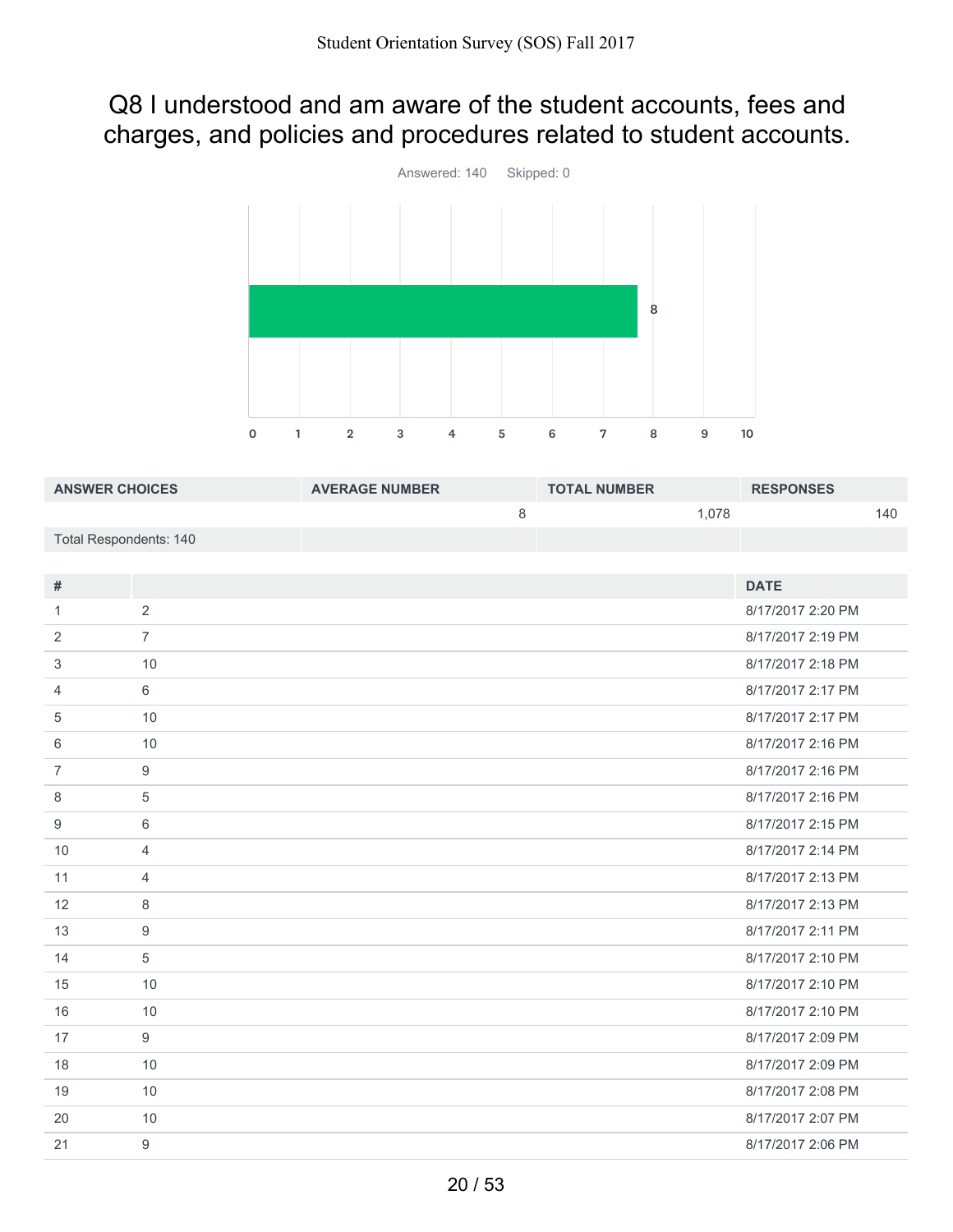| 22 | 6              | 8/17/2017 2:06 PM |
|----|----------------|-------------------|
| 23 | $\mathbf 0$    | 8/17/2017 2:06 PM |
| 24 | 10             | 8/17/2017 2:05 PM |
| 25 | $\overline{4}$ | 8/17/2017 2:04 PM |
| 26 | 10             | 8/17/2017 2:03 PM |
| 27 | 9              | 8/17/2017 2:03 PM |
| 28 | 10             | 8/17/2017 2:02 PM |
| 29 | 8              | 8/17/2017 2:02 PM |
| 30 | 6              | 8/17/2017 2:01 PM |
| 31 | 8              | 8/17/2017 2:01 PM |
| 32 | 10             | 8/17/2017 2:00 PM |
| 33 | 9              | 8/17/2017 1:59 PM |
| 34 | 4              | 8/17/2017 1:59 PM |
| 35 | 9              | 8/17/2017 1:58 PM |
| 36 | $\overline{7}$ | 8/17/2017 1:58 PM |
| 37 | 10             | 8/17/2017 1:57 PM |
| 38 | 10             | 8/17/2017 1:57 PM |
| 39 | 10             | 8/17/2017 1:56 PM |
| 40 | 10             | 8/17/2017 1:55 PM |
| 41 | 10             | 8/17/2017 1:53 PM |
| 42 | 10             | 8/17/2017 1:53 PM |
| 43 | 5              | 8/17/2017 1:53 PM |
| 44 | 5              | 8/17/2017 1:52 PM |
| 45 | $\overline{7}$ | 8/17/2017 1:51 PM |
| 46 | 10             | 8/17/2017 1:51 PM |
| 47 | 9              | 8/17/2017 1:51 PM |
| 48 | 10             | 8/17/2017 1:50 PM |
| 49 | 9              | 8/17/2017 1:49 PM |
| 50 | 10             | 8/17/2017 1:49 PM |
| 51 | 10             | 8/17/2017 1:48 PM |
| 52 | 5              | 8/17/2017 1:48 PM |
| 53 | 5              | 8/17/2017 1:48 PM |
| 54 | 10             | 8/17/2017 1:47 PM |
| 55 | 10             | 8/17/2017 1:47 PM |
| 56 | 10             | 8/17/2017 1:46 PM |
| 57 | 10             | 8/17/2017 1:46 PM |
| 58 | 9              | 8/17/2017 1:45 PM |
| 59 | 9              | 8/17/2017 1:44 PM |
| 60 | 10             | 8/17/2017 1:44 PM |
| 61 | 10             | 8/17/2017 1:43 PM |
| 62 | 6              | 8/17/2017 1:42 PM |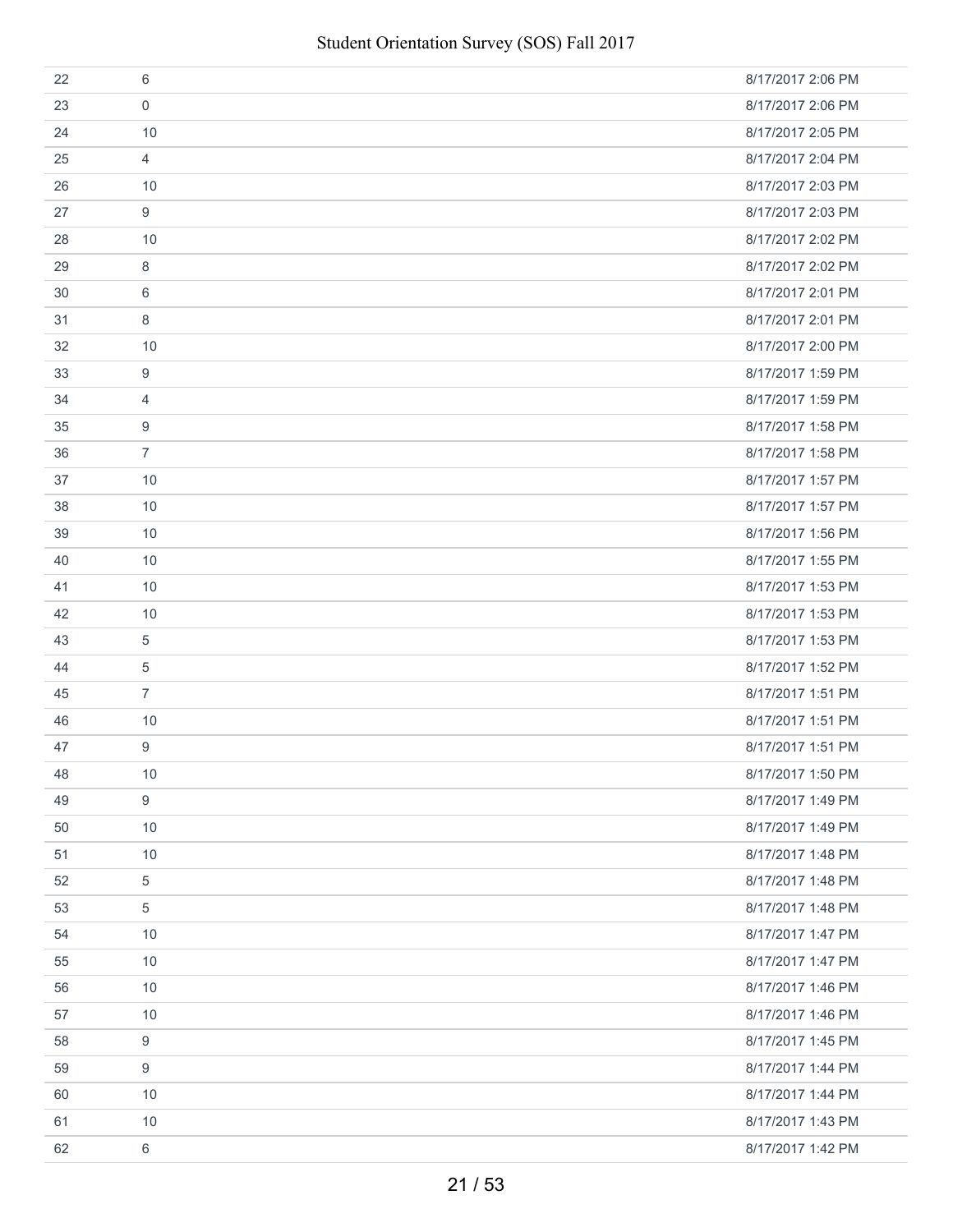| 63  | 6              | 8/17/2017 1:42 PM  |
|-----|----------------|--------------------|
| 64  | 9              | 8/17/2017 1:41 PM  |
| 65  | $\overline{7}$ | 8/17/2017 1:39 PM  |
| 66  | 8              | 8/17/2017 1:20 PM  |
| 67  | 9              | 8/17/2017 1:20 PM  |
| 68  | 4              | 8/17/2017 1:19 PM  |
| 69  | 6              | 8/17/2017 1:19 PM  |
| 70  | 3              | 8/17/2017 1:18 PM  |
| 71  | 9              | 8/17/2017 1:17 PM  |
| 72  | 6              | 8/17/2017 1:16 PM  |
| 73  | 10             | 8/17/2017 1:15 PM  |
| 74  | 10             | 8/17/2017 1:14 PM  |
| 75  | 10             | 8/17/2017 1:13 PM  |
| 76  | 10             | 8/17/2017 1:12 PM  |
| 77  | $\overline{7}$ | 8/17/2017 1:11 PM  |
| 78  | 3              | 8/17/2017 1:10 PM  |
| 79  | 9              | 8/17/2017 1:10 PM  |
| 80  | 10             | 8/17/2017 1:08 PM  |
| 81  | 10             | 8/17/2017 1:04 PM  |
| 82  | 3              | 8/17/2017 1:02 PM  |
| 83  | 10             | 8/17/2017 1:00 PM  |
| 84  | 9              | 8/17/2017 12:59 PM |
| 85  | 10             | 8/17/2017 12:59 PM |
| 86  | 10             | 8/17/2017 12:58 PM |
| 87  | 5              | 8/17/2017 12:57 PM |
| 88  | 5              | 8/17/2017 12:56 PM |
| 89  | $\overline{7}$ | 8/17/2017 12:55 PM |
| 90  | 10             | 8/17/2017 12:54 PM |
| 91  | 10             | 8/17/2017 12:53 PM |
| 92  | 6              | 8/17/2017 12:52 PM |
| 93  | 10             | 8/17/2017 12:48 PM |
| 94  | 0              | 8/17/2017 12:47 PM |
| 95  | 5              | 8/17/2017 12:46 PM |
| 96  | 10             | 8/17/2017 12:45 PM |
| 97  | 10             | 8/17/2017 12:44 PM |
| 98  | 10             | 8/17/2017 12:42 PM |
| 99  | 8              | 8/17/2017 12:42 PM |
| 100 | 6              | 8/17/2017 12:41 PM |
| 101 | 10             | 8/17/2017 12:40 PM |
| 102 | $\mathbf{1}$   | 8/17/2017 12:39 PM |
| 103 | 8              | 8/17/2017 12:38 PM |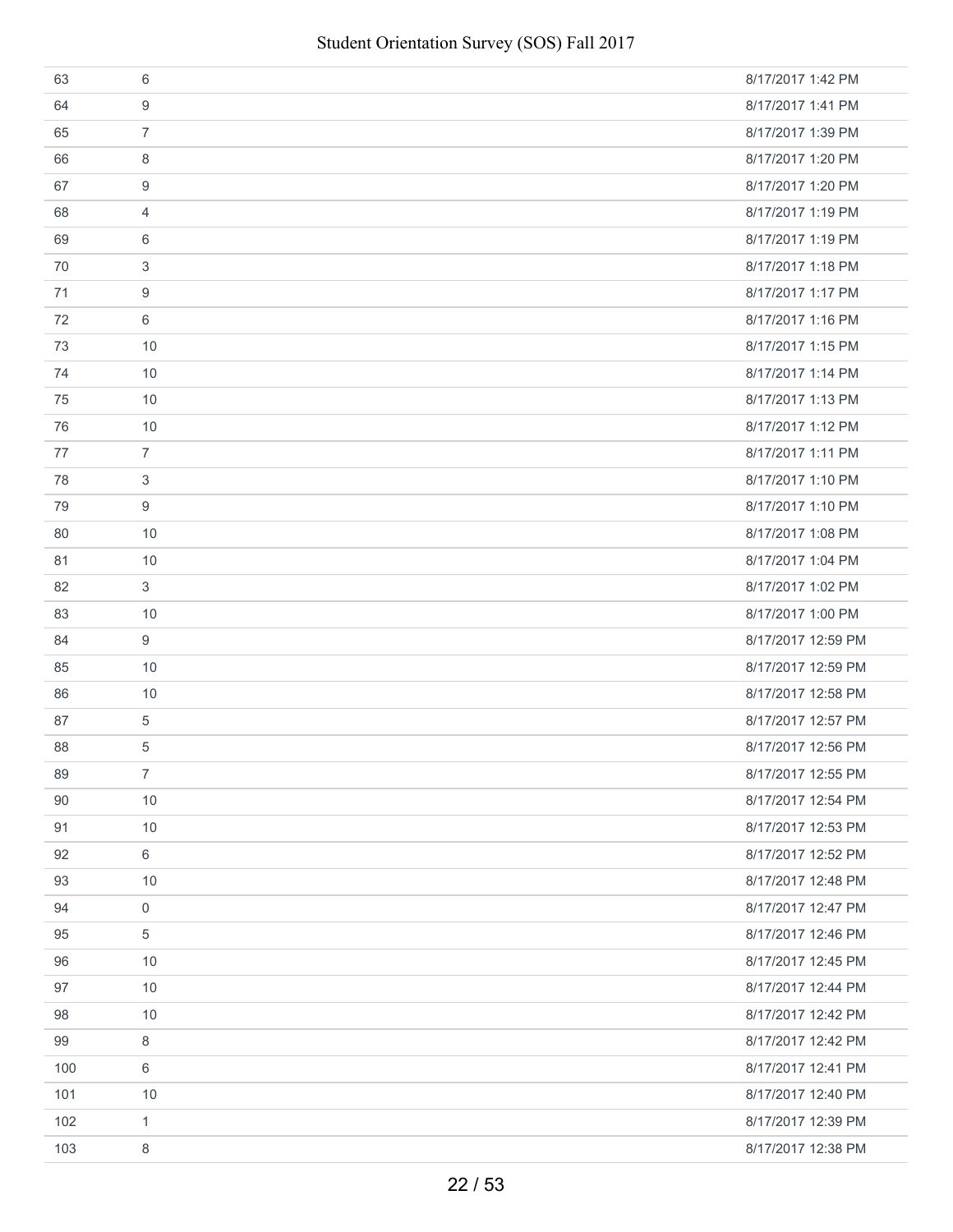| 104 | 4                | 8/17/2017 12:37 PM |
|-----|------------------|--------------------|
| 105 | 4                | 8/17/2017 12:36 PM |
| 106 | 6                | 8/17/2017 12:35 PM |
| 107 | $\mathbf 0$      | 8/17/2017 12:34 PM |
| 108 | $\overline{7}$   | 8/17/2017 12:33 PM |
| 109 | 10               | 8/17/2017 12:31 PM |
| 110 | $\mathsf{O}$     | 8/17/2017 12:31 PM |
| 111 | 10               | 8/17/2017 12:29 PM |
| 112 | 9                | 8/17/2017 12:28 PM |
| 113 | 6                | 8/17/2017 12:27 PM |
| 114 | $\sqrt{5}$       | 8/17/2017 12:23 PM |
| 115 | 6                | 8/17/2017 12:21 PM |
| 116 | 9                | 8/17/2017 12:19 PM |
| 117 | 5                | 8/17/2017 12:18 PM |
| 118 | 9                | 8/17/2017 12:16 PM |
| 119 | 10               | 8/17/2017 12:15 PM |
| 120 | 8                | 8/17/2017 12:15 PM |
| 121 | 8                | 8/17/2017 11:06 AM |
| 122 | 10               | 8/17/2017 11:04 AM |
| 123 | 10               | 8/17/2017 11:03 AM |
| 124 | 10               | 8/17/2017 11:02 AM |
| 125 | 8                | 8/17/2017 11:00 AM |
| 126 | 10               | 8/17/2017 10:59 AM |
| 127 | 9                | 8/17/2017 10:58 AM |
| 128 | 10               | 8/17/2017 10:57 AM |
| 129 | 5                | 8/17/2017 10:56 AM |
| 130 | $\mathbf 5$      | 8/17/2017 10:56 AM |
| 131 | 6                | 8/17/2017 10:55 AM |
| 132 | $\boldsymbol{9}$ | 8/17/2017 10:53 AM |
| 133 | $\sqrt{2}$       | 8/17/2017 10:47 AM |
| 134 | 10               | 8/17/2017 10:46 AM |
| 135 | $\boldsymbol{9}$ | 8/17/2017 10:46 AM |
| 136 | 3                | 8/17/2017 10:45 AM |
| 137 | $\,8\,$          | 8/17/2017 10:44 AM |
| 138 | $\overline{7}$   | 8/17/2017 10:43 AM |
| 139 | 10               | 8/17/2017 10:42 AM |
| 140 | 10               | 8/17/2017 10:41 AM |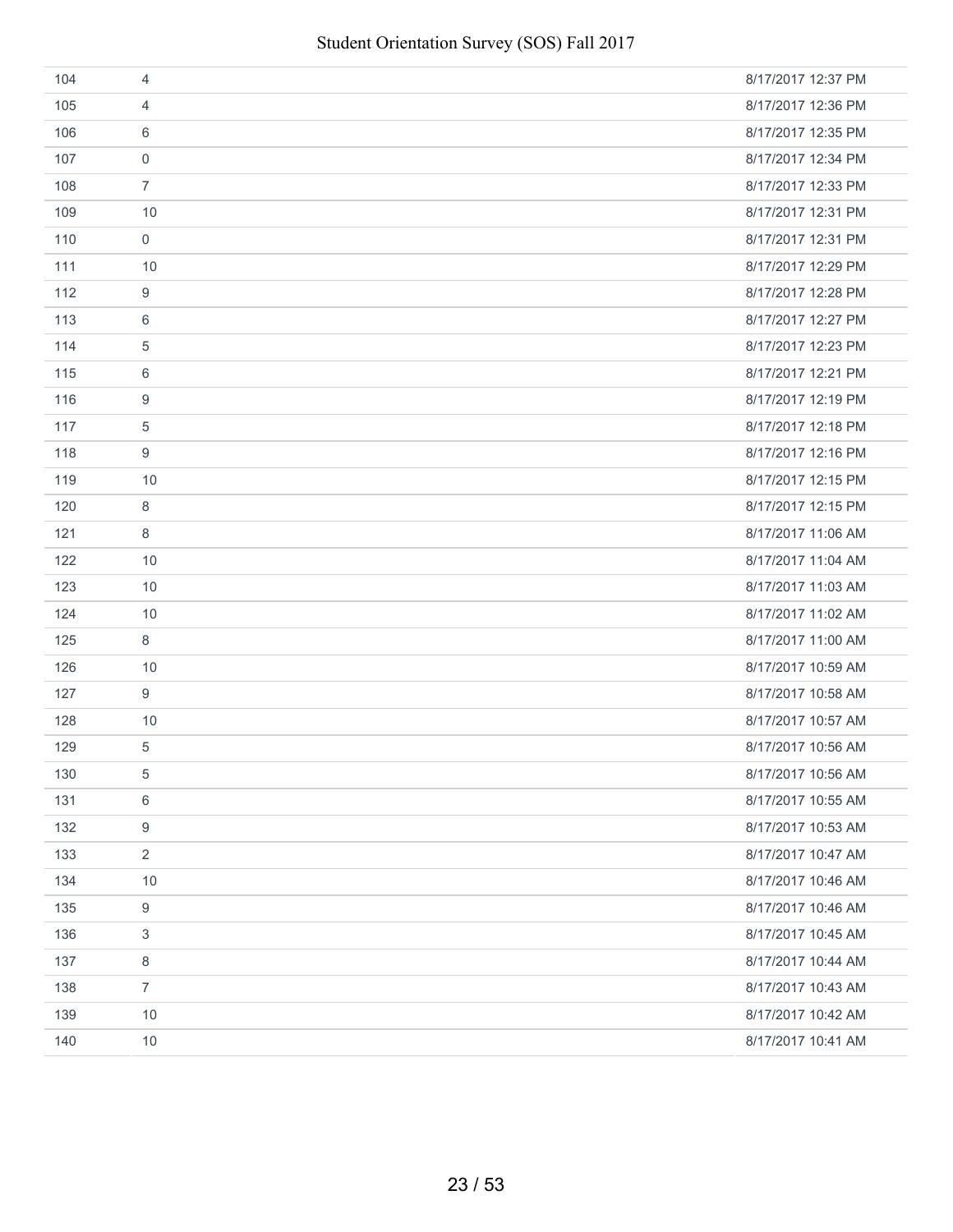### Q9 I understood and am now aware of the financial aid or assistance available for students including relevant policies, such as Satisfactory Academic Progress and others.



| <b>ANSWER CHOICES</b>  | <b>AVERAGE NUMBER</b> | <b>TOTAL NUMBER</b> |       | <b>RESPONSES</b> |     |
|------------------------|-----------------------|---------------------|-------|------------------|-----|
|                        |                       |                     | 1.042 |                  | 136 |
| Total Respondents: 136 |                       |                     |       |                  |     |

| #              |                | <b>DATE</b>       |
|----------------|----------------|-------------------|
| 1.             | 6              | 8/17/2017 2:20 PM |
| 2              | $\overline{7}$ | 8/17/2017 2:19 PM |
| 3              | 9              | 8/17/2017 2:18 PM |
| 4              | $\overline{7}$ | 8/17/2017 2:17 PM |
| 5              | 10             | 8/17/2017 2:17 PM |
| 6              | 10             | 8/17/2017 2:16 PM |
| $\overline{7}$ | 9              | 8/17/2017 2:16 PM |
| 8              | 5              | 8/17/2017 2:16 PM |
| 9              | $\overline{7}$ | 8/17/2017 2:15 PM |
| 10             | 8              | 8/17/2017 2:13 PM |
| 11             | 6              | 8/17/2017 2:13 PM |
| 12             | 10             | 8/17/2017 2:11 PM |
| 13             | 5              | 8/17/2017 2:10 PM |
| 14             | 10             | 8/17/2017 2:10 PM |
| 15             | 10             | 8/17/2017 2:10 PM |
| 16             | 10             | 8/17/2017 2:09 PM |
| 17             | 10             | 8/17/2017 2:08 PM |
| 18             | 10             | 8/17/2017 2:07 PM |
| 19             | 9              | 8/17/2017 2:06 PM |
| 20             | 10             | 8/17/2017 2:06 PM |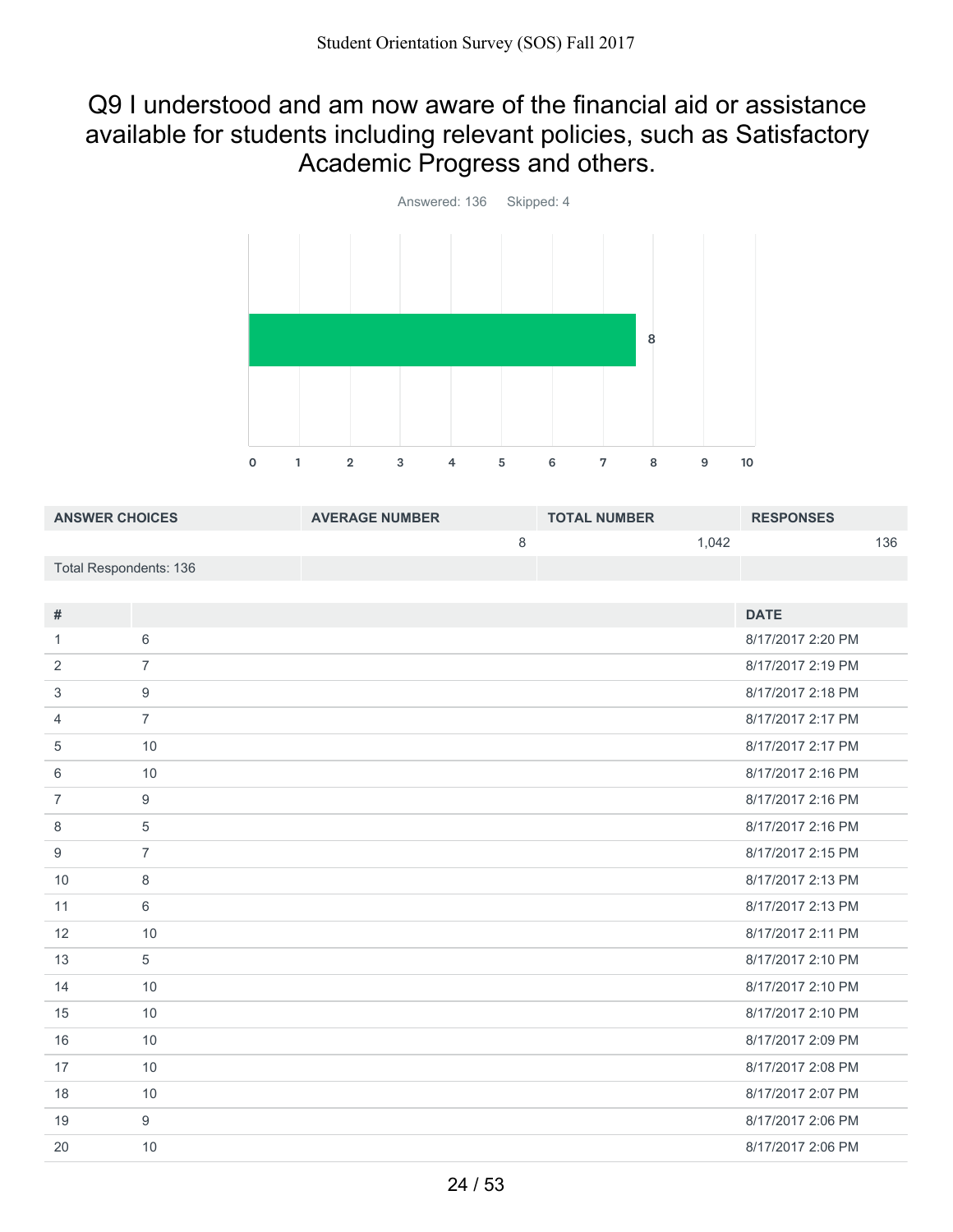| 21 | 2              | 8/17/2017 2:06 PM |
|----|----------------|-------------------|
| 22 | $\overline{7}$ | 8/17/2017 2:05 PM |
| 23 | $\overline{4}$ | 8/17/2017 2:04 PM |
| 24 | 9              | 8/17/2017 2:03 PM |
| 25 | 9              | 8/17/2017 2:03 PM |
| 26 | 10             | 8/17/2017 2:02 PM |
| 27 | 10             | 8/17/2017 2:02 PM |
| 28 | $\overline{2}$ | 8/17/2017 2:01 PM |
| 29 | 6              | 8/17/2017 2:01 PM |
| 30 | 6              | 8/17/2017 2:00 PM |
| 31 | $\overline{7}$ | 8/17/2017 1:59 PM |
| 32 | 6              | 8/17/2017 1:59 PM |
| 33 | 9              | 8/17/2017 1:58 PM |
| 34 | $\overline{7}$ | 8/17/2017 1:58 PM |
| 35 | 10             | 8/17/2017 1:57 PM |
| 36 | 10             | 8/17/2017 1:57 PM |
| 37 | 10             | 8/17/2017 1:56 PM |
| 38 | 10             | 8/17/2017 1:55 PM |
| 39 | 10             | 8/17/2017 1:53 PM |
| 40 | 10             | 8/17/2017 1:53 PM |
| 41 | 6              | 8/17/2017 1:53 PM |
| 42 | 5              | 8/17/2017 1:52 PM |
| 43 | 9              | 8/17/2017 1:51 PM |
| 44 | 10             | 8/17/2017 1:51 PM |
| 45 | $9\,$          | 8/17/2017 1:51 PM |
| 46 | 10             | 8/17/2017 1:50 PM |
| 47 | 9              | 8/17/2017 1:49 PM |
| 48 | 10             | 8/17/2017 1:49 PM |
| 49 | 10             | 8/17/2017 1:48 PM |
| 50 | 5              | 8/17/2017 1:48 PM |
| 51 | 5              | 8/17/2017 1:48 PM |
| 52 | 9              | 8/17/2017 1:47 PM |
| 53 | 9              | 8/17/2017 1:47 PM |
| 54 | 10             | 8/17/2017 1:46 PM |
| 55 | 8              | 8/17/2017 1:46 PM |
| 56 | 10             | 8/17/2017 1:45 PM |
| 57 | 10             | 8/17/2017 1:44 PM |
| 58 | 9              | 8/17/2017 1:44 PM |
| 59 | 10             | 8/17/2017 1:43 PM |
| 60 | 10             | 8/17/2017 1:42 PM |
| 61 | 9              | 8/17/2017 1:41 PM |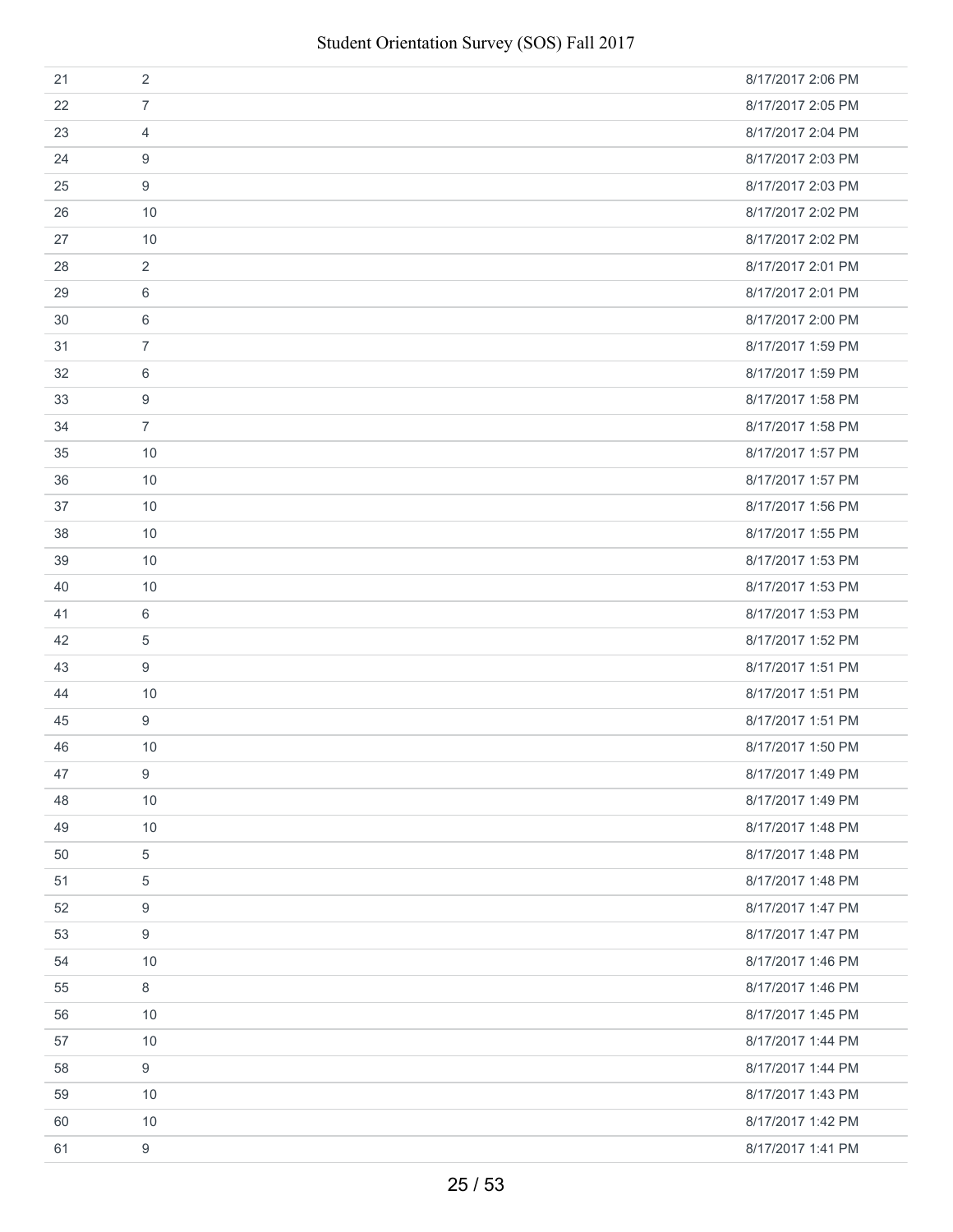| 62  | $\overline{7}$ | 8/17/2017 1:39 PM  |
|-----|----------------|--------------------|
| 63  | $\overline{7}$ | 8/17/2017 1:20 PM  |
| 64  | 9              | 8/17/2017 1:20 PM  |
| 65  | $\overline{7}$ | 8/17/2017 1:19 PM  |
| 66  | 6              | 8/17/2017 1:19 PM  |
| 67  | 3              | 8/17/2017 1:18 PM  |
| 68  | 5              | 8/17/2017 1:17 PM  |
| 69  | 6              | 8/17/2017 1:16 PM  |
| 70  | 10             | 8/17/2017 1:15 PM  |
| 71  | 8              | 8/17/2017 1:14 PM  |
| 72  | 10             | 8/17/2017 1:13 PM  |
| 73  | 10             | 8/17/2017 1:12 PM  |
| 74  | 5              | 8/17/2017 1:11 PM  |
| 75  | 8              | 8/17/2017 1:10 PM  |
| 76  | 8              | 8/17/2017 1:08 PM  |
| 77  | 10             | 8/17/2017 1:04 PM  |
| 78  | $\overline{4}$ | 8/17/2017 1:02 PM  |
| 79  | 10             | 8/17/2017 1:00 PM  |
| 80  | 8              | 8/17/2017 12:59 PM |
| 81  | 8              | 8/17/2017 12:59 PM |
| 82  | 10             | 8/17/2017 12:58 PM |
| 83  | 10             | 8/17/2017 12:57 PM |
| 84  | 8              | 8/17/2017 12:56 PM |
| 85  | 8              | 8/17/2017 12:55 PM |
| 86  | 8              | 8/17/2017 12:54 PM |
| 87  | 6              | 8/17/2017 12:53 PM |
| 88  | 5              | 8/17/2017 12:52 PM |
| 89  | 10             | 8/17/2017 12:48 PM |
| 90  | 10             | 8/17/2017 12:47 PM |
| 91  | 3              | 8/17/2017 12:46 PM |
| 92  | 8              | 8/17/2017 12:45 PM |
| 93  | 10             | 8/17/2017 12:44 PM |
| 94  | 9              | 8/17/2017 12:42 PM |
| 95  | $\overline{7}$ | 8/17/2017 12:42 PM |
| 96  | 5              | 8/17/2017 12:41 PM |
| 97  | 10             | 8/17/2017 12:40 PM |
| 98  | 0              | 8/17/2017 12:39 PM |
| 99  | 6              | 8/17/2017 12:38 PM |
| 100 | 5              | 8/17/2017 12:37 PM |
| 101 | 3              | 8/17/2017 12:36 PM |
| 102 | $\overline{7}$ | 8/17/2017 12:35 PM |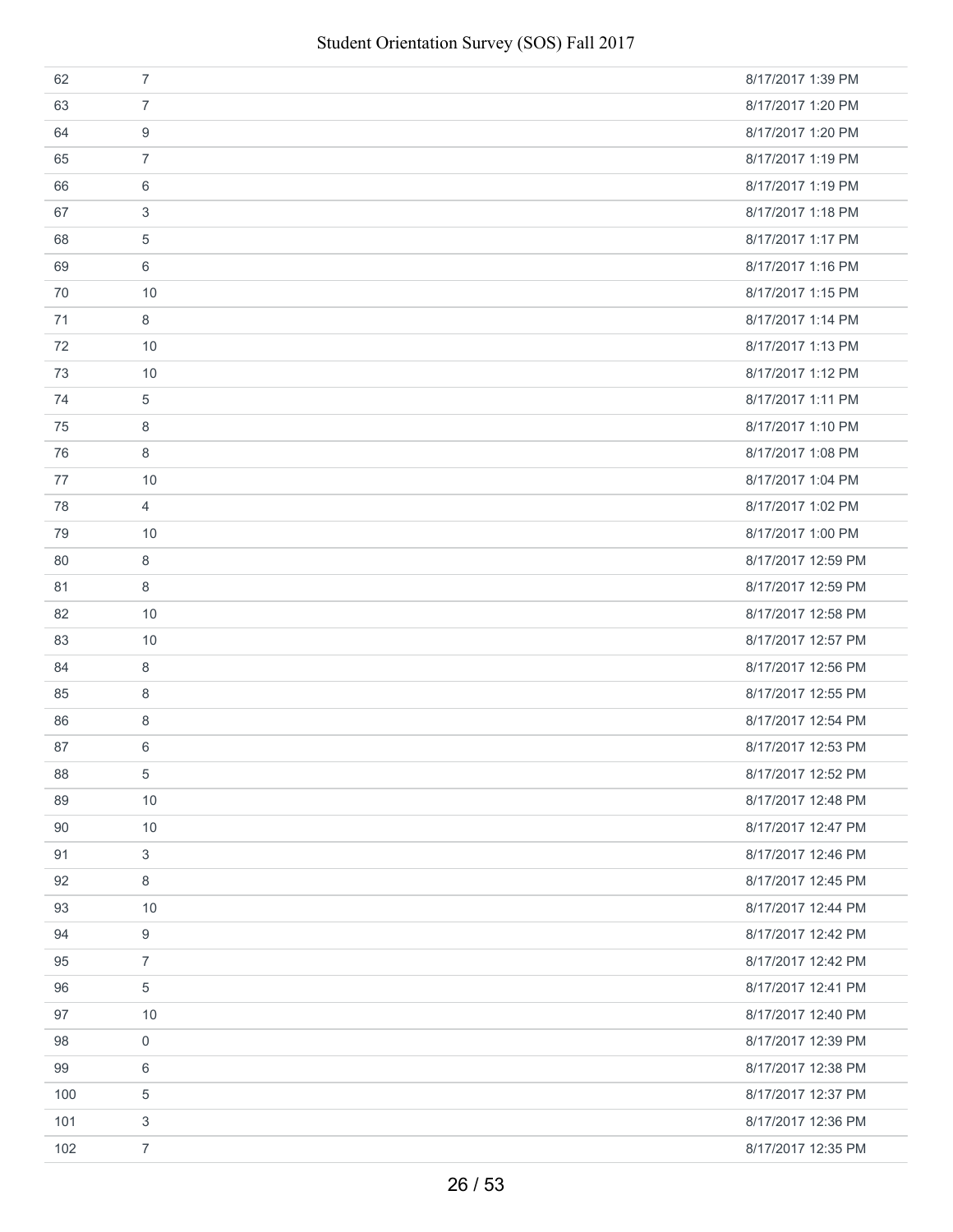| 103 | $\mathbf 0$    | 8/17/2017 12:34 PM |
|-----|----------------|--------------------|
| 104 | 6              | 8/17/2017 12:33 PM |
| 105 | 10             | 8/17/2017 12:31 PM |
| 106 | 5              | 8/17/2017 12:31 PM |
| 107 | 10             | 8/17/2017 12:29 PM |
| 108 | 8              | 8/17/2017 12:28 PM |
| 109 | 5              | 8/17/2017 12:27 PM |
| 110 | 4              | 8/17/2017 12:23 PM |
| 111 | $\mathfrak{S}$ | 8/17/2017 12:21 PM |
| 112 | 9              | 8/17/2017 12:19 PM |
| 113 | 10             | 8/17/2017 12:18 PM |
| 114 | $\,$ 5 $\,$    | 8/17/2017 12:16 PM |
| 115 | 5              | 8/17/2017 12:15 PM |
| 116 | 9              | 8/17/2017 12:15 PM |
| 117 | 10             | 8/17/2017 11:06 AM |
| 118 | 9              | 8/17/2017 11:04 AM |
| 119 | 10             | 8/17/2017 11:03 AM |
| 120 | 10             | 8/17/2017 11:02 AM |
| 121 | 10             | 8/17/2017 11:00 AM |
| 122 | 10             | 8/17/2017 10:59 AM |
| 123 | 8              | 8/17/2017 10:58 AM |
| 124 | 5              | 8/17/2017 10:57 AM |
| 125 | $\overline{4}$ | 8/17/2017 10:56 AM |
| 126 | 9              | 8/17/2017 10:56 AM |
| 127 | $\overline{4}$ | 8/17/2017 10:55 AM |
| 128 | 4              | 8/17/2017 10:53 AM |
| 129 | $\,$ 5 $\,$    | 8/17/2017 10:47 AM |
| 130 | 10             | 8/17/2017 10:46 AM |
| 131 | $\overline{7}$ | 8/17/2017 10:46 AM |
| 132 | 5              | 8/17/2017 10:45 AM |
| 133 | $\,8\,$        | 8/17/2017 10:44 AM |
| 134 | $\,6$          | 8/17/2017 10:43 AM |
| 135 | 10             | 8/17/2017 10:42 AM |
| 136 | $\,8\,$        | 8/17/2017 10:41 AM |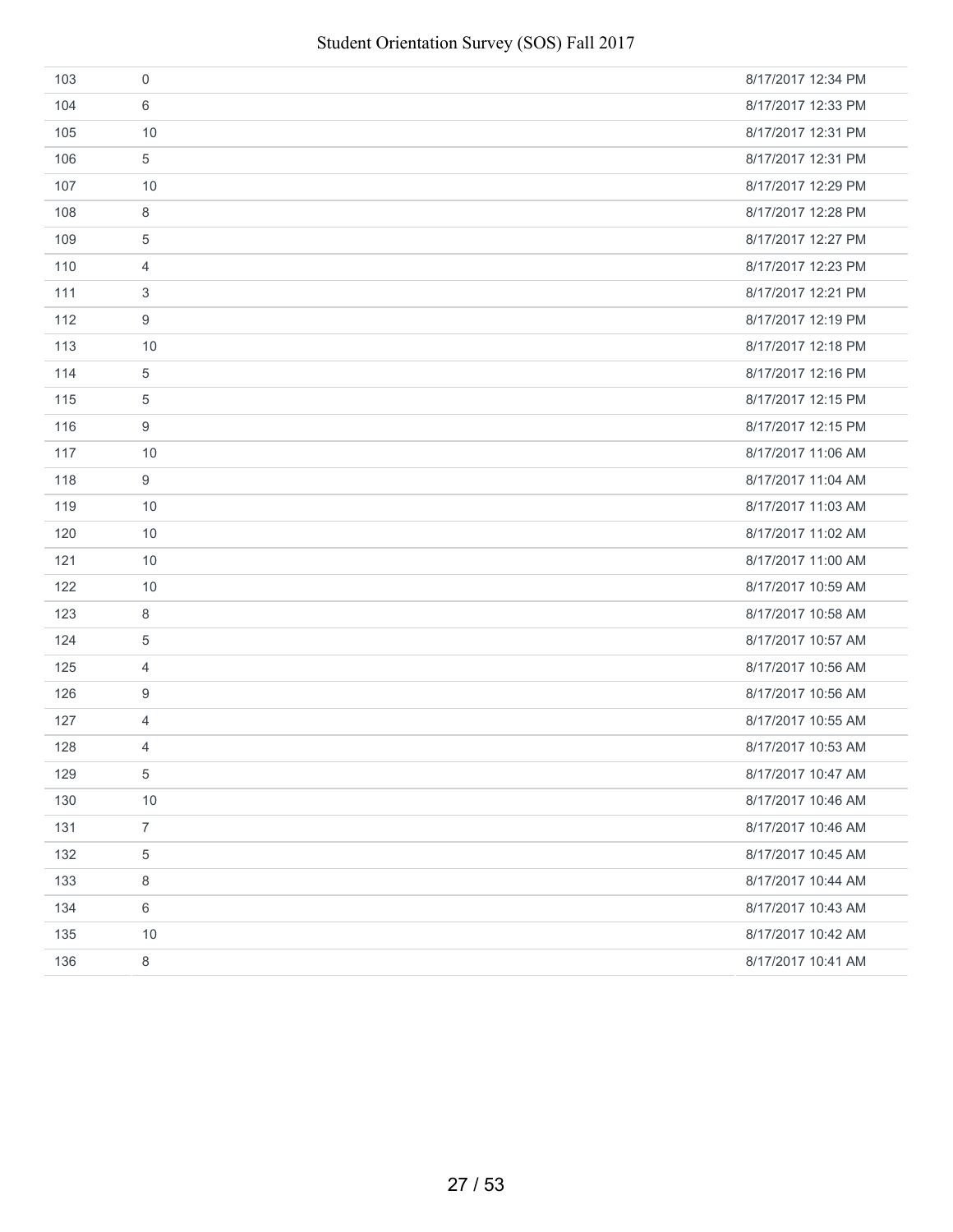## Q10 I understood and am aware of the Title IX, policies and procedures, safety precautions, and other important information presented.



| <b>ANSWER CHOICES</b>         |                  | <b>AVERAGE NUMBER</b> |   | <b>TOTAL NUMBER</b> |       | <b>RESPONSES</b>  |     |
|-------------------------------|------------------|-----------------------|---|---------------------|-------|-------------------|-----|
|                               |                  |                       | 8 |                     | 1,079 |                   | 135 |
| <b>Total Respondents: 135</b> |                  |                       |   |                     |       |                   |     |
|                               |                  |                       |   |                     |       |                   |     |
| $\#$                          |                  |                       |   |                     |       | <b>DATE</b>       |     |
| $\mathbf{1}$                  | $\boldsymbol{9}$ |                       |   |                     |       | 8/17/2017 2:20 PM |     |
| 2                             | $\overline{7}$   |                       |   |                     |       | 8/17/2017 2:19 PM |     |
| 3                             | 9                |                       |   |                     |       | 8/17/2017 2:18 PM |     |
| 4                             | $\overline{7}$   |                       |   |                     |       | 8/17/2017 2:17 PM |     |
| 5                             | 10               |                       |   |                     |       | 8/17/2017 2:17 PM |     |
| 6                             | 10               |                       |   |                     |       | 8/17/2017 2:16 PM |     |
| $\overline{7}$                | $\,8\,$          |                       |   |                     |       | 8/17/2017 2:16 PM |     |
| 8                             | 8                |                       |   |                     |       | 8/17/2017 2:16 PM |     |
| 9                             | $\overline{7}$   |                       |   |                     |       | 8/17/2017 2:15 PM |     |
| 10                            | 10               |                       |   |                     |       | 8/17/2017 2:13 PM |     |
| 11                            | 6                |                       |   |                     |       | 8/17/2017 2:13 PM |     |
| 12                            | 10               |                       |   |                     |       | 8/17/2017 2:11 PM |     |
| 13                            | 5                |                       |   |                     |       | 8/17/2017 2:10 PM |     |
| 14                            | 10               |                       |   |                     |       | 8/17/2017 2:10 PM |     |
| 15                            | 10               |                       |   |                     |       | 8/17/2017 2:10 PM |     |
| 16                            | 10               |                       |   |                     |       | 8/17/2017 2:09 PM |     |
| 17                            | 10               |                       |   |                     |       | 8/17/2017 2:08 PM |     |
| 18                            | 10               |                       |   |                     |       | 8/17/2017 2:07 PM |     |

 10 8/17/2017 2:06 PM 9 8/17/2017 2:06 PM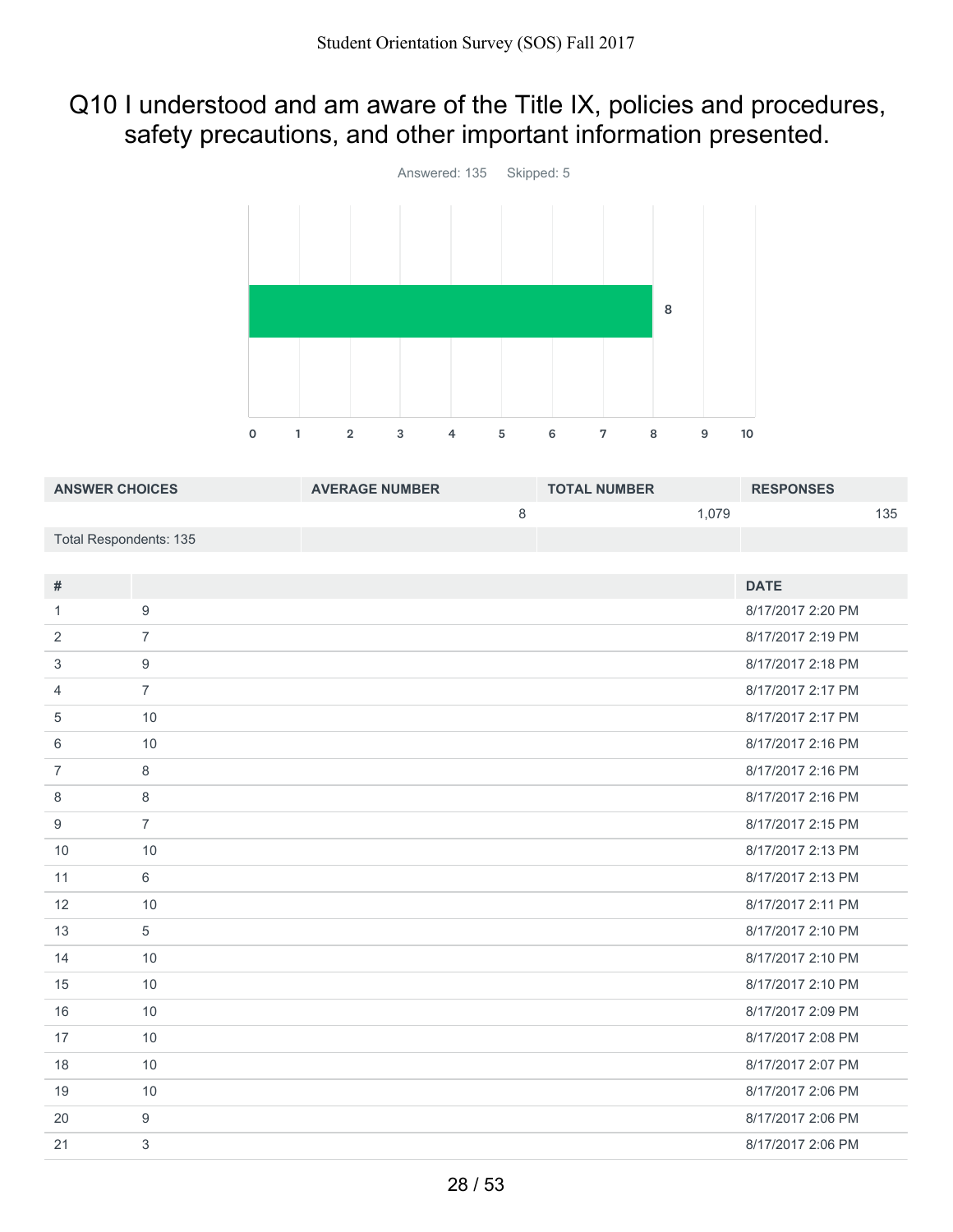| 22 | 8                | 8/17/2017 2:05 PM |
|----|------------------|-------------------|
| 23 | 4                | 8/17/2017 2:04 PM |
| 24 | 9                | 8/17/2017 2:03 PM |
| 25 | 8                | 8/17/2017 2:03 PM |
| 26 | 10               | 8/17/2017 2:02 PM |
| 27 | 9                | 8/17/2017 2:02 PM |
| 28 | $\overline{4}$   | 8/17/2017 2:01 PM |
| 29 | $\overline{7}$   | 8/17/2017 2:01 PM |
| 30 | $\overline{7}$   | 8/17/2017 2:00 PM |
| 31 | 9                | 8/17/2017 1:59 PM |
| 32 | $\overline{4}$   | 8/17/2017 1:59 PM |
| 33 | 9                | 8/17/2017 1:58 PM |
| 34 | 9                | 8/17/2017 1:58 PM |
| 35 | 10               | 8/17/2017 1:57 PM |
| 36 | 10               | 8/17/2017 1:57 PM |
| 37 | 10               | 8/17/2017 1:56 PM |
| 38 | 10               | 8/17/2017 1:55 PM |
| 39 | 10               | 8/17/2017 1:53 PM |
| 40 | 10               | 8/17/2017 1:53 PM |
| 41 | 10               | 8/17/2017 1:53 PM |
| 42 | 5                | 8/17/2017 1:52 PM |
| 43 | 8                | 8/17/2017 1:51 PM |
| 44 | 10               | 8/17/2017 1:51 PM |
| 45 | 9                | 8/17/2017 1:51 PM |
| 46 | 10               | 8/17/2017 1:50 PM |
| 47 | 10               | 8/17/2017 1:49 PM |
| 48 | 10               | 8/17/2017 1:49 PM |
| 49 | 10               | 8/17/2017 1:48 PM |
| 50 | $\,$ 5 $\,$      | 8/17/2017 1:48 PM |
| 51 | 5                | 8/17/2017 1:48 PM |
| 52 | 10               | 8/17/2017 1:47 PM |
| 53 | 10               | 8/17/2017 1:47 PM |
| 54 | 10               | 8/17/2017 1:46 PM |
| 55 | 9                | 8/17/2017 1:46 PM |
| 56 | 10               | 8/17/2017 1:45 PM |
| 57 | 9                | 8/17/2017 1:44 PM |
| 58 | 9                | 8/17/2017 1:44 PM |
| 59 | 10               | 8/17/2017 1:43 PM |
| 60 | 9                | 8/17/2017 1:42 PM |
| 61 | 6                | 8/17/2017 1:41 PM |
| 62 | $\boldsymbol{9}$ | 8/17/2017 1:39 PM |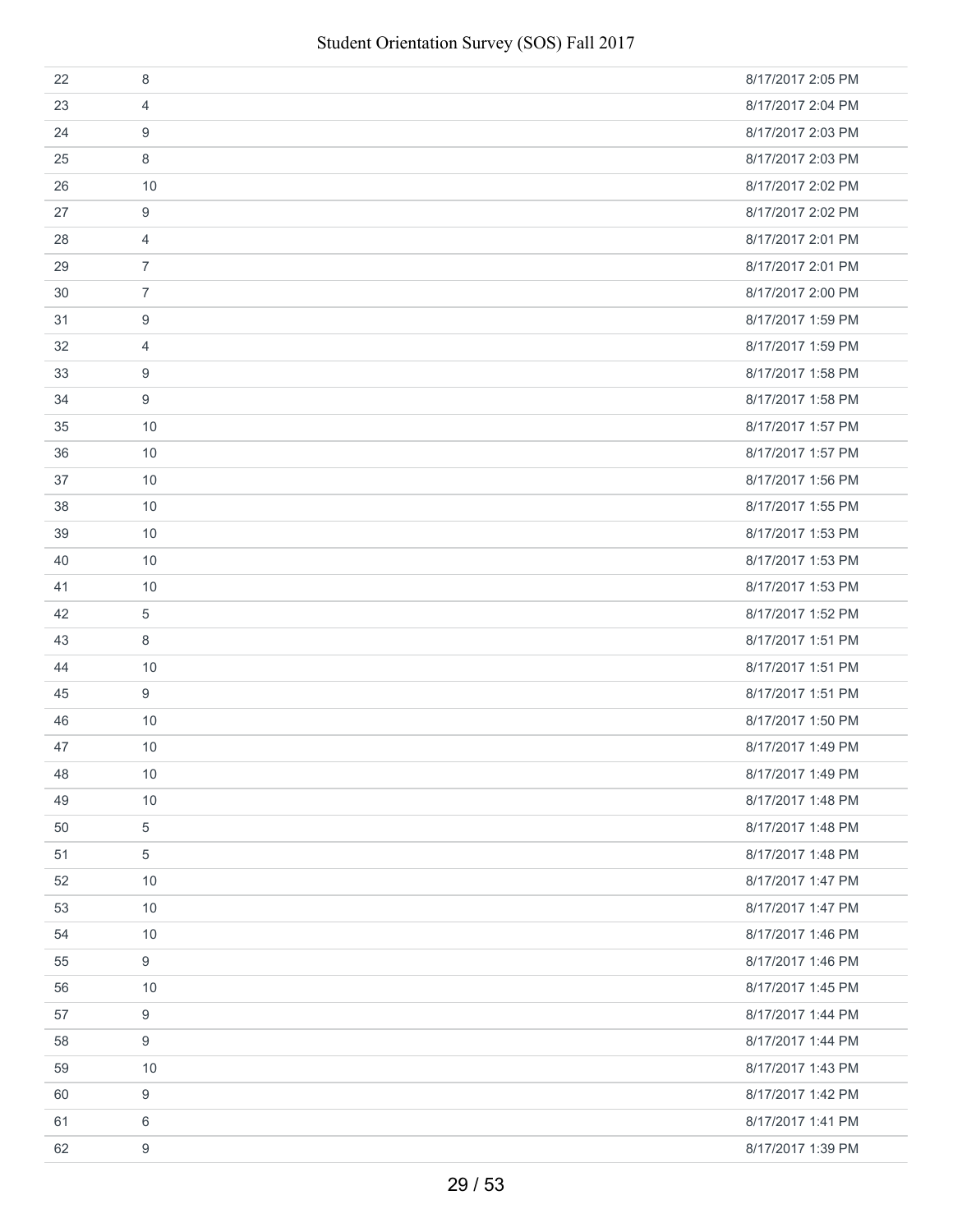| 63  | 9              | 8/17/2017 1:20 PM  |
|-----|----------------|--------------------|
| 64  | 10             | 8/17/2017 1:20 PM  |
| 65  | 8              | 8/17/2017 1:19 PM  |
| 66  | 6              | 8/17/2017 1:19 PM  |
| 67  | 4              | 8/17/2017 1:18 PM  |
| 68  | 4              | 8/17/2017 1:17 PM  |
| 69  | 5              | 8/17/2017 1:16 PM  |
| 70  | 10             | 8/17/2017 1:15 PM  |
| 71  | 8              | 8/17/2017 1:14 PM  |
| 72  | $\mathbf 0$    | 8/17/2017 1:13 PM  |
| 73  | 8              | 8/17/2017 1:12 PM  |
| 74  | 8              | 8/17/2017 1:11 PM  |
| 75  | 8              | 8/17/2017 1:10 PM  |
| 76  | 8              | 8/17/2017 1:08 PM  |
| 77  | 10             | 8/17/2017 1:04 PM  |
| 78  | 9              | 8/17/2017 1:02 PM  |
| 79  | 10             | 8/17/2017 1:00 PM  |
| 80  | 9              | 8/17/2017 12:59 PM |
| 81  | 10             | 8/17/2017 12:59 PM |
| 82  | 8              | 8/17/2017 12:58 PM |
| 83  | 10             | 8/17/2017 12:57 PM |
| 84  | 10             | 8/17/2017 12:56 PM |
| 85  | 10             | 8/17/2017 12:55 PM |
| 86  | 9              | 8/17/2017 12:54 PM |
| 87  | 10             | 8/17/2017 12:53 PM |
| 88  | $\overline{4}$ | 8/17/2017 12:52 PM |
| 89  | 10             | 8/17/2017 12:48 PM |
| 90  | $\overline{4}$ | 8/17/2017 12:46 PM |
| 91  | 6              | 8/17/2017 12:45 PM |
| 92  | 10             | 8/17/2017 12:44 PM |
| 93  | 9              | 8/17/2017 12:42 PM |
| 94  | $\overline{7}$ | 8/17/2017 12:42 PM |
| 95  | 10             | 8/17/2017 12:41 PM |
| 96  | 10             | 8/17/2017 12:40 PM |
| 97  | 10             | 8/17/2017 12:39 PM |
| 98  | $\overline{7}$ | 8/17/2017 12:38 PM |
| 99  | 4              | 8/17/2017 12:37 PM |
| 100 | $\overline{4}$ | 8/17/2017 12:36 PM |
| 101 | 10             | 8/17/2017 12:35 PM |
| 102 | 8              | 8/17/2017 12:34 PM |
| 103 | 4              | 8/17/2017 12:33 PM |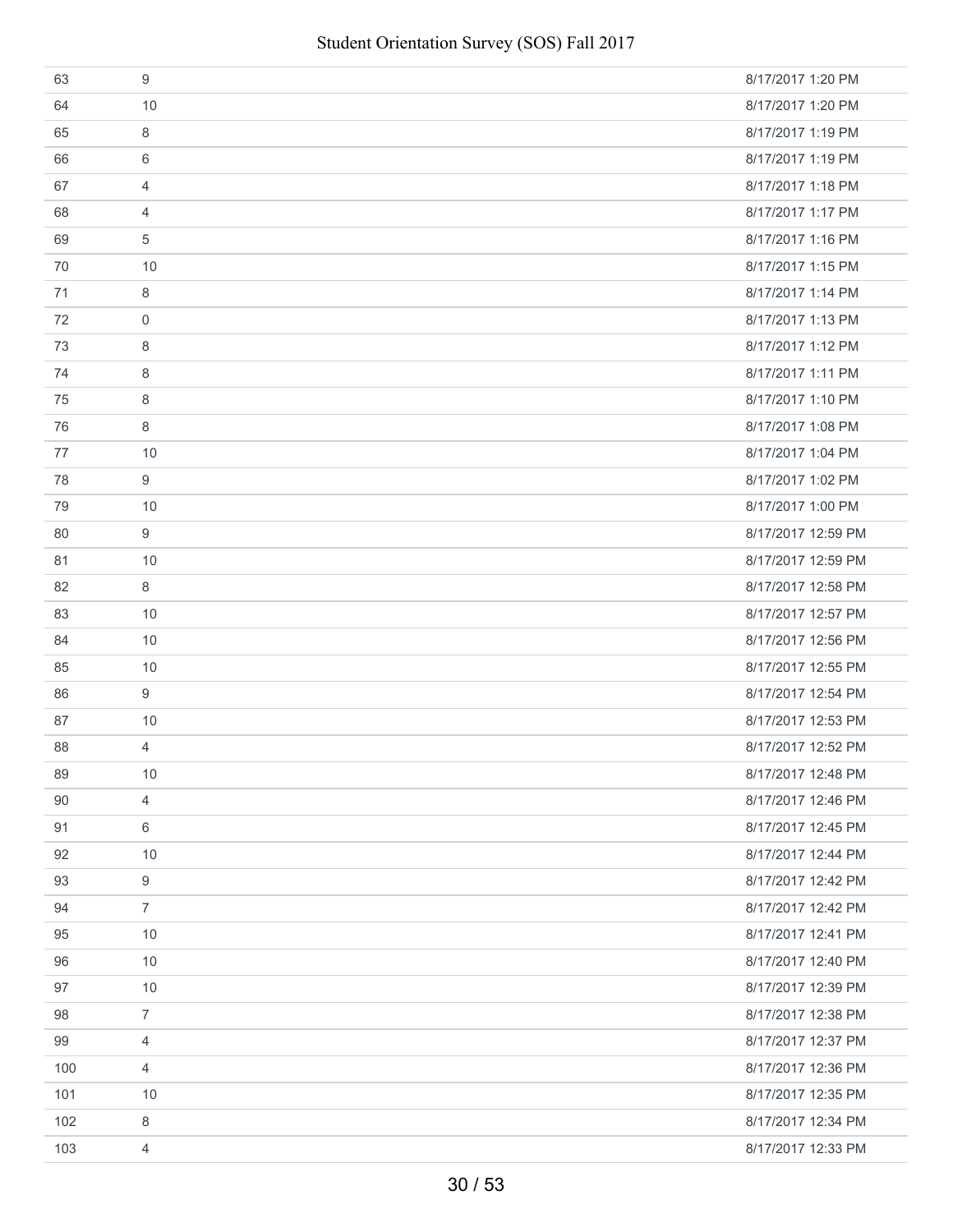| 104 | 10               | 8/17/2017 12:31 PM |
|-----|------------------|--------------------|
| 105 | 10               | 8/17/2017 12:31 PM |
| 106 | 10               | 8/17/2017 12:29 PM |
| 107 | $\overline{7}$   | 8/17/2017 12:28 PM |
| 108 | $\overline{5}$   | 8/17/2017 12:27 PM |
| 109 | 3                | 8/17/2017 12:23 PM |
| 110 | $\mathbf{1}$     | 8/17/2017 12:21 PM |
| 111 | 8                | 8/17/2017 12:19 PM |
| 112 | 9                | 8/17/2017 12:18 PM |
| 113 | 8                | 8/17/2017 12:16 PM |
| 114 | $\sqrt{5}$       | 8/17/2017 12:15 PM |
| 115 | 3                | 8/17/2017 12:15 PM |
| 116 | 10               | 8/17/2017 11:06 AM |
| 117 | 9                | 8/17/2017 11:04 AM |
| 118 | 10               | 8/17/2017 11:03 AM |
| 119 | 10               | 8/17/2017 11:02 AM |
| 120 | $9\,$            | 8/17/2017 11:00 AM |
| 121 | 10               | 8/17/2017 10:59 AM |
| 122 | 9                | 8/17/2017 10:58 AM |
| 123 | 10               | 8/17/2017 10:57 AM |
| 124 | $\overline{4}$   | 8/17/2017 10:56 AM |
| 125 | 5                | 8/17/2017 10:56 AM |
| 126 | $\overline{4}$   | 8/17/2017 10:55 AM |
| 127 | 5                | 8/17/2017 10:53 AM |
| 128 | $\overline{4}$   | 8/17/2017 10:47 AM |
| 129 | 10               | 8/17/2017 10:46 AM |
| 130 | 8                | 8/17/2017 10:46 AM |
| 131 | 3                | 8/17/2017 10:45 AM |
| 132 | $\,6\,$          | 8/17/2017 10:44 AM |
| 133 | 10               | 8/17/2017 10:43 AM |
| 134 | $\boldsymbol{9}$ | 8/17/2017 10:42 AM |
| 135 | $\boldsymbol{9}$ | 8/17/2017 10:41 AM |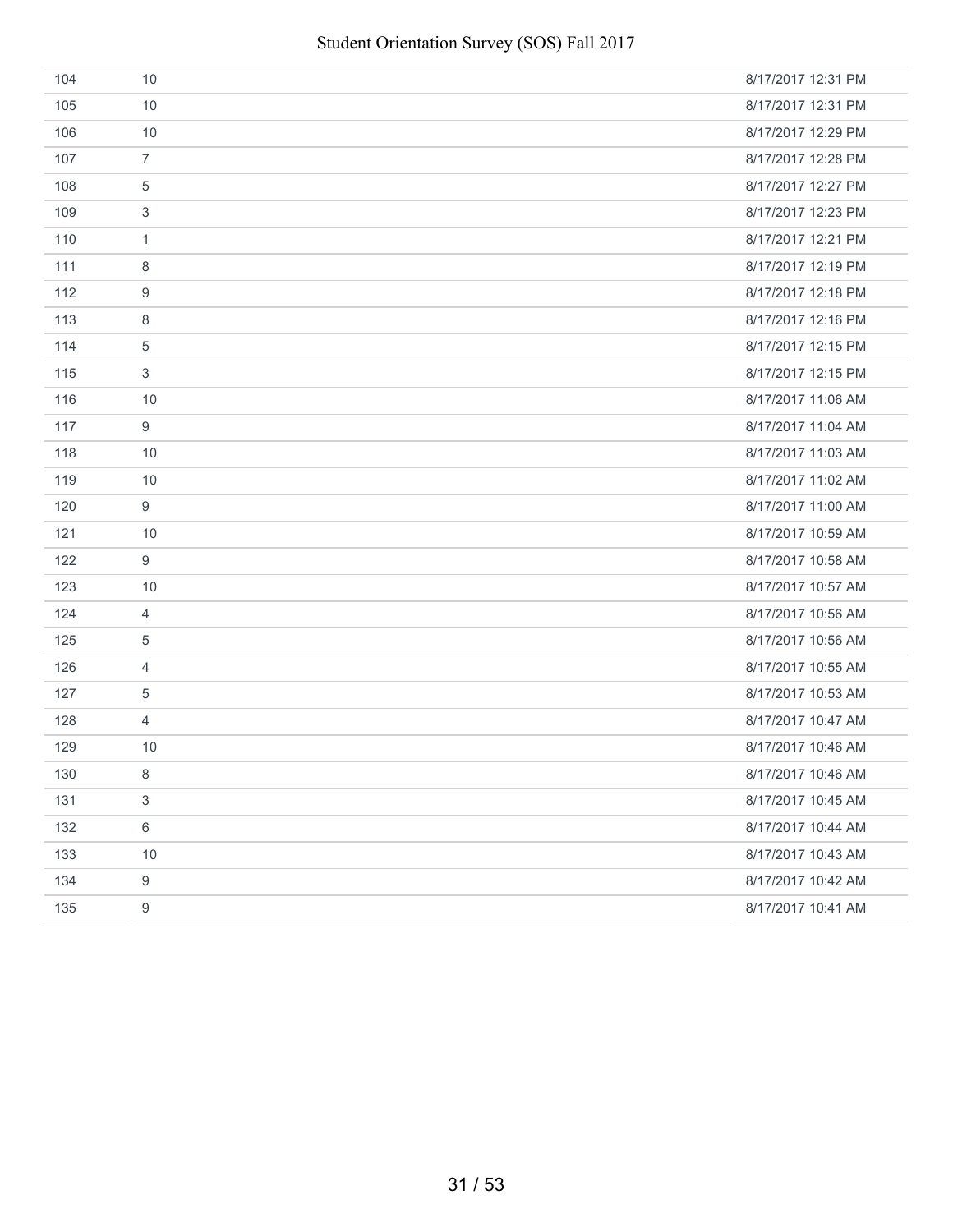#### Q11 I understood and am now aware of the services provided at the Learning Resources Center information and procedures on use of the center.



| <b>ANSWER CHOICES</b>  | <b>AVERAGE NUMBER</b> | <b>TOTAL NUMBER</b> | <b>RESPONSES</b> |
|------------------------|-----------------------|---------------------|------------------|
|                        |                       | 1.061               | 135              |
| Total Respondents: 135 |                       |                     |                  |

| #              |                | <b>DATE</b>       |
|----------------|----------------|-------------------|
| 1.             | 5              | 8/17/2017 2:20 PM |
| 2              | $\overline{7}$ | 8/17/2017 2:19 PM |
| 3              | 10             | 8/17/2017 2:18 PM |
| $\overline{4}$ | $\overline{7}$ | 8/17/2017 2:17 PM |
| 5              | 10             | 8/17/2017 2:17 PM |
| 6              | 10             | 8/17/2017 2:16 PM |
| $\overline{7}$ | 10             | 8/17/2017 2:16 PM |
| 8              | 5              | 8/17/2017 2:16 PM |
| 9              | 6              | 8/17/2017 2:15 PM |
| 10             | 6              | 8/17/2017 2:13 PM |
| 11             | $\overline{4}$ | 8/17/2017 2:13 PM |
| 12             | 10             | 8/17/2017 2:11 PM |
| 13             | 5              | 8/17/2017 2:10 PM |
| 14             | 10             | 8/17/2017 2:10 PM |
| 15             | 8              | 8/17/2017 2:10 PM |
| 16             | 10             | 8/17/2017 2:09 PM |
| 17             | 10             | 8/17/2017 2:08 PM |
| 18             | 10             | 8/17/2017 2:07 PM |
| 19             | 9              | 8/17/2017 2:06 PM |
| 20             | 10             | 8/17/2017 2:06 PM |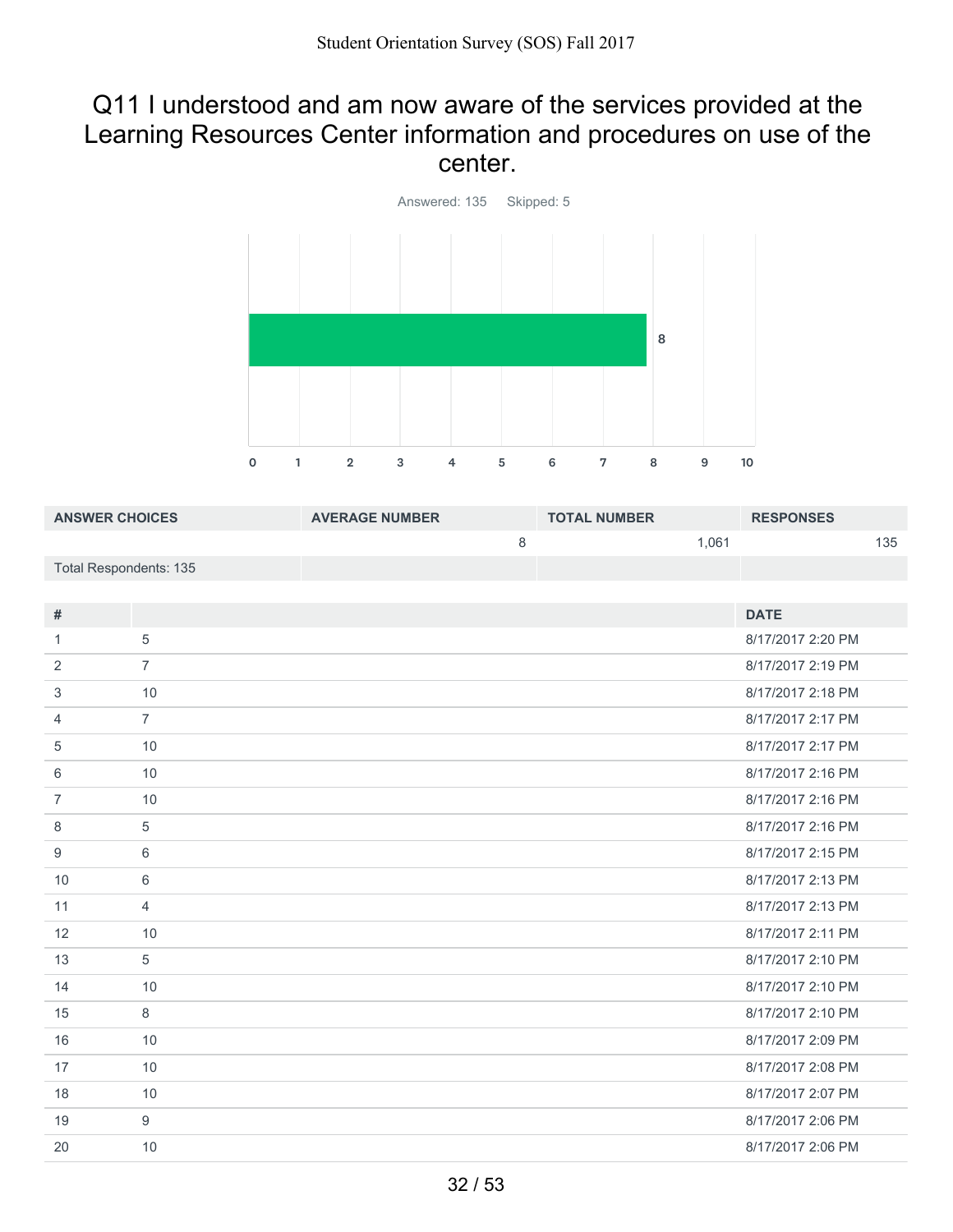| 21 | 3              | 8/17/2017 2:06 PM |
|----|----------------|-------------------|
| 22 | 10             | 8/17/2017 2:05 PM |
| 23 | 4              | 8/17/2017 2:04 PM |
| 24 | 9              | 8/17/2017 2:03 PM |
| 25 | 9              | 8/17/2017 2:03 PM |
| 26 | 10             | 8/17/2017 2:02 PM |
| 27 | 9              | 8/17/2017 2:02 PM |
| 28 | $\overline{7}$ | 8/17/2017 2:01 PM |
| 29 | $\overline{7}$ | 8/17/2017 2:01 PM |
| 30 | $\overline{7}$ | 8/17/2017 2:00 PM |
| 31 | 10             | 8/17/2017 1:59 PM |
| 32 | 3              | 8/17/2017 1:59 PM |
| 33 | 9              | 8/17/2017 1:58 PM |
| 34 | $\overline{7}$ | 8/17/2017 1:58 PM |
| 35 | 10             | 8/17/2017 1:57 PM |
| 36 | 10             | 8/17/2017 1:57 PM |
| 37 | 10             | 8/17/2017 1:56 PM |
| 38 | 9              | 8/17/2017 1:55 PM |
| 39 | 10             | 8/17/2017 1:53 PM |
| 40 | 10             | 8/17/2017 1:53 PM |
| 41 | 6              | 8/17/2017 1:53 PM |
| 42 | 5              | 8/17/2017 1:52 PM |
| 43 | 8              | 8/17/2017 1:51 PM |
| 44 | 10             | 8/17/2017 1:51 PM |
| 45 | 9              | 8/17/2017 1:51 PM |
| 46 | 10             | 8/17/2017 1:50 PM |
| 47 | 10             | 8/17/2017 1:49 PM |
| 48 | 10             | 8/17/2017 1:49 PM |
| 49 | 10             | 8/17/2017 1:48 PM |
| 50 | 5              | 8/17/2017 1:48 PM |
| 51 | $\overline{4}$ | 8/17/2017 1:48 PM |
| 52 | 10             | 8/17/2017 1:47 PM |
| 53 | 10             | 8/17/2017 1:47 PM |
| 54 | 10             | 8/17/2017 1:46 PM |
| 55 | 8              | 8/17/2017 1:46 PM |
| 56 | 9              | 8/17/2017 1:45 PM |
| 57 | 9              | 8/17/2017 1:44 PM |
| 58 | 9              | 8/17/2017 1:44 PM |
| 59 | 10             | 8/17/2017 1:43 PM |
| 60 | 10             | 8/17/2017 1:42 PM |
| 61 | $9\,$          | 8/17/2017 1:41 PM |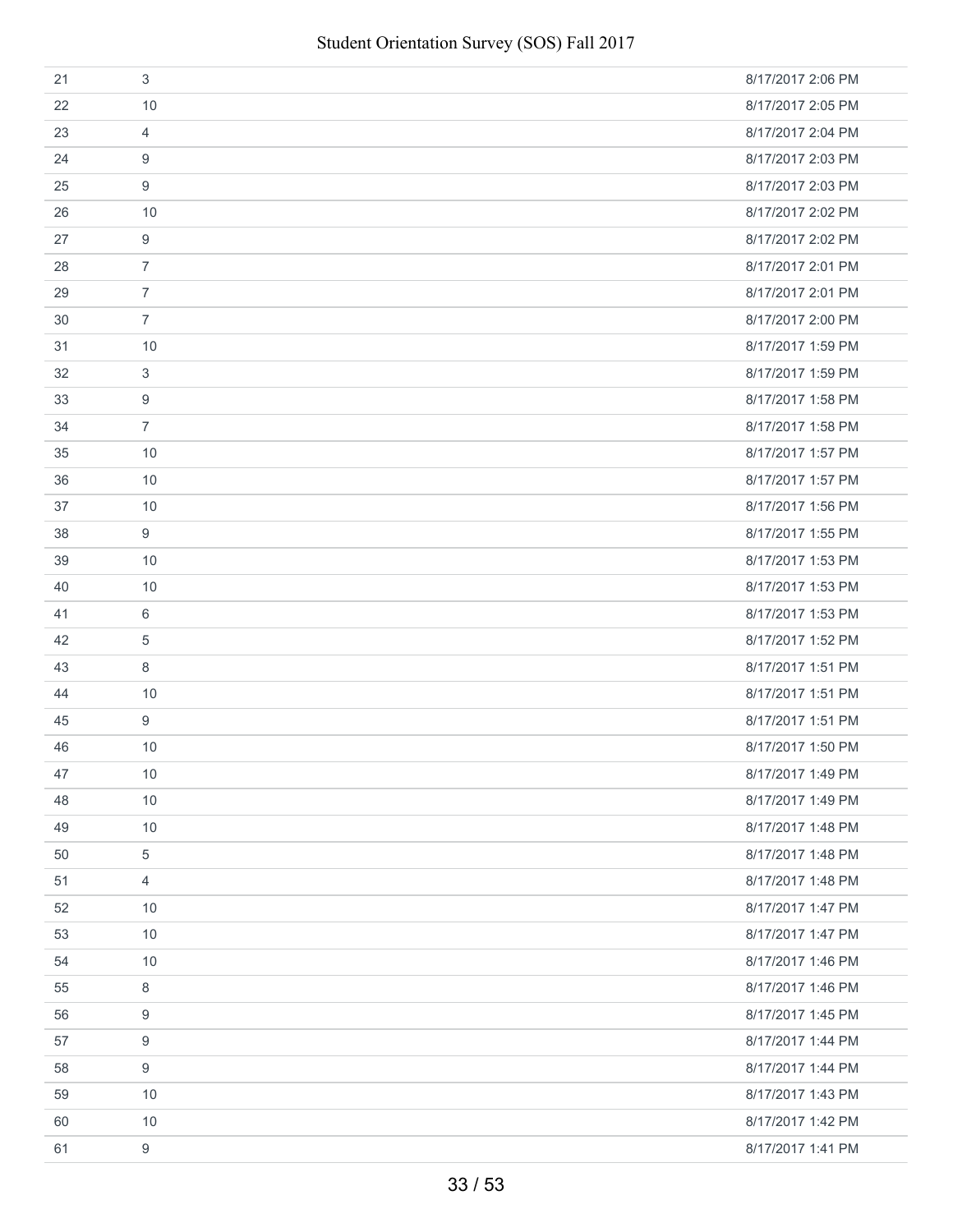| 62  | 8              | 8/17/2017 1:39 PM  |
|-----|----------------|--------------------|
| 63  | 8              | 8/17/2017 1:20 PM  |
| 64  | $\overline{7}$ | 8/17/2017 1:20 PM  |
| 65  | 6              | 8/17/2017 1:19 PM  |
| 66  | 6              | 8/17/2017 1:19 PM  |
| 67  | 3              | 8/17/2017 1:18 PM  |
| 68  | 2              | 8/17/2017 1:17 PM  |
| 69  | $\overline{7}$ | 8/17/2017 1:16 PM  |
| 70  | 10             | 8/17/2017 1:15 PM  |
| 71  | 8              | 8/17/2017 1:14 PM  |
| 72  | 10             | 8/17/2017 1:13 PM  |
| 73  | 10             | 8/17/2017 1:12 PM  |
| 74  | 5              | 8/17/2017 1:11 PM  |
| 75  | $\overline{7}$ | 8/17/2017 1:10 PM  |
| 76  | 8              | 8/17/2017 1:08 PM  |
| 77  | 10             | 8/17/2017 1:04 PM  |
| 78  | $\mathbf{1}$   | 8/17/2017 1:02 PM  |
| 79  | 10             | 8/17/2017 1:00 PM  |
| 80  | $\overline{7}$ | 8/17/2017 12:59 PM |
| 81  | 10             | 8/17/2017 12:59 PM |
| 82  | 10             | 8/17/2017 12:58 PM |
| 83  | 9              | 8/17/2017 12:57 PM |
| 84  | $\overline{7}$ | 8/17/2017 12:56 PM |
| 85  | $\overline{7}$ | 8/17/2017 12:55 PM |
| 86  | 9              | 8/17/2017 12:54 PM |
| 87  | 10             | 8/17/2017 12:53 PM |
| 88  | 5              | 8/17/2017 12:52 PM |
| 89  | 10             | 8/17/2017 12:48 PM |
| 90  | 9              | 8/17/2017 12:46 PM |
| 91  | 8              | 8/17/2017 12:45 PM |
| 92  | 10             | 8/17/2017 12:44 PM |
| 93  | 10             | 8/17/2017 12:42 PM |
| 94  | $\overline{7}$ | 8/17/2017 12:42 PM |
| 95  | 9              | 8/17/2017 12:41 PM |
| 96  | 10             | 8/17/2017 12:40 PM |
| 97  | $\overline{7}$ | 8/17/2017 12:39 PM |
| 98  | $\overline{7}$ | 8/17/2017 12:38 PM |
| 99  | 10             | 8/17/2017 12:37 PM |
| 100 | $\mathfrak{S}$ | 8/17/2017 12:36 PM |
| 101 | 10             | 8/17/2017 12:35 PM |
| 102 | $\overline{7}$ | 8/17/2017 12:34 PM |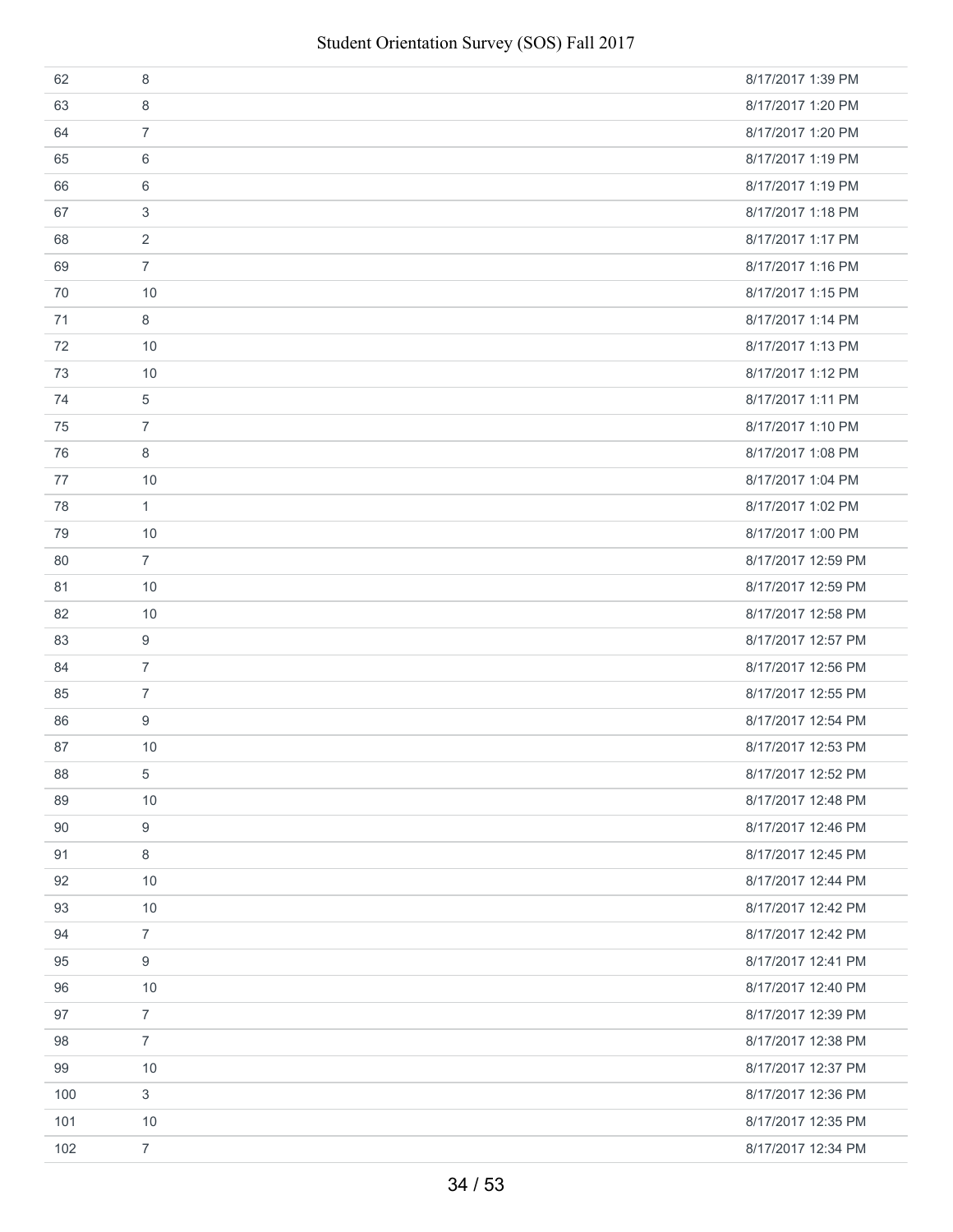| 103 | $\overline{7}$   | 8/17/2017 12:33 PM |
|-----|------------------|--------------------|
| 104 | 10               | 8/17/2017 12:31 PM |
| 105 | $\overline{7}$   | 8/17/2017 12:31 PM |
| 106 | 10               | 8/17/2017 12:29 PM |
| 107 | 8                | 8/17/2017 12:28 PM |
| 108 | $\overline{7}$   | 8/17/2017 12:27 PM |
| 109 | $\overline{4}$   | 8/17/2017 12:23 PM |
| 110 | 3                | 8/17/2017 12:21 PM |
| 111 | 10               | 8/17/2017 12:19 PM |
| 112 | 10               | 8/17/2017 12:18 PM |
| 113 | $\overline{4}$   | 8/17/2017 12:16 PM |
| 114 | $\,$ 5 $\,$      | 8/17/2017 12:15 PM |
| 115 | $\overline{7}$   | 8/17/2017 12:15 PM |
| 116 | 9                | 8/17/2017 11:06 AM |
| 117 | 10               | 8/17/2017 11:04 AM |
| 118 | 10               | 8/17/2017 11:03 AM |
| 119 | 10               | 8/17/2017 11:02 AM |
| 120 | 8                | 8/17/2017 11:00 AM |
| 121 | 10               | 8/17/2017 10:59 AM |
| 122 | 9                | 8/17/2017 10:58 AM |
| 123 | 5                | 8/17/2017 10:57 AM |
| 124 | 3                | 8/17/2017 10:56 AM |
| 125 | 9                | 8/17/2017 10:56 AM |
| 126 | 5                | 8/17/2017 10:55 AM |
| 127 | $\overline{7}$   | 8/17/2017 10:53 AM |
| 128 | $\mathfrak{S}$   | 8/17/2017 10:47 AM |
| 129 | 10               | 8/17/2017 10:46 AM |
| 130 | $\overline{2}$   | 8/17/2017 10:46 AM |
| 131 | $\overline{7}$   | 8/17/2017 10:45 AM |
| 132 | $\,6\,$          | 8/17/2017 10:44 AM |
| 133 | $\boldsymbol{9}$ | 8/17/2017 10:43 AM |
| 134 | $\overline{7}$   | 8/17/2017 10:42 AM |
| 135 | $\overline{7}$   | 8/17/2017 10:41 AM |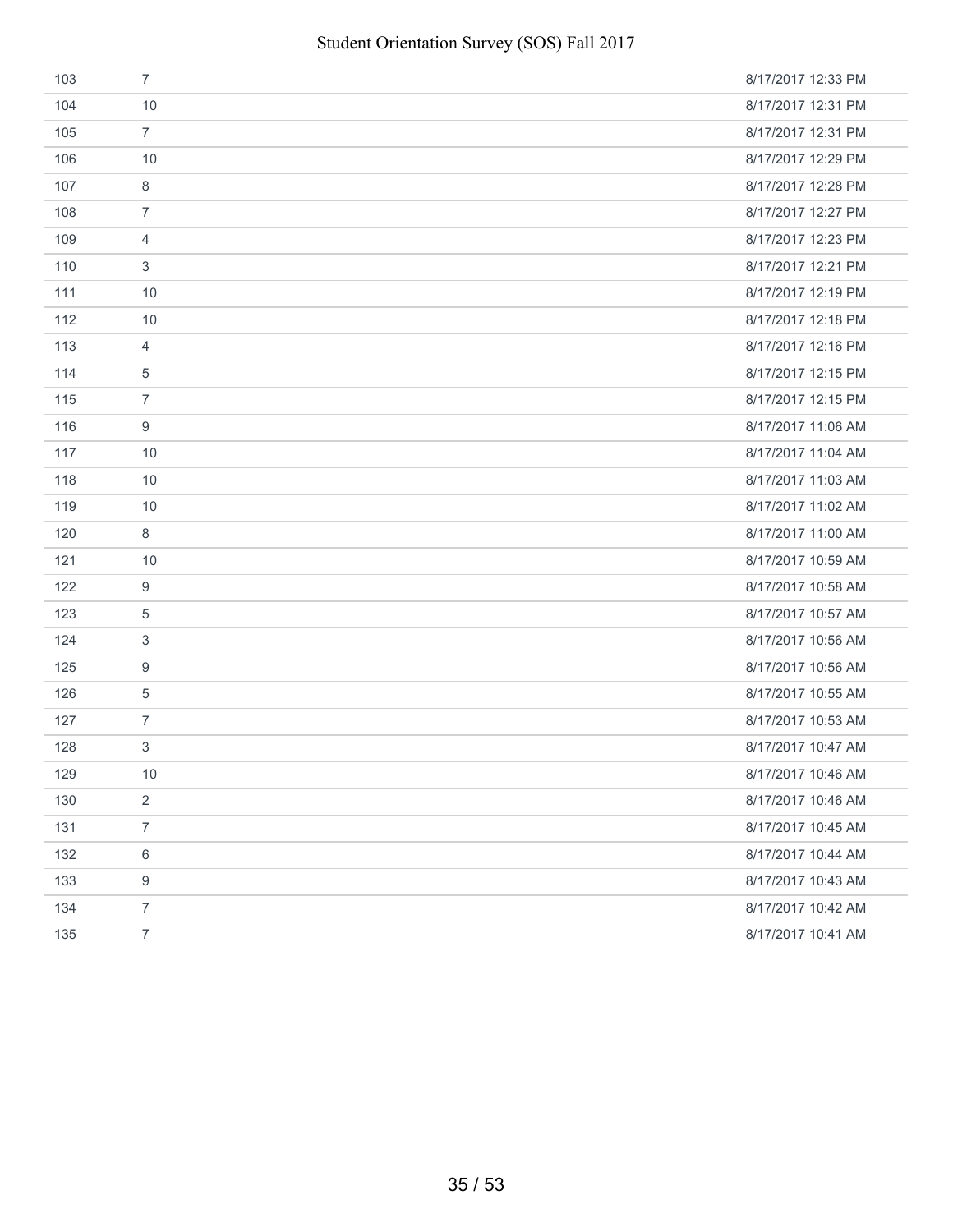### Q12 I understood and am now aware of the services and student activities provided at the Recreation Office.



| <b>ANSWER CHOICES</b>  |                | <b>AVERAGE NUMBER</b> | <b>TOTAL NUMBER</b> | <b>RESPONSES</b>  |
|------------------------|----------------|-----------------------|---------------------|-------------------|
|                        |                | 8                     | 1,048               | 135               |
| Total Respondents: 135 |                |                       |                     |                   |
|                        |                |                       |                     |                   |
| $\#$                   |                |                       |                     | <b>DATE</b>       |
| 1                      | $\overline{4}$ |                       |                     | 8/17/2017 2:20 PM |
| 2                      | $\overline{7}$ |                       |                     | 8/17/2017 2:19 PM |
| 3                      | 10             |                       |                     | 8/17/2017 2:18 PM |
| 4                      | $\overline{7}$ |                       |                     | 8/17/2017 2:17 PM |
| 5                      | 10             |                       |                     | 8/17/2017 2:17 PM |
| 6                      | 10             |                       |                     | 8/17/2017 2:16 PM |
| $\overline{7}$         | 8              |                       |                     | 8/17/2017 2:16 PM |
| 8                      | 6              |                       |                     | 8/17/2017 2:16 PM |
| 9                      | $\overline{7}$ |                       |                     | 8/17/2017 2:15 PM |
| 10                     | 5              |                       |                     | 8/17/2017 2:13 PM |
| 11                     | $\overline{5}$ |                       |                     | 8/17/2017 2:13 PM |
| 12                     | 10             |                       |                     | 8/17/2017 2:11 PM |
| 13                     | $\overline{5}$ |                       |                     | 8/17/2017 2:10 PM |
| 14                     | 10             |                       |                     | 8/17/2017 2:10 PM |
| 15                     | 8              |                       |                     | 8/17/2017 2:10 PM |
| 1 <sup>C</sup>         | $\Omega$       |                       |                     | $0/17/2017200$ DM |

| 15 | ŏ  | 8/17/2017 2.10 PM |
|----|----|-------------------|
| 16 | 9  | 8/17/2017 2:09 PM |
| 17 | 10 | 8/17/2017 2:08 PM |
| 18 | 10 | 8/17/2017 2:07 PM |
| 19 | 10 | 8/17/2017 2:06 PM |
| 20 | 9  | 8/17/2017 2:06 PM |
| 21 |    | 8/17/2017 2:06 PM |
|    |    |                   |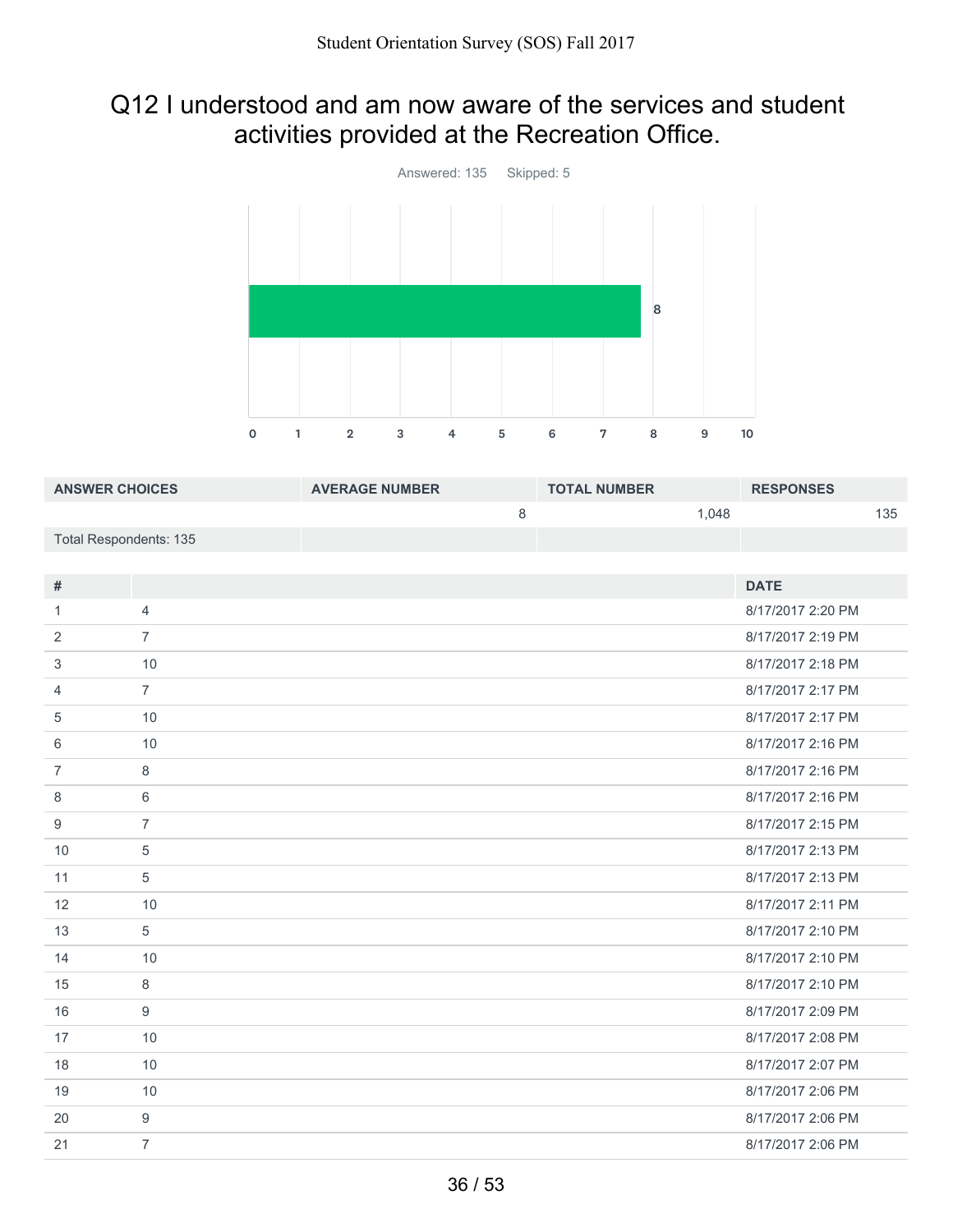| 22 | 8                | 8/17/2017 2:05 PM |
|----|------------------|-------------------|
| 23 | 4                | 8/17/2017 2:04 PM |
| 24 | 10               | 8/17/2017 2:03 PM |
| 25 | $\overline{7}$   | 8/17/2017 2:03 PM |
| 26 | 10               | 8/17/2017 2:02 PM |
| 27 | 9                | 8/17/2017 2:02 PM |
| 28 | $\overline{7}$   | 8/17/2017 2:01 PM |
| 29 | $\overline{7}$   | 8/17/2017 2:01 PM |
| 30 | $\overline{7}$   | 8/17/2017 2:00 PM |
| 31 | 10               | 8/17/2017 1:59 PM |
| 32 | 10               | 8/17/2017 1:59 PM |
| 33 | 9                | 8/17/2017 1:58 PM |
| 34 | 5                | 8/17/2017 1:58 PM |
| 35 | 10               | 8/17/2017 1:57 PM |
| 36 | 10               | 8/17/2017 1:57 PM |
| 37 | 10               | 8/17/2017 1:56 PM |
| 38 | 10               | 8/17/2017 1:55 PM |
| 39 | 10               | 8/17/2017 1:53 PM |
| 40 | 10               | 8/17/2017 1:53 PM |
| 41 | 5                | 8/17/2017 1:53 PM |
| 42 | $\overline{5}$   | 8/17/2017 1:52 PM |
| 43 | 9                | 8/17/2017 1:51 PM |
| 44 | 10               | 8/17/2017 1:51 PM |
| 45 | 9                | 8/17/2017 1:51 PM |
| 46 | 10               | 8/17/2017 1:50 PM |
| 47 | 10               | 8/17/2017 1:49 PM |
| 48 | 10               | 8/17/2017 1:49 PM |
| 49 | 10               | 8/17/2017 1:48 PM |
| 50 | $\,$ 5 $\,$      | 8/17/2017 1:48 PM |
| 51 | 5                | 8/17/2017 1:48 PM |
| 52 | 10               | 8/17/2017 1:47 PM |
| 53 | 10               | 8/17/2017 1:47 PM |
| 54 | 10               | 8/17/2017 1:46 PM |
| 55 | $\boldsymbol{9}$ | 8/17/2017 1:46 PM |
| 56 | 8                | 8/17/2017 1:45 PM |
| 57 | 5                | 8/17/2017 1:44 PM |
| 58 | 9                | 8/17/2017 1:44 PM |
| 59 | 10               | 8/17/2017 1:43 PM |
| 60 | 10               | 8/17/2017 1:42 PM |
| 61 | 10               | 8/17/2017 1:41 PM |
| 62 | $\overline{7}$   | 8/17/2017 1:39 PM |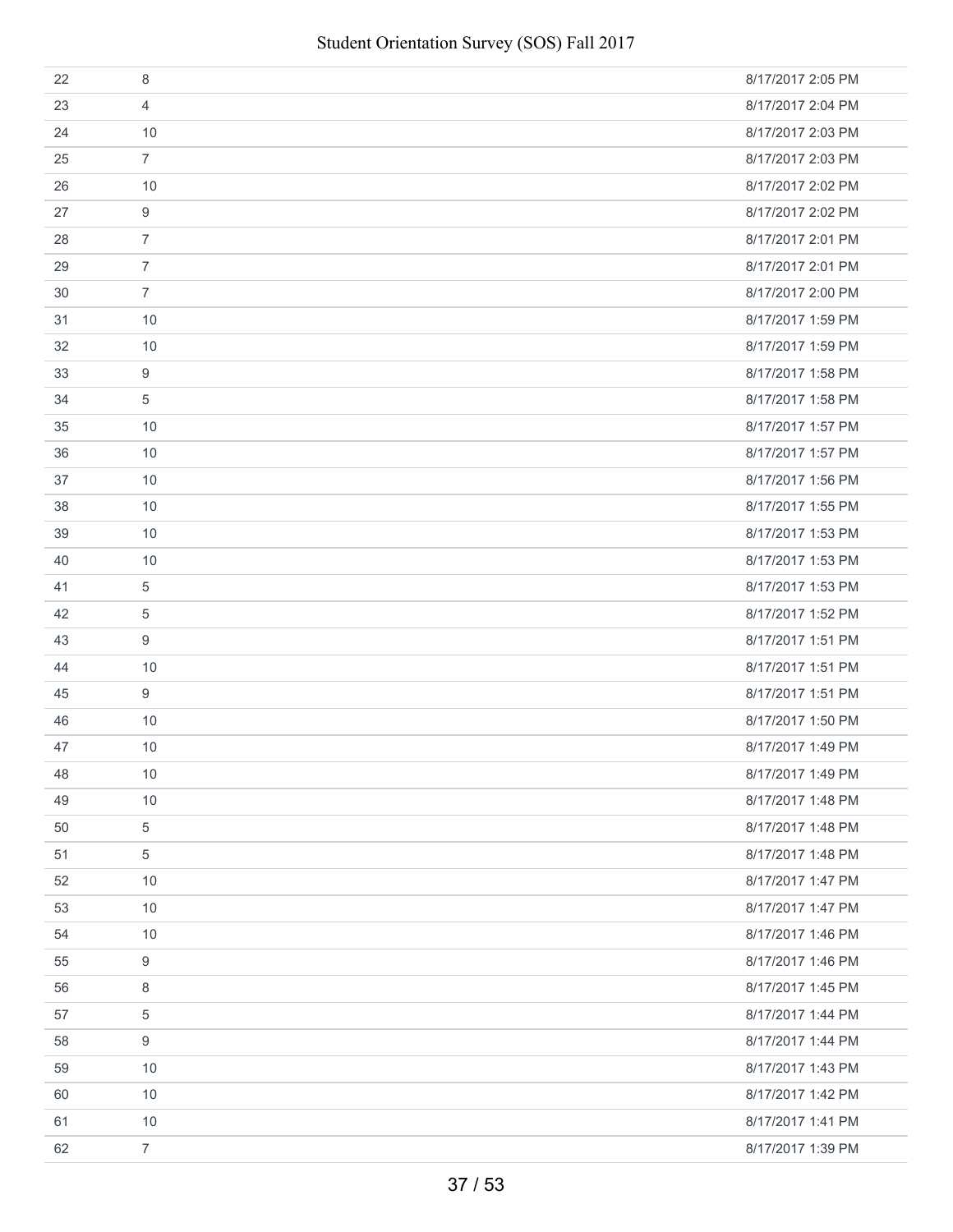| 63  | 6              | 8/17/2017 1:20 PM  |
|-----|----------------|--------------------|
| 64  | 9              | 8/17/2017 1:20 PM  |
| 65  | 5              | 8/17/2017 1:19 PM  |
| 66  | 6              | 8/17/2017 1:19 PM  |
| 67  | $\overline{4}$ | 8/17/2017 1:18 PM  |
| 68  | 8              | 8/17/2017 1:17 PM  |
| 69  | $\,$ 5 $\,$    | 8/17/2017 1:16 PM  |
| 70  | 10             | 8/17/2017 1:15 PM  |
| 71  | 8              | 8/17/2017 1:14 PM  |
| 72  | $\mathbf 0$    | 8/17/2017 1:13 PM  |
| 73  | 10             | 8/17/2017 1:12 PM  |
| 74  | 6              | 8/17/2017 1:11 PM  |
| 75  | 8              | 8/17/2017 1:10 PM  |
| 76  | 8              | 8/17/2017 1:08 PM  |
| 77  | 10             | 8/17/2017 1:04 PM  |
| 78  | $\overline{2}$ | 8/17/2017 1:02 PM  |
| 79  | 10             | 8/17/2017 1:00 PM  |
| 80  | $\overline{7}$ | 8/17/2017 12:59 PM |
| 81  | 10             | 8/17/2017 12:59 PM |
| 82  | 10             | 8/17/2017 12:58 PM |
| 83  | 8              | 8/17/2017 12:57 PM |
| 84  | 8              | 8/17/2017 12:56 PM |
| 85  | 8              | 8/17/2017 12:55 PM |
| 86  | 9              | 8/17/2017 12:54 PM |
| 87  | 10             | 8/17/2017 12:53 PM |
| 88  | 6              | 8/17/2017 12:52 PM |
| 89  | 10             | 8/17/2017 12:48 PM |
| 90  | $\overline{7}$ | 8/17/2017 12:46 PM |
| 91  | $\,8\,$        | 8/17/2017 12:45 PM |
| 92  | 10             | 8/17/2017 12:44 PM |
| 93  | 10             | 8/17/2017 12:42 PM |
| 94  | $\overline{7}$ | 8/17/2017 12:42 PM |
| 95  | $\overline{7}$ | 8/17/2017 12:41 PM |
| 96  | 10             | 8/17/2017 12:40 PM |
| 97  | 10             | 8/17/2017 12:39 PM |
| 98  | $\,8\,$        | 8/17/2017 12:38 PM |
| 99  | 10             | 8/17/2017 12:37 PM |
| 100 | $\,8\,$        | 8/17/2017 12:36 PM |
| 101 | 10             | 8/17/2017 12:35 PM |
| 102 | $\mathbf{1}$   | 8/17/2017 12:34 PM |
| 103 | 8              | 8/17/2017 12:33 PM |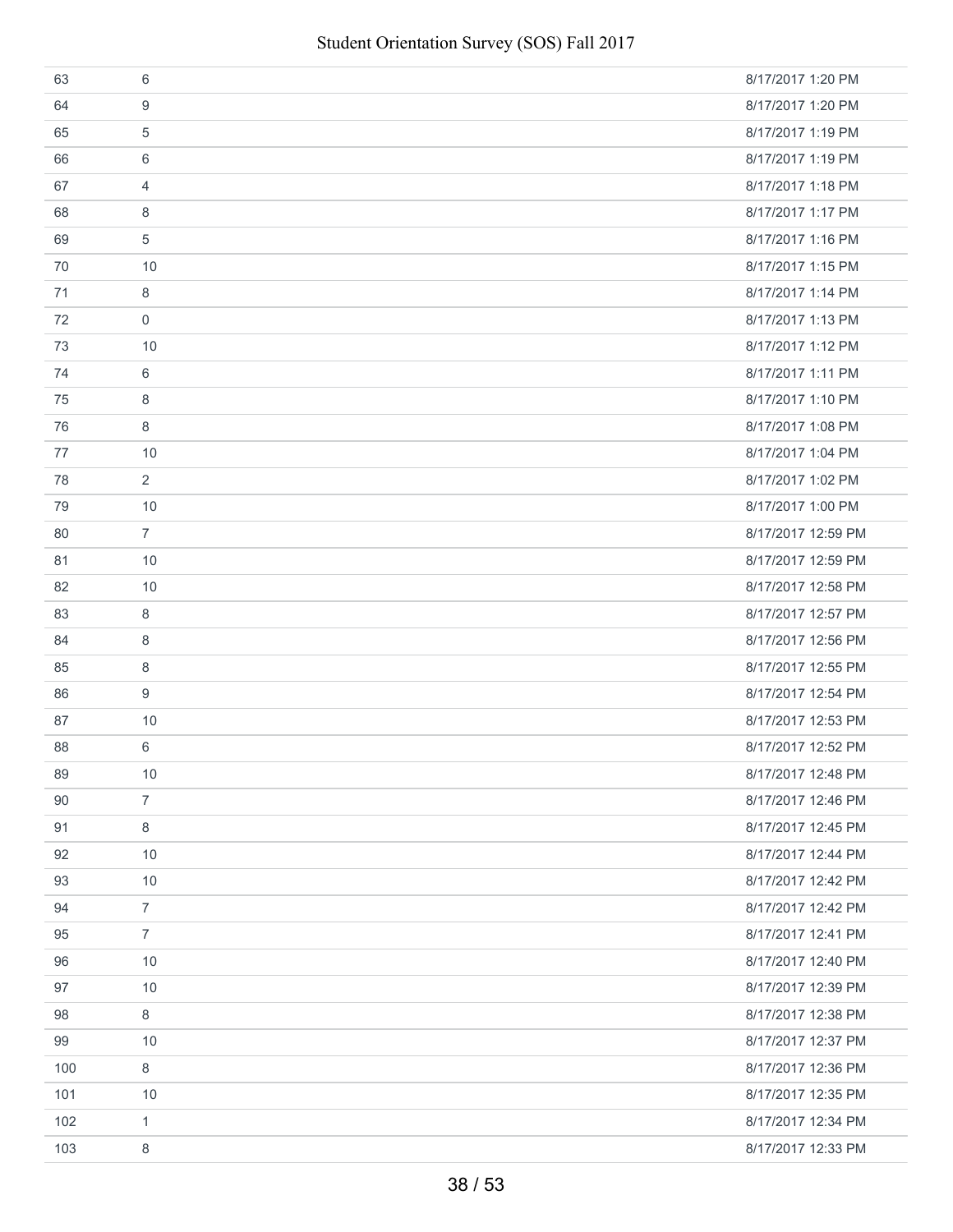| 104 | 10               | 8/17/2017 12:31 PM |
|-----|------------------|--------------------|
| 105 | $\overline{7}$   | 8/17/2017 12:31 PM |
| 106 | 10               | 8/17/2017 12:29 PM |
| 107 | 6                | 8/17/2017 12:28 PM |
| 108 | 6                | 8/17/2017 12:27 PM |
| 109 | 2                | 8/17/2017 12:23 PM |
| 110 | $\mathbf{1}$     | 8/17/2017 12:21 PM |
| 111 | 9                | 8/17/2017 12:19 PM |
| 112 | 10               | 8/17/2017 12:18 PM |
| 113 | $\overline{7}$   | 8/17/2017 12:16 PM |
| 114 | $\overline{5}$   | 8/17/2017 12:15 PM |
| 115 | $\mathbf 0$      | 8/17/2017 12:15 PM |
| 116 | 8                | 8/17/2017 11:06 AM |
| 117 | 9                | 8/17/2017 11:04 AM |
| 118 | 10               | 8/17/2017 11:03 AM |
| 119 | 10               | 8/17/2017 11:02 AM |
| 120 | 10               | 8/17/2017 11:00 AM |
| 121 | 10               | 8/17/2017 10:59 AM |
| 122 | 8                | 8/17/2017 10:58 AM |
| 123 | $\overline{5}$   | 8/17/2017 10:57 AM |
| 124 | 5                | 8/17/2017 10:56 AM |
| 125 | $\overline{5}$   | 8/17/2017 10:56 AM |
| 126 | 5                | 8/17/2017 10:55 AM |
| 127 | 8                | 8/17/2017 10:53 AM |
| 128 | $\mathbf{3}$     | 8/17/2017 10:47 AM |
| 129 | 10               | 8/17/2017 10:46 AM |
| 130 | 2                | 8/17/2017 10:46 AM |
| 131 | $\overline{2}$   | 8/17/2017 10:45 AM |
| 132 | $\overline{7}$   | 8/17/2017 10:44 AM |
| 133 | $\,8\,$          | 8/17/2017 10:43 AM |
| 134 | 10               | 8/17/2017 10:42 AM |
| 135 | $\boldsymbol{9}$ | 8/17/2017 10:41 AM |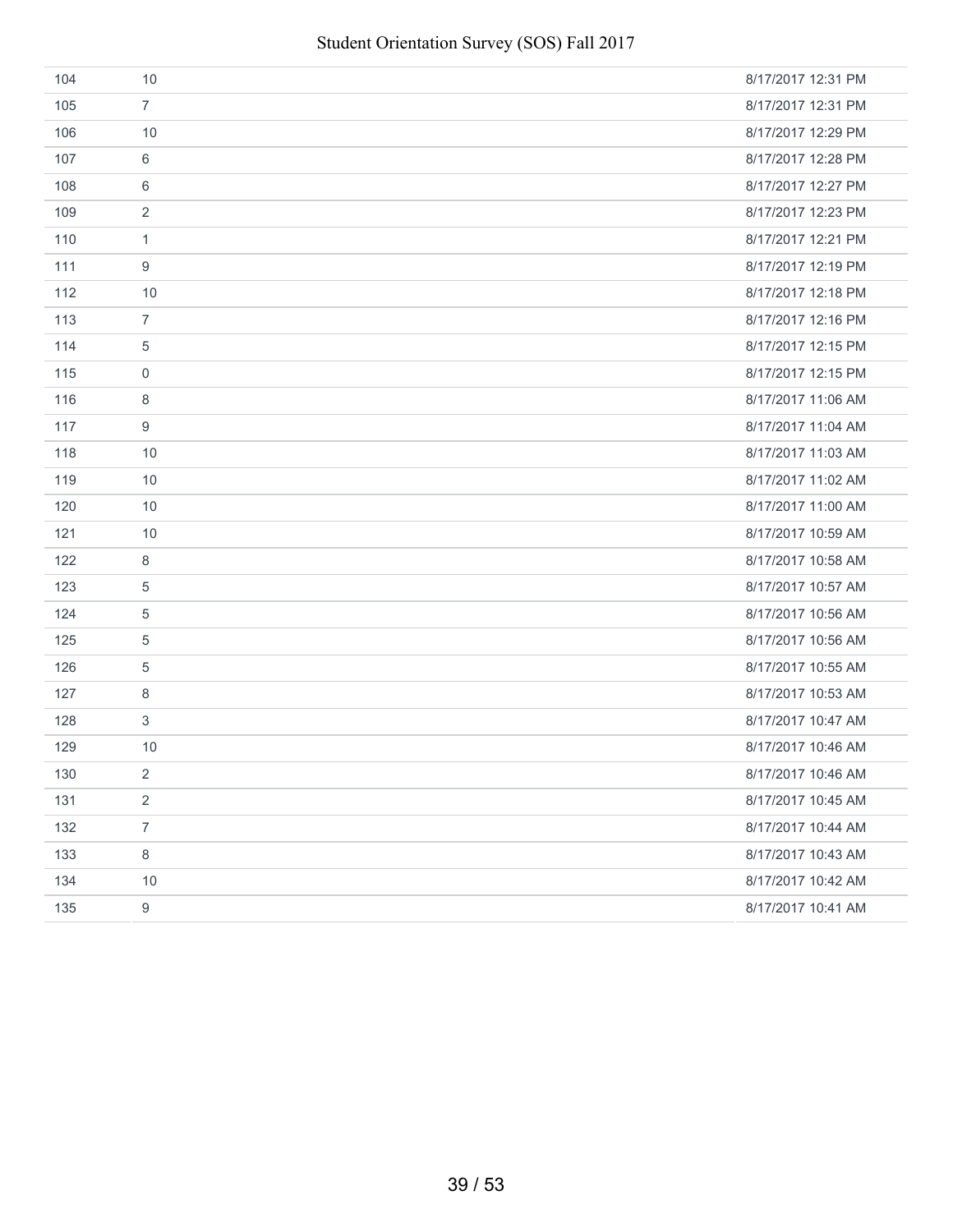# Q13 I am now aware of the location of different offices, classrooms and other facilities on the campus.



| <b>ANSWER CHOICES</b>  | <b>AVERAGE NUMBER</b> | <b>TOTAL NUMBER</b> | <b>RESPONSES</b> |
|------------------------|-----------------------|---------------------|------------------|
|                        |                       | 1.092               | 135              |
| Total Respondents: 135 |                       |                     |                  |
|                        |                       |                     |                  |

| #              |                | <b>DATE</b>       |
|----------------|----------------|-------------------|
| 1              | 10             | 8/17/2017 2:20 PM |
| 2              | $\overline{7}$ | 8/17/2017 2:19 PM |
| 3              | 10             | 8/17/2017 2:18 PM |
| 4              | $\overline{7}$ | 8/17/2017 2:17 PM |
| 5              | 10             | 8/17/2017 2:17 PM |
| 6              | 10             | 8/17/2017 2:16 PM |
| $\overline{7}$ | 9              | 8/17/2017 2:16 PM |
| 8              | 5              | 8/17/2017 2:16 PM |
| 9              | 8              | 8/17/2017 2:15 PM |
| 10             | $\overline{7}$ | 8/17/2017 2:13 PM |
| 11             | 6              | 8/17/2017 2:13 PM |
| 12             | 10             | 8/17/2017 2:11 PM |
| 13             | 5              | 8/17/2017 2:10 PM |
| 14             | 10             | 8/17/2017 2:10 PM |
| 15             | 9              | 8/17/2017 2:10 PM |
| 16             | 10             | 8/17/2017 2:09 PM |
| 17             | 10             | 8/17/2017 2:08 PM |
| 18             | 10             | 8/17/2017 2:07 PM |
| 19             | 9              | 8/17/2017 2:06 PM |
| 20             | 10             | 8/17/2017 2:06 PM |
| 21             | 2              | 8/17/2017 2:06 PM |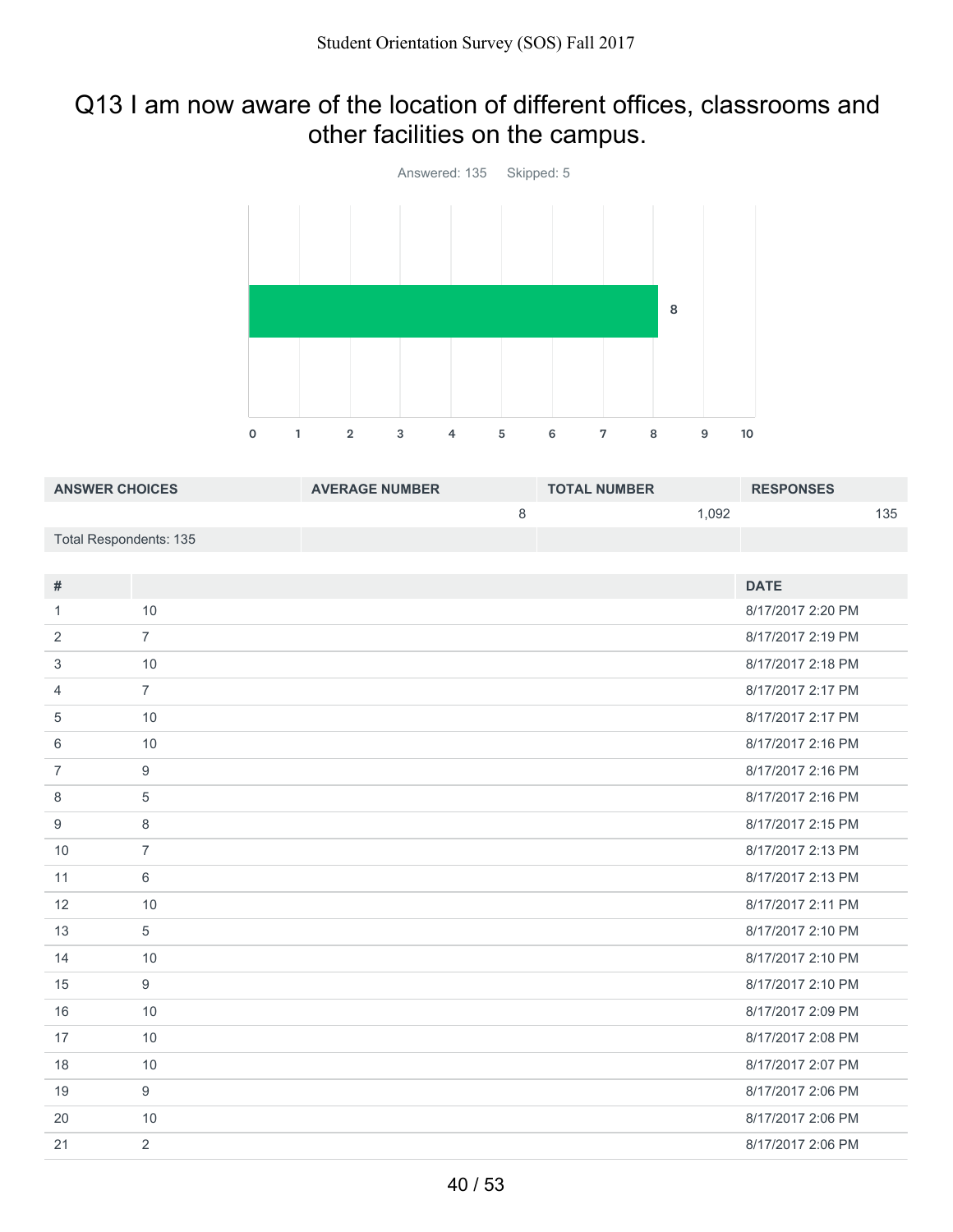| 22 | 9              | 8/17/2017 2:05 PM |
|----|----------------|-------------------|
| 23 | 4              | 8/17/2017 2:04 PM |
| 24 | 10             | 8/17/2017 2:03 PM |
| 25 | 9              | 8/17/2017 2:03 PM |
| 26 | 10             | 8/17/2017 2:02 PM |
| 27 | 8              | 8/17/2017 2:02 PM |
| 28 | 6              | 8/17/2017 2:01 PM |
| 29 | $\overline{7}$ | 8/17/2017 2:01 PM |
| 30 | $\overline{7}$ | 8/17/2017 2:00 PM |
| 31 | 9              | 8/17/2017 1:59 PM |
| 32 | 1              | 8/17/2017 1:59 PM |
| 33 | 9              | 8/17/2017 1:58 PM |
| 34 | $\overline{7}$ | 8/17/2017 1:58 PM |
| 35 | 10             | 8/17/2017 1:57 PM |
| 36 | 10             | 8/17/2017 1:57 PM |
| 37 | 10             | 8/17/2017 1:56 PM |
| 38 | 9              | 8/17/2017 1:55 PM |
| 39 | 10             | 8/17/2017 1:53 PM |
| 40 | 10             | 8/17/2017 1:53 PM |
| 41 | 8              | 8/17/2017 1:53 PM |
| 42 | $\overline{5}$ | 8/17/2017 1:52 PM |
| 43 | 9              | 8/17/2017 1:51 PM |
| 44 | 10             | 8/17/2017 1:51 PM |
| 45 | 9              | 8/17/2017 1:51 PM |
| 46 | 10             | 8/17/2017 1:50 PM |
| 47 | 10             | 8/17/2017 1:49 PM |
| 48 | 10             | 8/17/2017 1:49 PM |
| 49 | 10             | 8/17/2017 1:48 PM |
| 50 | $\,$ 5 $\,$    | 8/17/2017 1:48 PM |
| 51 | 5              | 8/17/2017 1:48 PM |
| 52 | 10             | 8/17/2017 1:47 PM |
| 53 | 10             | 8/17/2017 1:47 PM |
| 54 | 10             | 8/17/2017 1:46 PM |
| 55 | 10             | 8/17/2017 1:46 PM |
| 56 | 8              | 8/17/2017 1:45 PM |
| 57 | 9              | 8/17/2017 1:44 PM |
| 58 | 10             | 8/17/2017 1:44 PM |
| 59 | 10             | 8/17/2017 1:43 PM |
| 60 | $\sqrt{5}$     | 8/17/2017 1:42 PM |
| 61 | 6              | 8/17/2017 1:41 PM |
| 62 | $\overline{7}$ | 8/17/2017 1:39 PM |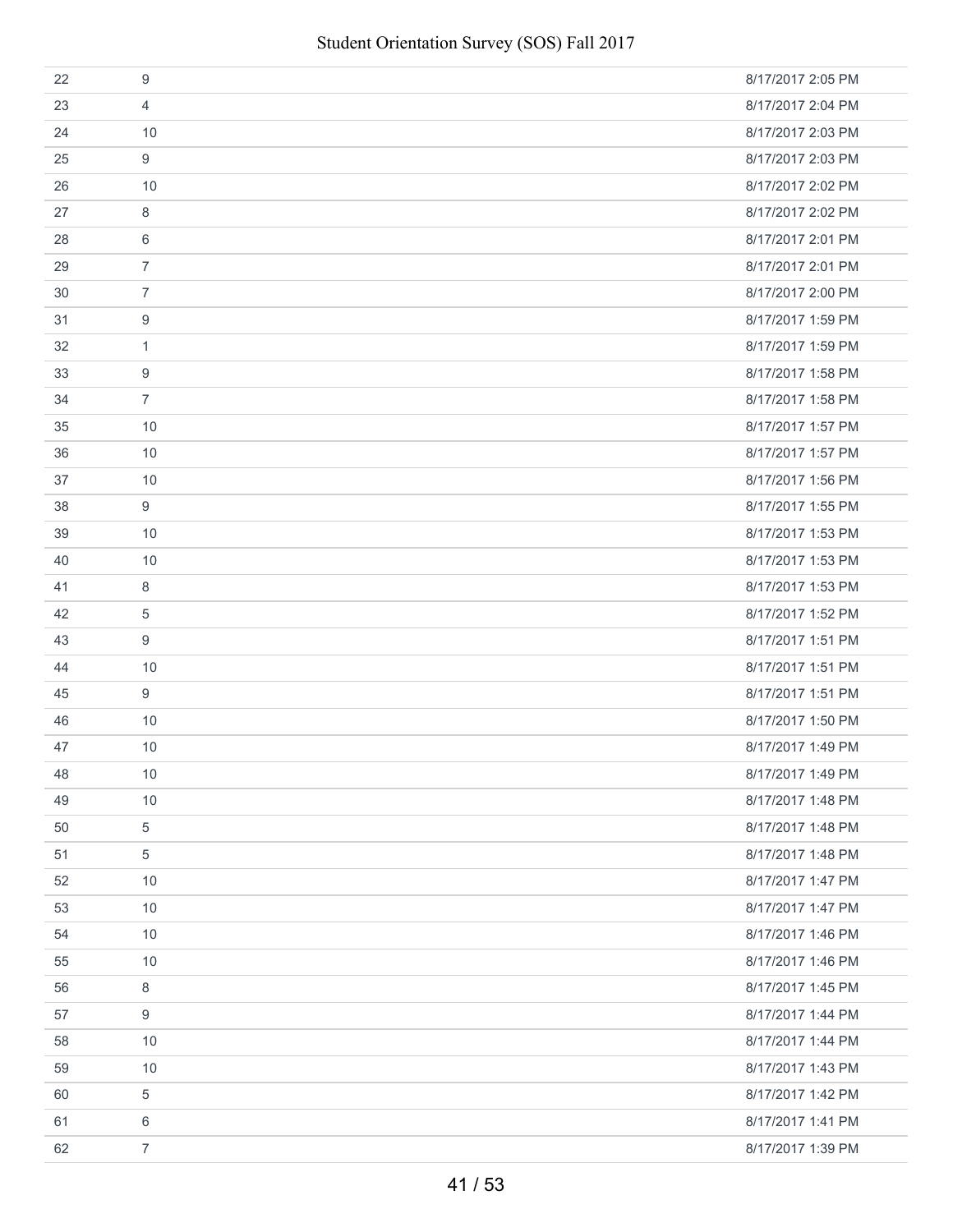| 63  | 10             | 8/17/2017 1:20 PM  |
|-----|----------------|--------------------|
| 64  | 9              | 8/17/2017 1:20 PM  |
| 65  | 5              | 8/17/2017 1:19 PM  |
| 66  | 5              | 8/17/2017 1:19 PM  |
| 67  | 3              | 8/17/2017 1:18 PM  |
| 68  | 9              | 8/17/2017 1:17 PM  |
| 69  | $\overline{7}$ | 8/17/2017 1:16 PM  |
| 70  | 10             | 8/17/2017 1:15 PM  |
| 71  | 8              | 8/17/2017 1:14 PM  |
| 72  | 10             | 8/17/2017 1:13 PM  |
| 73  | 10             | 8/17/2017 1:12 PM  |
| 74  | 5              | 8/17/2017 1:11 PM  |
| 75  | 9              | 8/17/2017 1:10 PM  |
| 76  | 9              | 8/17/2017 1:08 PM  |
| 77  | 10             | 8/17/2017 1:04 PM  |
| 78  | 3              | 8/17/2017 1:02 PM  |
| 79  | 10             | 8/17/2017 1:00 PM  |
| 80  | 6              | 8/17/2017 12:59 PM |
| 81  | 8              | 8/17/2017 12:59 PM |
| 82  | 10             | 8/17/2017 12:58 PM |
| 83  | 8              | 8/17/2017 12:57 PM |
| 84  | 8              | 8/17/2017 12:56 PM |
| 85  | 10             | 8/17/2017 12:55 PM |
| 86  | 9              | 8/17/2017 12:54 PM |
| 87  | 10             | 8/17/2017 12:53 PM |
| 88  | 5              | 8/17/2017 12:52 PM |
| 89  | 10             | 8/17/2017 12:48 PM |
| 90  | 6              | 8/17/2017 12:46 PM |
| 91  | 10             | 8/17/2017 12:45 PM |
| 92  | 10             | 8/17/2017 12:44 PM |
| 93  | 9              | 8/17/2017 12:42 PM |
| 94  | $\overline{7}$ | 8/17/2017 12:42 PM |
| 95  | 8              | 8/17/2017 12:41 PM |
| 96  | 10             | 8/17/2017 12:40 PM |
| 97  | $\overline{7}$ | 8/17/2017 12:39 PM |
| 98  | $\overline{7}$ | 8/17/2017 12:38 PM |
| 99  | 10             | 8/17/2017 12:37 PM |
| 100 | $\overline{7}$ | 8/17/2017 12:36 PM |
| 101 | 9              | 8/17/2017 12:35 PM |
| 102 | $\mathbf 0$    | 8/17/2017 12:34 PM |
| 103 | $\overline{7}$ | 8/17/2017 12:33 PM |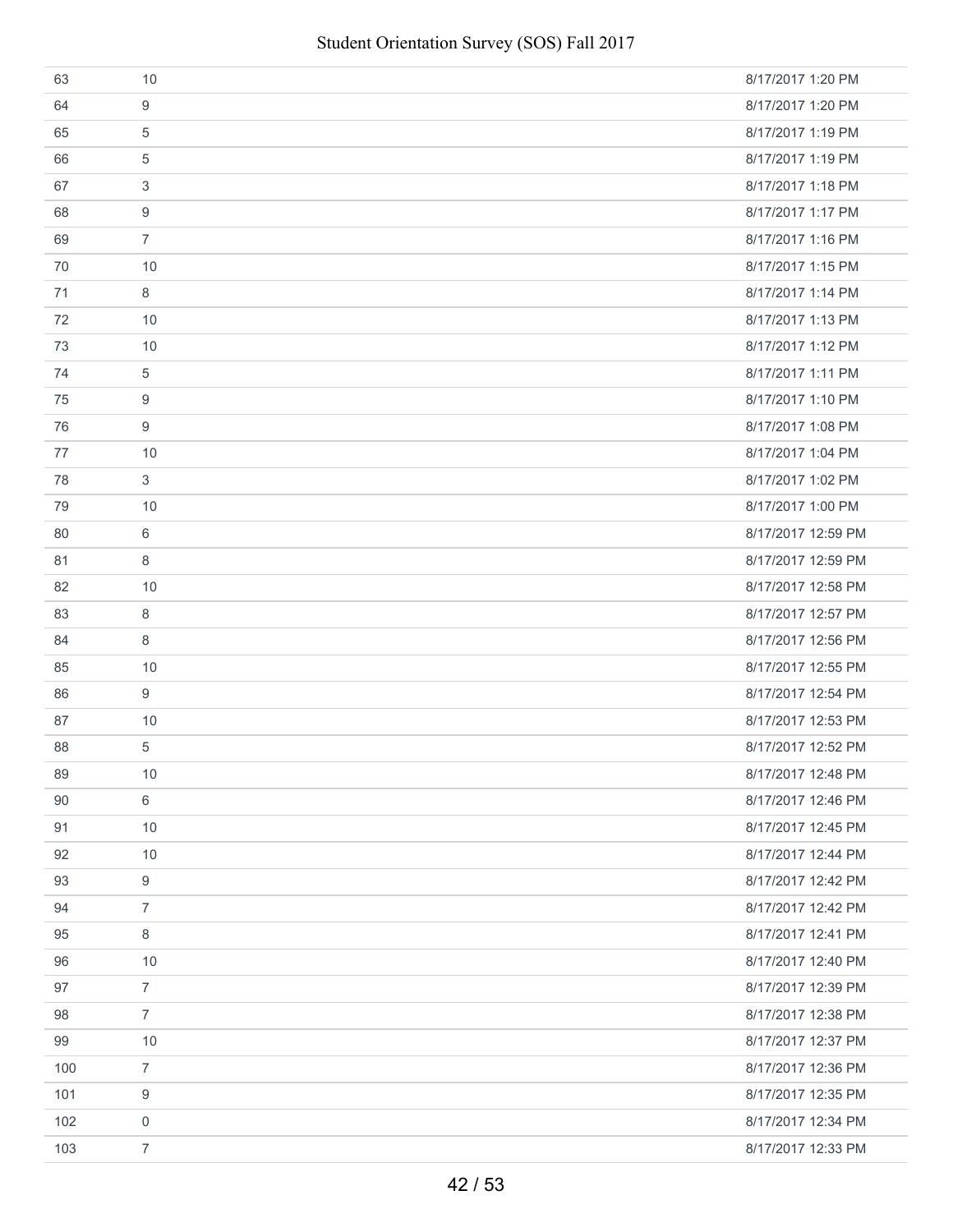| 104 | 10             | 8/17/2017 12:31 PM |
|-----|----------------|--------------------|
| 105 | 6              | 8/17/2017 12:31 PM |
| 106 | 10             | 8/17/2017 12:29 PM |
| 107 | 10             | 8/17/2017 12:28 PM |
| 108 | 6              | 8/17/2017 12:27 PM |
| 109 | 4              | 8/17/2017 12:23 PM |
| 110 | 3              | 8/17/2017 12:21 PM |
| 111 | 3              | 8/17/2017 12:19 PM |
| 112 | 9              | 8/17/2017 12:18 PM |
| 113 | $\overline{7}$ | 8/17/2017 12:16 PM |
| 114 | 5              | 8/17/2017 12:15 PM |
| 115 | 9              | 8/17/2017 12:15 PM |
| 116 | 8              | 8/17/2017 11:06 AM |
| 117 | 10             | 8/17/2017 11:04 AM |
| 118 | 10             | 8/17/2017 11:03 AM |
| 119 | 10             | 8/17/2017 11:02 AM |
| 120 | 10             | 8/17/2017 11:00 AM |
| 121 | 10             | 8/17/2017 10:59 AM |
| 122 | 9              | 8/17/2017 10:58 AM |
| 123 | 10             | 8/17/2017 10:57 AM |
| 124 | 5              | 8/17/2017 10:56 AM |
| 125 | 5              | 8/17/2017 10:56 AM |
| 126 | 10             | 8/17/2017 10:55 AM |
| 127 | 9              | 8/17/2017 10:53 AM |
| 128 | 5              | 8/17/2017 10:47 AM |
| 129 | 10             | 8/17/2017 10:46 AM |
| 130 | 9              | 8/17/2017 10:46 AM |
| 131 | $\,$ 5 $\,$    | 8/17/2017 10:45 AM |
| 132 | $\overline{7}$ | 8/17/2017 10:44 AM |
| 133 | 10             | 8/17/2017 10:43 AM |
| 134 | 10             | 8/17/2017 10:42 AM |
| 135 | 10             | 8/17/2017 10:41 AM |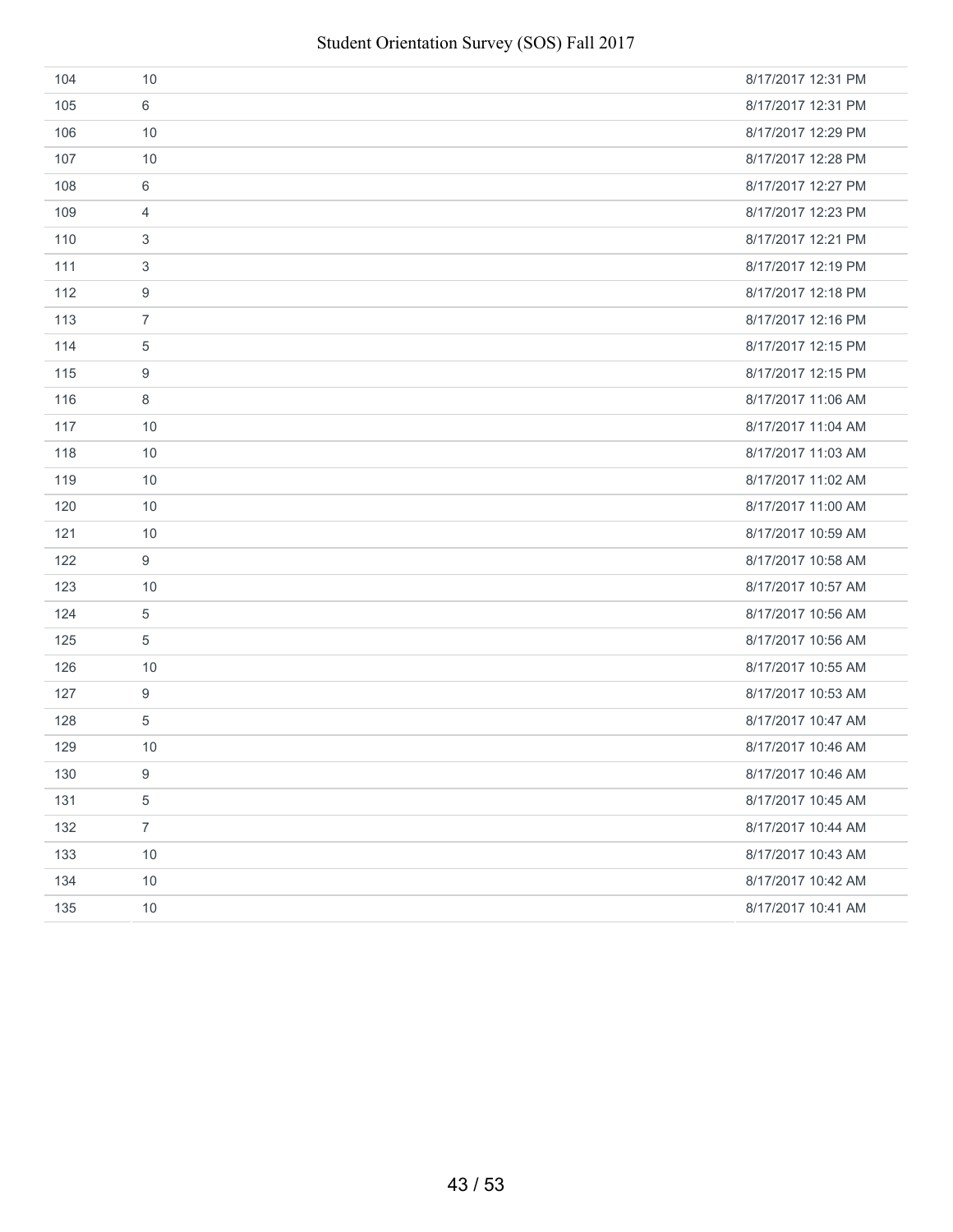### Q14 I understood and am now aware of the use of the different college facilities.



| <b>ANSWER CHOICES</b>         |                | <b>AVERAGE NUMBER</b> |         | <b>TOTAL NUMBER</b> |       | <b>RESPONSES</b>  |     |
|-------------------------------|----------------|-----------------------|---------|---------------------|-------|-------------------|-----|
|                               |                |                       | $\,8\,$ |                     | 1,058 |                   | 135 |
| <b>Total Respondents: 135</b> |                |                       |         |                     |       |                   |     |
|                               |                |                       |         |                     |       |                   |     |
| $\#$                          |                |                       |         |                     |       | <b>DATE</b>       |     |
| $\mathbf{1}$                  | 9              |                       |         |                     |       | 8/17/2017 2:20 PM |     |
| 2                             | $\overline{7}$ |                       |         |                     |       | 8/17/2017 2:19 PM |     |
| 3                             | 10             |                       |         |                     |       | 8/17/2017 2:18 PM |     |
| 4                             | 6              |                       |         |                     |       | 8/17/2017 2:17 PM |     |
| 5                             | 10             |                       |         |                     |       | 8/17/2017 2:17 PM |     |
| 6                             | 10             |                       |         |                     |       | 8/17/2017 2:16 PM |     |
| $\overline{7}$                | 9              |                       |         |                     |       | 8/17/2017 2:16 PM |     |
| 8                             | $\sqrt{5}$     |                       |         |                     |       | 8/17/2017 2:16 PM |     |
| 9                             | $\overline{7}$ |                       |         |                     |       | 8/17/2017 2:15 PM |     |
| $10$                          | $\overline{4}$ |                       |         |                     |       | 8/17/2017 2:13 PM |     |
| 11                            | $\overline{7}$ |                       |         |                     |       | 8/17/2017 2:13 PM |     |
| 12                            | 10             |                       |         |                     |       | 8/17/2017 2:11 PM |     |
| 13                            | 5              |                       |         |                     |       | 8/17/2017 2:10 PM |     |
| 14                            | 10             |                       |         |                     |       | 8/17/2017 2:10 PM |     |
| 15                            | 9              |                       |         |                     |       | 8/17/2017 2:10 PM |     |
| 16                            | 10             |                       |         |                     |       | 8/17/2017 2:09 PM |     |
| 17                            | 10             |                       |         |                     |       | 8/17/2017 2:08 PM |     |
| 18                            | 10             |                       |         |                     |       | 8/17/2017 2:07 PM |     |
| 19                            | 10             |                       |         |                     |       | 8/17/2017 2:06 PM |     |
| 20                            | 9              |                       |         |                     |       | 8/17/2017 2:06 PM |     |
| 21                            | $6\,$          |                       |         |                     |       | 8/17/2017 2:06 PM |     |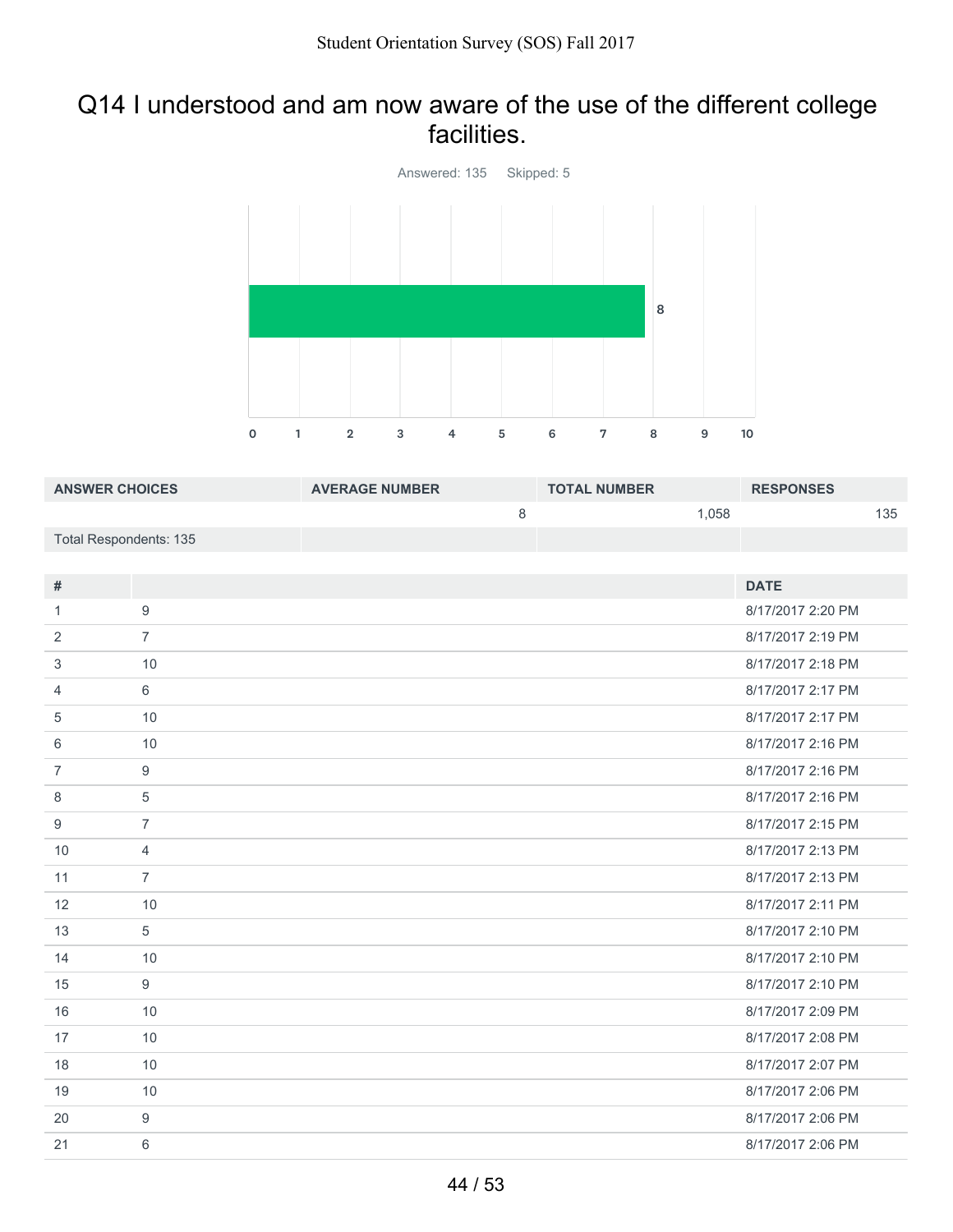| 22 | 10             | 8/17/2017 2:05 PM |
|----|----------------|-------------------|
| 23 | $\overline{4}$ | 8/17/2017 2:04 PM |
| 24 | 10             | 8/17/2017 2:03 PM |
| 25 | 10             | 8/17/2017 2:03 PM |
| 26 | 10             | 8/17/2017 2:02 PM |
| 27 | 9              | 8/17/2017 2:02 PM |
| 28 | 6              | 8/17/2017 2:01 PM |
| 29 | $\mathbf{1}$   | 8/17/2017 2:01 PM |
| 30 | $\overline{7}$ | 8/17/2017 2:00 PM |
| 31 | 10             | 8/17/2017 1:59 PM |
| 32 | $\mathbf 0$    | 8/17/2017 1:59 PM |
| 33 | 9              | 8/17/2017 1:58 PM |
| 34 | 6              | 8/17/2017 1:58 PM |
| 35 | 10             | 8/17/2017 1:57 PM |
| 36 | 10             | 8/17/2017 1:57 PM |
| 37 | 10             | 8/17/2017 1:56 PM |
| 38 | 10             | 8/17/2017 1:55 PM |
| 39 | 10             | 8/17/2017 1:53 PM |
| 40 | 10             | 8/17/2017 1:53 PM |
| 41 | 8              | 8/17/2017 1:53 PM |
| 42 | 5              | 8/17/2017 1:52 PM |
| 43 | 9              | 8/17/2017 1:51 PM |
| 44 | 10             | 8/17/2017 1:51 PM |
| 45 | 9              | 8/17/2017 1:51 PM |
| 46 | 10             | 8/17/2017 1:50 PM |
| 47 | 10             | 8/17/2017 1:49 PM |
| 48 | 10             | 8/17/2017 1:49 PM |
| 49 | 10             | 8/17/2017 1:48 PM |
| 50 | $\sqrt{5}$     | 8/17/2017 1:48 PM |
| 51 | 5              | 8/17/2017 1:48 PM |
| 52 | 10             | 8/17/2017 1:47 PM |
| 53 | 10             | 8/17/2017 1:47 PM |
| 54 | 10             | 8/17/2017 1:46 PM |
| 55 | 10             | 8/17/2017 1:46 PM |
| 56 | 8              | 8/17/2017 1:45 PM |
| 57 | 10             | 8/17/2017 1:44 PM |
| 58 | 9              | 8/17/2017 1:44 PM |
| 59 | 10             | 8/17/2017 1:43 PM |
| 60 | 9              | 8/17/2017 1:42 PM |
| 61 | $\overline{4}$ | 8/17/2017 1:41 PM |
| 62 | $\overline{7}$ | 8/17/2017 1:39 PM |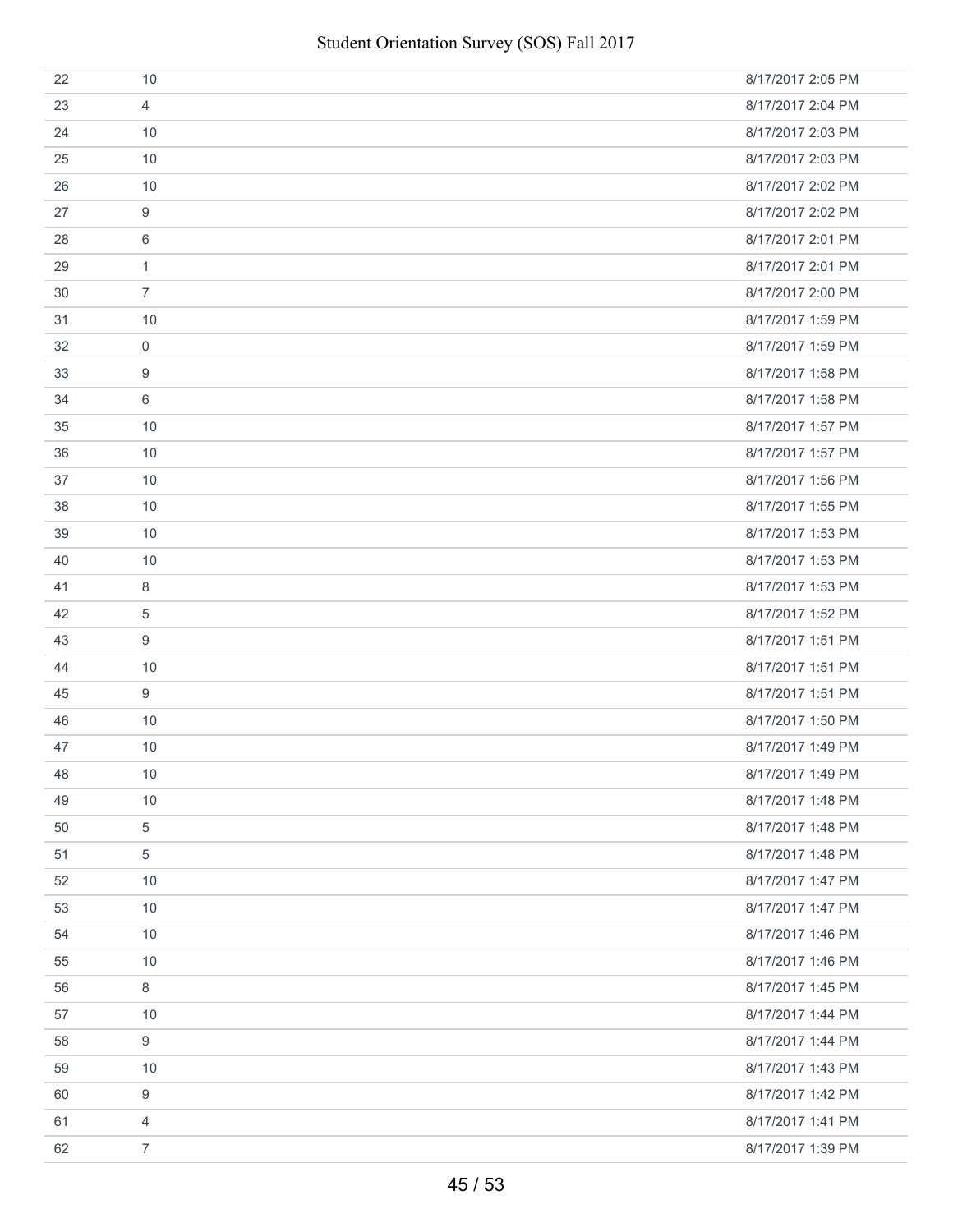| 63  | $\overline{7}$ | 8/17/2017 1:20 PM  |
|-----|----------------|--------------------|
| 64  | 8              | 8/17/2017 1:20 PM  |
| 65  | 6              | 8/17/2017 1:19 PM  |
| 66  | 8              | 8/17/2017 1:19 PM  |
| 67  | $\overline{2}$ | 8/17/2017 1:18 PM  |
| 68  | 10             | 8/17/2017 1:17 PM  |
| 69  | 9              | 8/17/2017 1:16 PM  |
| 70  | 10             | 8/17/2017 1:15 PM  |
| 71  | 8              | 8/17/2017 1:14 PM  |
| 72  | 10             | 8/17/2017 1:13 PM  |
| 73  | 10             | 8/17/2017 1:12 PM  |
| 74  | 5              | 8/17/2017 1:11 PM  |
| 75  | 9              | 8/17/2017 1:10 PM  |
| 76  | 8              | 8/17/2017 1:08 PM  |
| 77  | 10             | 8/17/2017 1:04 PM  |
| 78  | 3              | 8/17/2017 1:02 PM  |
| 79  | 10             | 8/17/2017 1:00 PM  |
| 80  | 9              | 8/17/2017 12:59 PM |
| 81  | 8              | 8/17/2017 12:59 PM |
| 82  | 9              | 8/17/2017 12:58 PM |
| 83  | 6              | 8/17/2017 12:57 PM |
| 84  | 8              | 8/17/2017 12:56 PM |
| 85  | 9              | 8/17/2017 12:55 PM |
| 86  | 9              | 8/17/2017 12:54 PM |
| 87  | 10             | 8/17/2017 12:53 PM |
| 88  | 5              | 8/17/2017 12:52 PM |
| 89  | 10             | 8/17/2017 12:48 PM |
| 90  | 3              | 8/17/2017 12:46 PM |
| 91  | 10             | 8/17/2017 12:45 PM |
| 92  | 10             | 8/17/2017 12:44 PM |
| 93  | 10             | 8/17/2017 12:42 PM |
| 94  | 8              | 8/17/2017 12:42 PM |
| 95  | 5              | 8/17/2017 12:41 PM |
| 96  | 10             | 8/17/2017 12:40 PM |
| 97  | 10             | 8/17/2017 12:39 PM |
| 98  | 8              | 8/17/2017 12:38 PM |
| 99  | 10             | 8/17/2017 12:37 PM |
| 100 | 6              | 8/17/2017 12:36 PM |
| 101 | 10             | 8/17/2017 12:35 PM |
| 102 | 0              | 8/17/2017 12:34 PM |
| 103 | 5              | 8/17/2017 12:33 PM |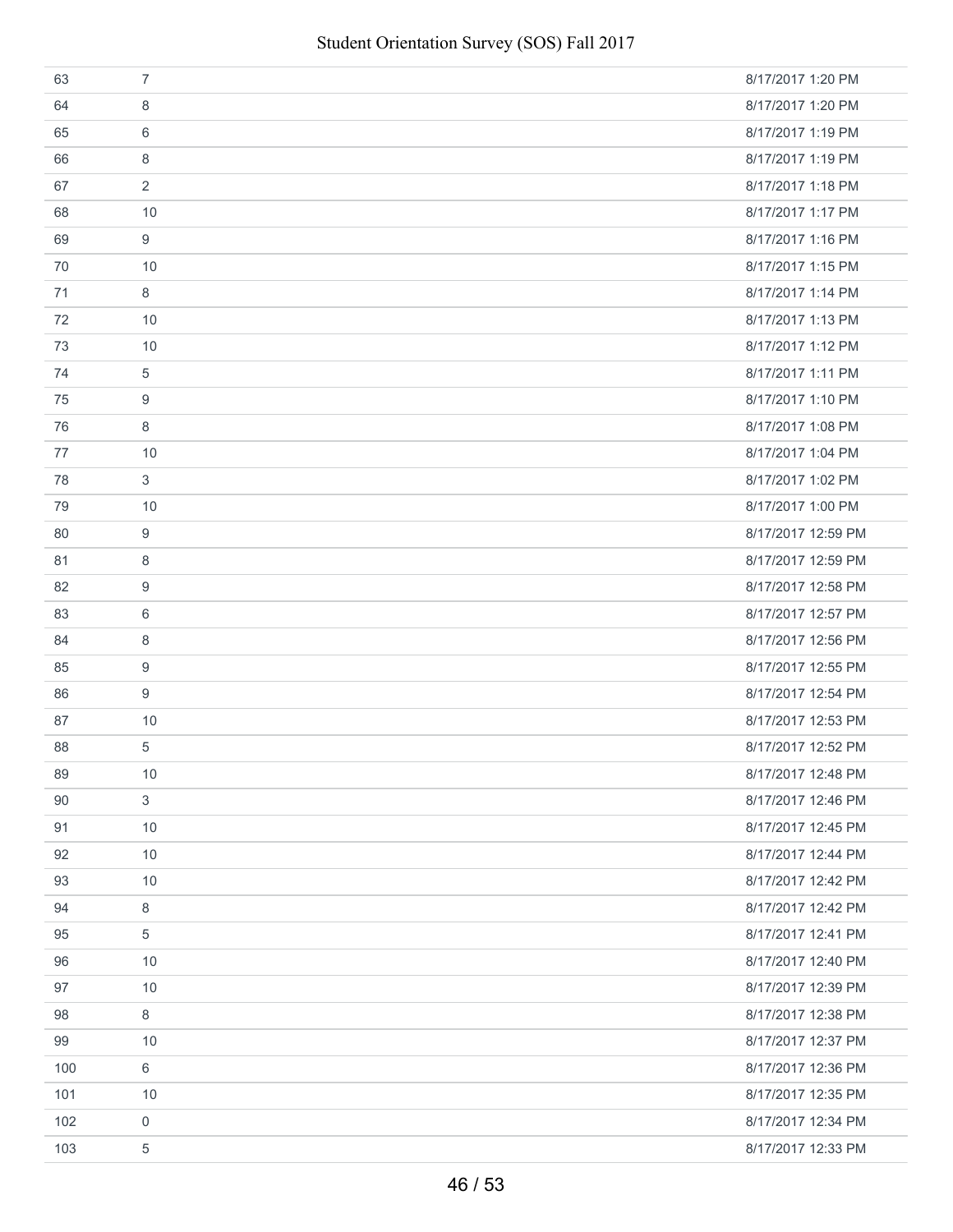| 104 | 10               | 8/17/2017 12:31 PM |
|-----|------------------|--------------------|
| 105 | $\overline{7}$   | 8/17/2017 12:31 PM |
| 106 | 10               | 8/17/2017 12:29 PM |
| 107 | 9                | 8/17/2017 12:28 PM |
| 108 | $\overline{4}$   | 8/17/2017 12:27 PM |
| 109 | 3                | 8/17/2017 12:23 PM |
| 110 | $\mathbf{1}$     | 8/17/2017 12:21 PM |
| 111 | 9                | 8/17/2017 12:19 PM |
| 112 | 9                | 8/17/2017 12:18 PM |
| 113 | $\overline{5}$   | 8/17/2017 12:16 PM |
| 114 | $\overline{5}$   | 8/17/2017 12:15 PM |
| 115 | $\overline{5}$   | 8/17/2017 12:15 PM |
| 116 | 10               | 8/17/2017 11:06 AM |
| 117 | 10               | 8/17/2017 11:04 AM |
| 118 | 10               | 8/17/2017 11:03 AM |
| 119 | 10               | 8/17/2017 11:02 AM |
| 120 | 9                | 8/17/2017 11:00 AM |
| 121 | 10               | 8/17/2017 10:59 AM |
| 122 | $\boldsymbol{9}$ | 8/17/2017 10:58 AM |
| 123 | 6                | 8/17/2017 10:57 AM |
| 124 | $\mathbf 0$      | 8/17/2017 10:56 AM |
| 125 | 5                | 8/17/2017 10:56 AM |
| 126 | $\overline{4}$   | 8/17/2017 10:55 AM |
| 127 | $\overline{4}$   | 8/17/2017 10:53 AM |
| 128 | 3                | 8/17/2017 10:47 AM |
| 129 | 10               | 8/17/2017 10:46 AM |
| 130 | 9                | 8/17/2017 10:46 AM |
| 131 | $\sqrt{3}$       | 8/17/2017 10:45 AM |
| 132 | $\overline{7}$   | 8/17/2017 10:44 AM |
| 133 | $\boldsymbol{9}$ | 8/17/2017 10:43 AM |
| 134 | $\boldsymbol{9}$ | 8/17/2017 10:42 AM |
| 135 | 10               | 8/17/2017 10:41 AM |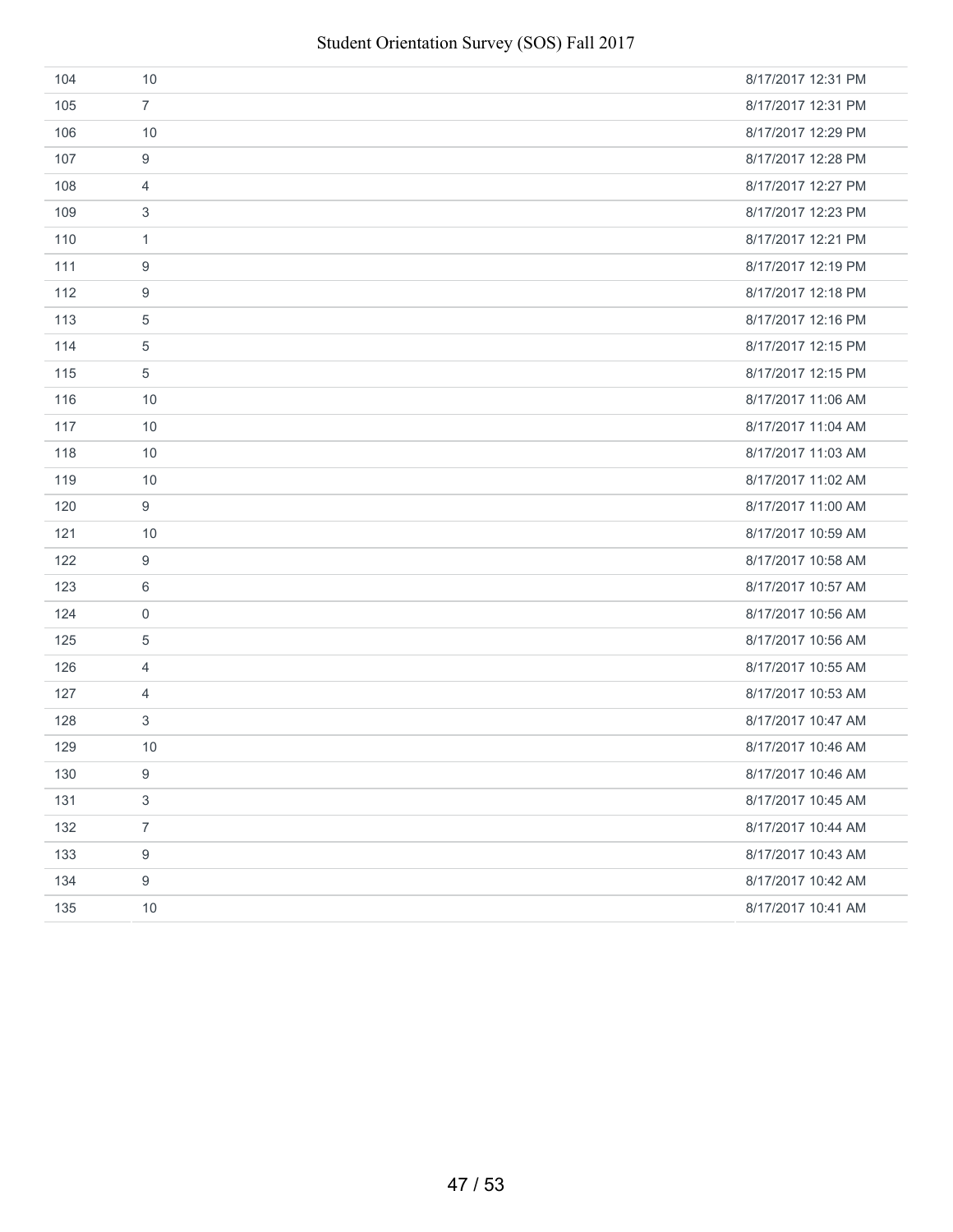### Q15 Please rate your level of satisfaction with the assistance provided by the Peer Coaches.



| <b>ANSWER CHOICES</b> | <b>RESPONSES</b> |     |
|-----------------------|------------------|-----|
| Very Satisfied        | 55.47%           | 71  |
| Satisfied             | 27.34%           | 35  |
| Neutral               | 11.72%           | 15  |
| Dissatisfied          | 1.56%            | 2   |
| Very Dissatisfied     | 3.91%            | 5   |
| <b>TOTAL</b>          |                  | 128 |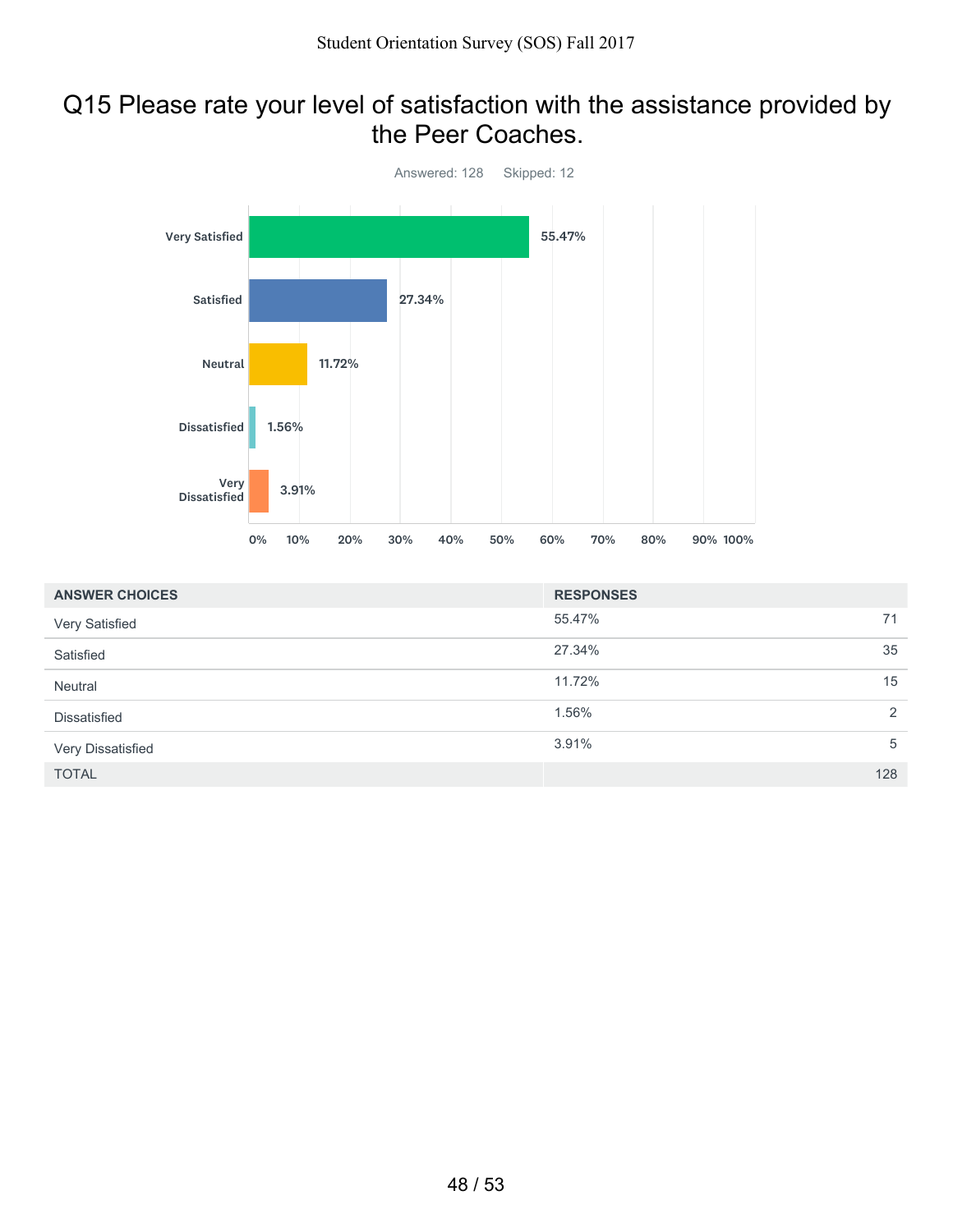## Q16 Please rate your level of satisfaction with the registration process on Day 1 of the orientation



| <b>ANSWER CHOICES</b> | <b>RESPONSES</b> |                |
|-----------------------|------------------|----------------|
| Very Satisfied        | 40.48%           | 51             |
| Satisfied             | 27.78%           | 35             |
| Neutral               | 22.22%           | 28             |
| Dissatisfied          | 3.97%            | 5              |
| Very Dissatisfied     | 5.56%            | $\overline{7}$ |
| <b>TOTAL</b>          |                  | 126            |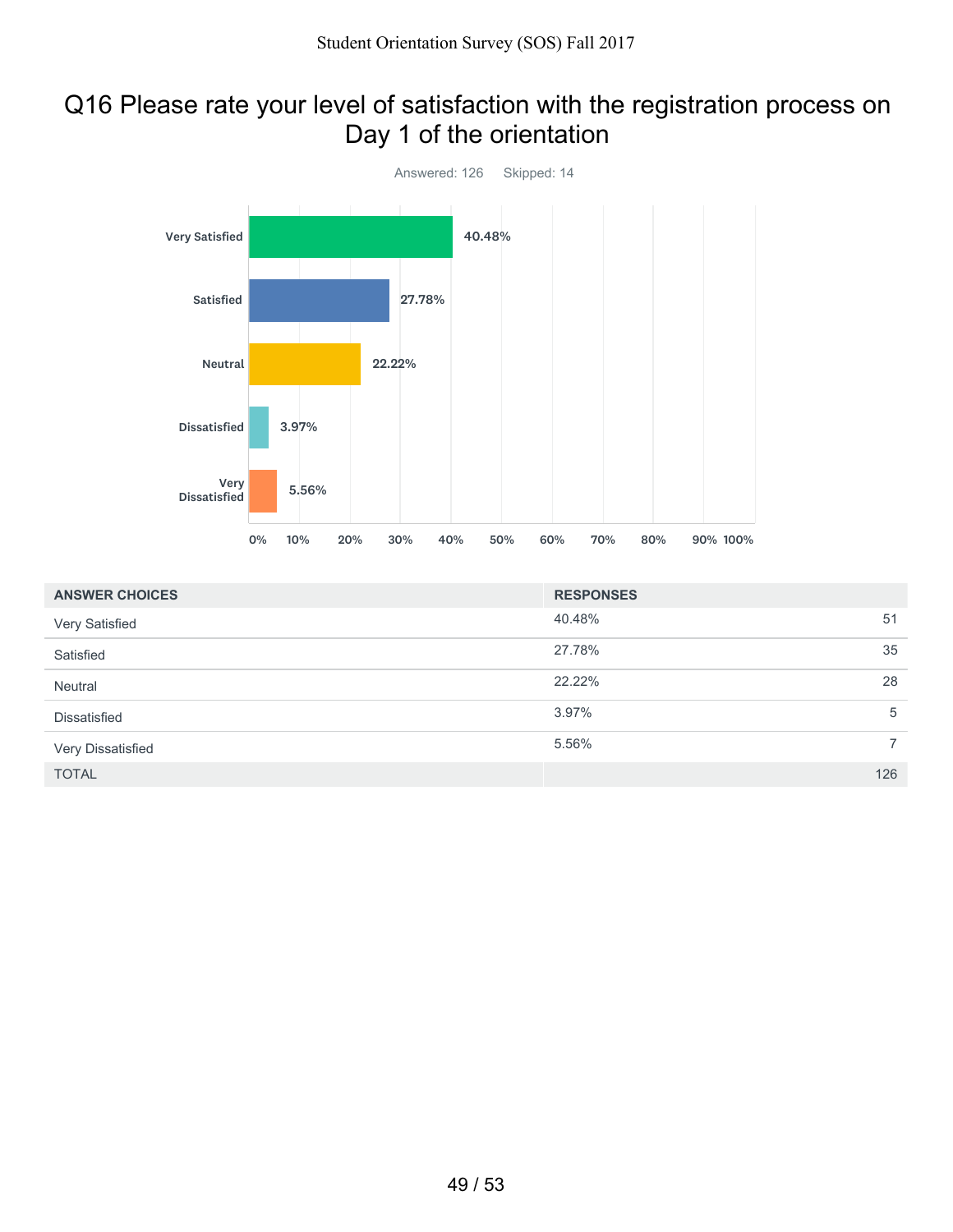# Q17 Please rate your level of satisfaction with the overall registration process.



| <b>ANSWER CHOICES</b> | <b>RESPONSES</b> |     |
|-----------------------|------------------|-----|
| Very Satisfied        | 48.41%           | 61  |
| Satisfied             | 27.78%           | 35  |
| Neutral               | 15.87%           | 20  |
| <b>Dissatisfied</b>   | 3.97%            | 5   |
| Very Dissatisfied     | 3.97%            | 5   |
| <b>TOTAL</b>          |                  | 126 |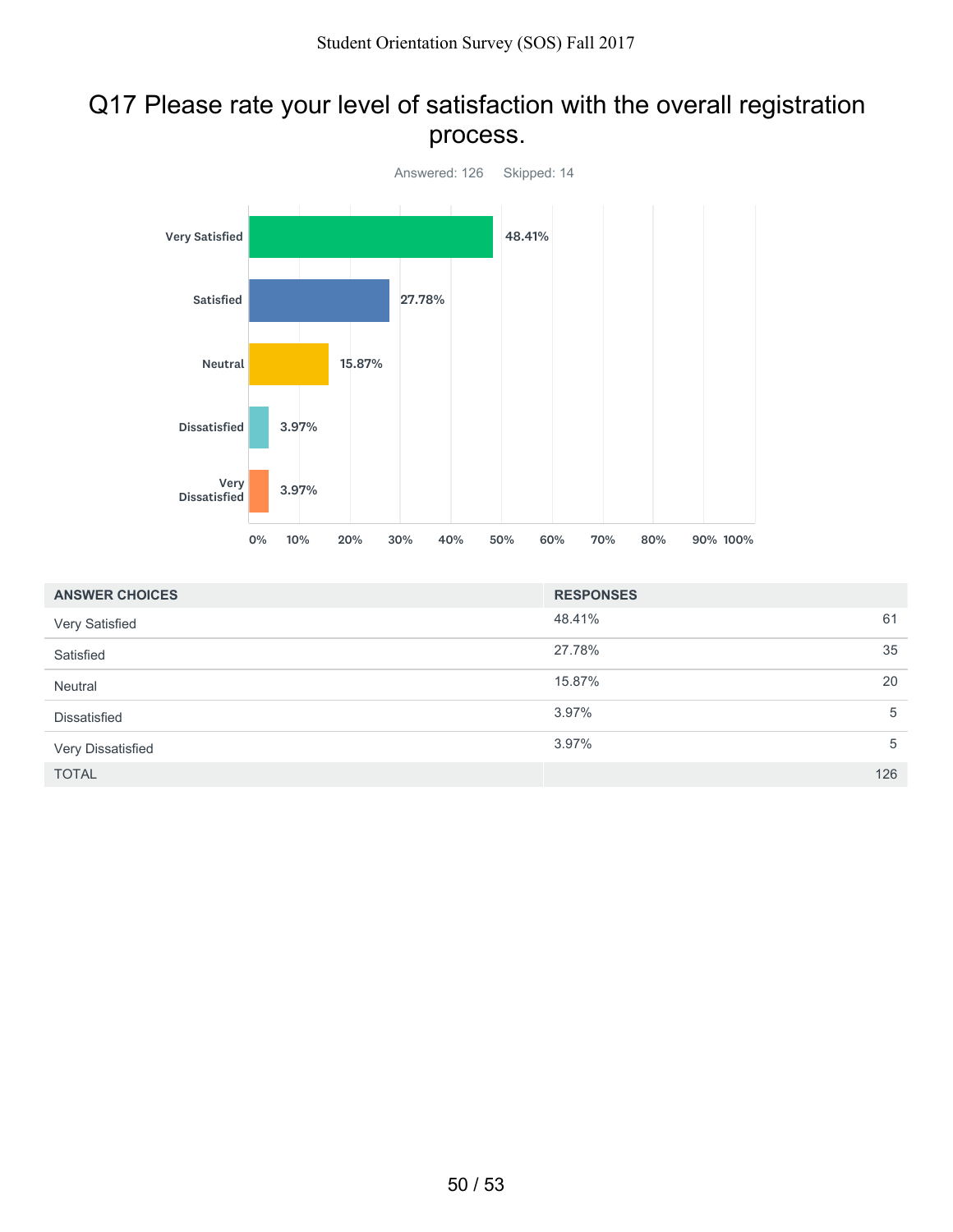# Q18 Please tell us something that you find interesting and may benefit you.(Please write your comments below)

Answered: 70 Skipped: 70

| #              | <b>RESPONSES</b>                                         | <b>DATE</b>       |
|----------------|----------------------------------------------------------|-------------------|
| 1              | Everything                                               | 8/17/2017 2:18 PM |
| 2              | Group work                                               | 8/17/2017 2:17 PM |
| 3              | Games                                                    | 8/17/2017 2:16 PM |
| 4              | Activities and entertainment                             | 8/17/2017 2:16 PM |
| 5              | Peer coaches                                             | 8/17/2017 2:15 PM |
| 6              | Games and meeting new friends                            | 8/17/2017 2:13 PM |
| $\overline{7}$ | Everything                                               | 8/17/2017 2:11 PM |
| 8              | Group activities/ice breakers                            | 8/17/2017 2:10 PM |
| 9              | Combining groups to get to know each other               | 8/17/2017 2:08 PM |
| 10             | Challenging                                              | 8/17/2017 2:07 PM |
| 11             | Interesting people/peer coaches                          | 8/17/2017 2:05 PM |
| 12             | Library                                                  | 8/17/2017 2:04 PM |
| 13             | Peer coaches and many more                               | 8/17/2017 2:03 PM |
| 14             | The games and performance                                | 8/17/2017 1:58 PM |
| 15             | The presentations, performance, and games                | 8/17/2017 1:57 PM |
| 16             | Peer coaches did great                                   | 8/17/2017 1:55 PM |
| 17             | Meeting new students                                     | 8/17/2017 1:52 PM |
| 18             | Excellent job                                            | 8/17/2017 1:51 PM |
| 19             | Teamwork                                                 | 8/17/2017 1:49 PM |
| 20             | Everything                                               | 8/17/2017 1:49 PM |
| 21             | <b>Bookstore</b>                                         | 8/17/2017 1:48 PM |
| 22             | Talented                                                 | 8/17/2017 1:48 PM |
| 23             | Everything                                               | 8/17/2017 1:47 PM |
| 24             | Everything                                               | 8/17/2017 1:47 PM |
| 25             | Tour and games                                           | 8/17/2017 1:45 PM |
| 26             | Clubs                                                    | 8/17/2017 1:44 PM |
| 27             | Fun and games                                            | 8/17/2017 1:44 PM |
| 28             | Fun and games                                            | 8/17/2017 1:43 PM |
| 29             | Enjoyed with peer coached during games                   | 8/17/2017 1:41 PM |
| 30             | Mingle with other peers                                  | 8/17/2017 1:39 PM |
| 31             | Fun. Lots of activities                                  | 8/17/2017 1:17 PM |
| 32             | Presentations                                            | 8/17/2017 1:16 PM |
| 33             | Very interesting                                         | 8/17/2017 1:15 PM |
| 34             | There are many interesting things during the orientation | 8/17/2017 1:12 PM |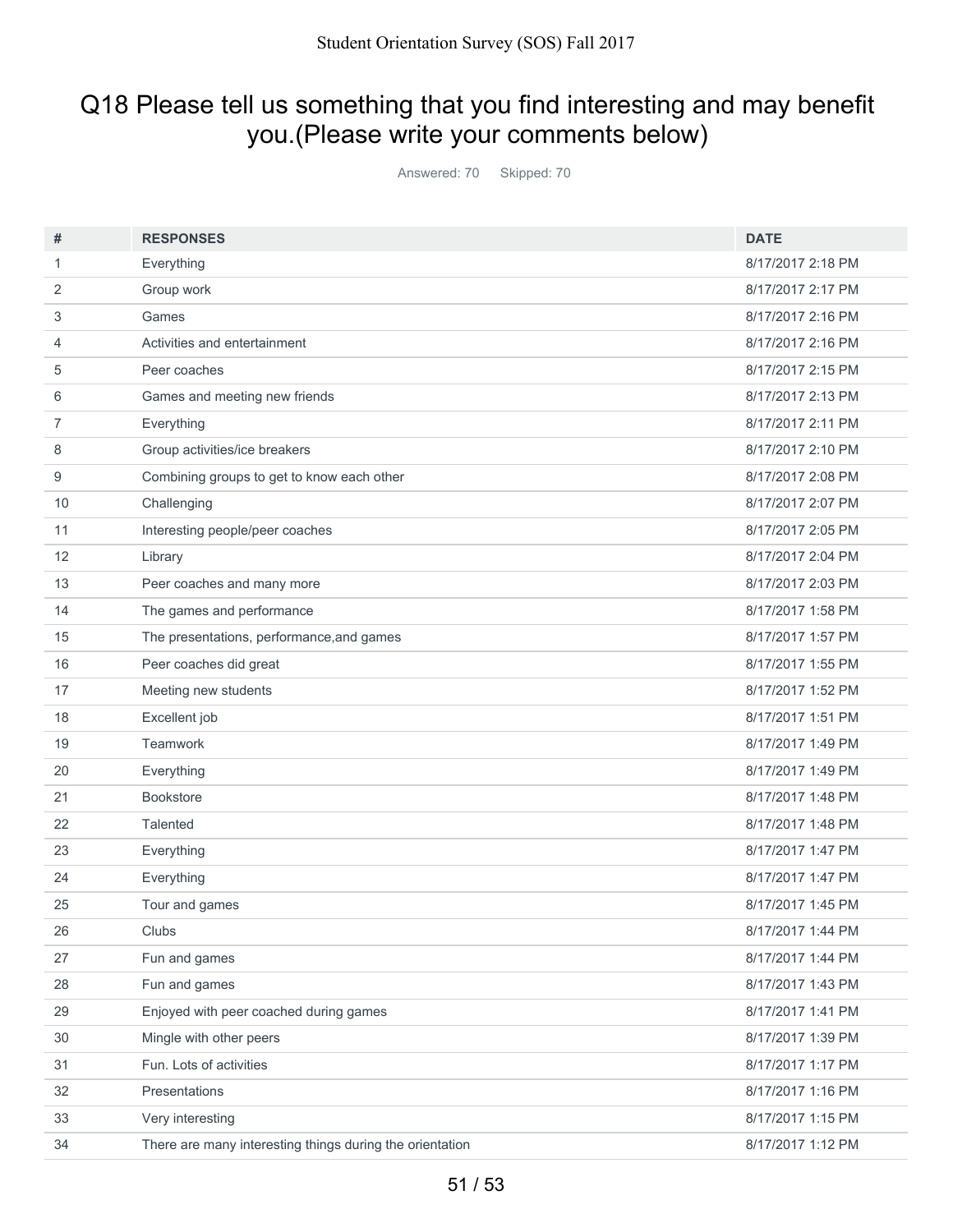#### Student Orientation Survey (SOS) Fall 2017

| 35 | The interesting part are COMFSM are all prepared and it rally interesting cause every needs one<br>set                                   | 8/17/2017 1:04 PM  |
|----|------------------------------------------------------------------------------------------------------------------------------------------|--------------------|
| 36 | There were many things I find to interesting                                                                                             | 8/17/2017 1:02 PM  |
| 37 | Everything                                                                                                                               | 8/17/2017 12:59 PM |
| 38 | Everything                                                                                                                               | 8/17/2017 12:58 PM |
| 39 | Everything                                                                                                                               | 8/17/2017 12:57 PM |
| 40 | The performances were awesome. Add more dances.                                                                                          | 8/17/2017 12:56 PM |
| 41 | Having peer coaches to guide us                                                                                                          | 8/17/2017 12:55 PM |
| 42 | It's good and also fun                                                                                                                   | 8/17/2017 12:48 PM |
| 43 | Every new people I meet are interesting                                                                                                  | 8/17/2017 12:46 PM |
| 44 | Rules of campus                                                                                                                          | 8/17/2017 12:45 PM |
| 45 | I find it all very interesting. I don't know what to think since all are very helpful                                                    | 8/17/2017 12:44 PM |
| 46 | walking workshop or tour guide                                                                                                           | 8/17/2017 12:42 PM |
| 47 | The game that we do today is very interesting and fun                                                                                    | 8/17/2017 12:42 PM |
| 48 | In this campus National I love all the performances and I'm not homesick                                                                 | 8/17/2017 12:40 PM |
| 49 | During the orientation process I enjoy being with my group also the games that we do and also the<br>food we eat. So fun and interesting | 8/17/2017 12:38 PM |
| 50 | well as for me, I like finding out that this campus is very interesting because it has everything I<br>need to improve.                  | 8/17/2017 12:37 PM |
| 51 | Move time for touring campus                                                                                                             | 8/17/2017 12:35 PM |
| 52 | The counselor and instructors                                                                                                            | 8/17/2017 12:34 PM |
| 53 | This orientation                                                                                                                         | 8/17/2017 12:33 PM |
| 54 | The peer coaches, staff, and family are kind                                                                                             | 8/17/2017 12:31 PM |
| 55 | Very interesting                                                                                                                         | 8/17/2017 12:29 PM |
| 56 | Everything                                                                                                                               | 8/17/2017 12:21 PM |
| 57 | Workshop refund                                                                                                                          | 8/17/2017 12:15 PM |
| 58 | Everything                                                                                                                               | 8/17/2017 11:06 AM |
| 59 | I find the performances interesting and that I didn't get tired of sitting.                                                              | 8/17/2017 11:04 AM |
| 60 | National campus is the interesting school                                                                                                | 8/17/2017 11:03 AM |
| 61 | You have proved full explanation and more satisfying and interesting activities for us all (games,<br>performance, etc.)                 | 8/17/2017 11:02 AM |
| 62 | I found that being a security is not only watching the school, but about safety                                                          | 8/17/2017 10:59 AM |
| 63 | Well what I find interesting is how peer coaches are all so welcoming                                                                    | 8/17/2017 10:58 AM |
| 64 | Games                                                                                                                                    | 8/17/2017 10:57 AM |
| 65 | Peer coaches, teachers and all people are really kind and funny I had a lot fun. thank you so much.                                      | 8/17/2017 10:55 AM |
| 66 | Playing game together and visiting these offices in this campus.                                                                         | 8/17/2017 10:53 AM |
| 67 | the gamess and tours                                                                                                                     | 8/17/2017 10:46 AM |
| 68 | the games and tour                                                                                                                       | 8/17/2017 10:44 AM |
| 69 | Games and tour                                                                                                                           | 8/17/2017 10:43 AM |
| 70 | Well, I appreciate that our peer coaches are helping so much. Every activity is so interesting                                           | 8/17/2017 10:42 AM |